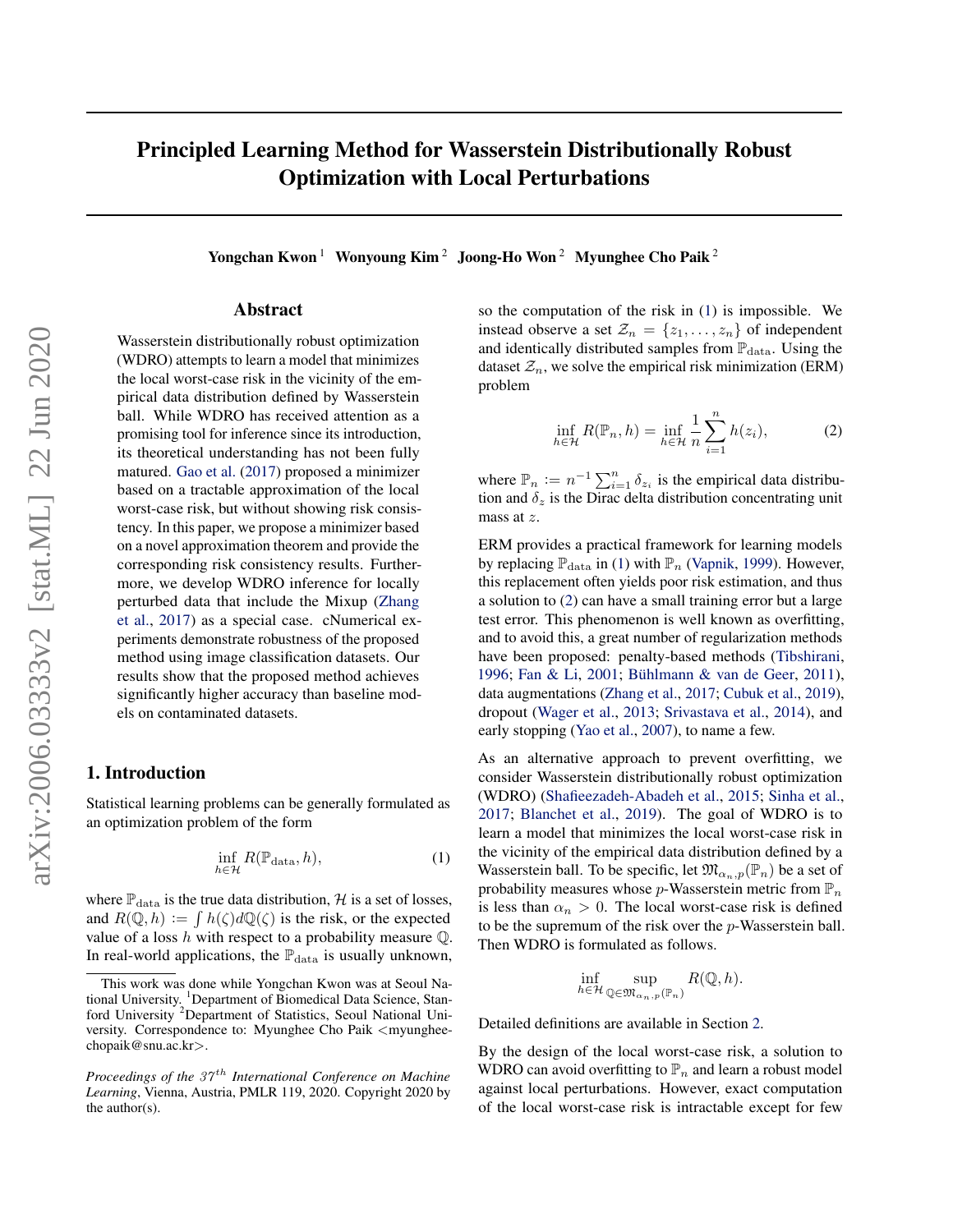|                                                      | <b>APPROXIMATION</b>                    | <b>RISK CONSISTENCY</b>                                                                                                               | <b>PERTURBATION</b> |
|------------------------------------------------------|-----------------------------------------|---------------------------------------------------------------------------------------------------------------------------------------|---------------------|
| GAO ET AL. (2017)<br>LEE & RAGINSKY $(2018)$<br>Ours | $\mathcal{J}(\mathcal{Z}=\mathbb{R}^d)$ | $\sqrt{2}$ is bounded)<br>$\checkmark$ ( <i>Z</i> IS BOUNDED) $\checkmark$ ( <i>Z</i> IS BOUNDED; SECTION 3) $\checkmark$ (SECTION 4) |                     |

Table 1. A summary of contributions of [Gao et al.](#page-8-0) [\(2017\)](#page-8-0), [Lee & Raginsky](#page-9-0) [\(2018\)](#page-9-0) and ours. Mark '✓' indicates that the corresponding work has a contribution to the item; mark ' $\chi$ ' means otherwise. We denote a sample space by  $\mathcal{Z} \subseteq \mathbb{R}^d$ .

simple settings because it is difficult (i) to evaluate an exact risk with respect to a probability measure in the Wasserstein ball and (ii) to find the supremum of the risk among infinitely many probability distributions. [Gao et al.](#page-8-0) [\(2017\)](#page-8-0) obtained an approximation formula for the local worst-case risk and proposed to minimize this surrogate objective, but did not study risk consistency of the minimizer. Under a different assumption on the sample space, [Lee & Raginsky](#page-9-0) [\(2018\)](#page-9-0) proved that a minimizer of the exact local worst-case risk possesses risk consistency. However, finding such a minimizer is difficult due to the intractability of the local worst-case risk. To the best of our knowledge, there is no known risk consistency result for tractable approximate optimizers.

In this paper, we propose a minimizer based on a novel approximation theorem and provide corresponding risk consistency results. In Section [3,](#page-2-0) we present a new approximation to the local worst-case risk using gradient penalty assuming that a loss is differentiable and its gradient has a Hölder continuous (Theorem [1\)](#page-3-0). We show that a minimizer of the approximate worst-case risk is consistent in that the risk (*resp.* the worst-case risk) converges to the optimal risk (*resp.* the optimal worst-case risk) (Theorems [2](#page-3-0) and [3\)](#page-3-0). Our results show that the proposed minimizer can have the same risk optimality as a minimizer of the exact local worst-case risk attains. In Section [4,](#page-4-0) we study WDRO inference when data are locally perturbed. We define locally perturbed data distributions and describe examples such as the Mixup [\(Zhang et al.,](#page-9-0) [2017\)](#page-9-0) and the adversarial training [\(Goodfellow et al.,](#page-8-0) [2014\)](#page-8-0). We show that our approximation and risk consistency results naturally extend to the cases when data are locally perturbed (Theorems [4,](#page-5-0) [5,](#page-5-0) and [6\)](#page-5-0). Such theoretical results provide principled ways to use a group of data augmentation including the Mixup. Numerical experiments demonstrate robustness of the proposed method using image classification datasets. Our experiment results show that the proposed method produces a robust model that achieves significantly higher accuracy than baseline models on contaminated datasets.

A summary of our contributions in relation to [Gao et al.](#page-8-0) [\(2017\)](#page-8-0) and [Lee & Raginsky](#page-9-0) [\(2018\)](#page-9-0) is shown in Table 1. Proofs are available in the Supplementary Material.

#### 1.1. Related works

Distributionally robust optimization (DRO) provides a general learning framework of the local worst-case risk minimization. Here, the local worst-case risk is defined as the supremum of the risk in the vicinity of the empirical data distribution, called the ambiguity set. The ambiguity set is often designed as a neighborhood of  $\mathbb{P}_n$  and the closeness of two measures is evaluated by  $\phi$ -divergences or probability metrics. Note that WDRO is a special case of DRO when the ambiguity set is designed via the Wasserstein metric. Other examples incorporate the  $\phi$ -divergence [\(Ben-Tal](#page-8-0) [et al.,](#page-8-0) [2013;](#page-8-0) [Hu et al.,](#page-8-0) [2018;](#page-8-0) [Namkoong & Duchi,](#page-9-0) [2017;](#page-9-0) [Ghosh & Lam,](#page-8-0) [2019\)](#page-8-0) and the maximum mean discrepancy [\(Staib & Jegelka,](#page-9-0) [2019\)](#page-9-0). We refer to [Rahimian & Mehrotra](#page-9-0) [\(2019\)](#page-9-0) for a complementary literature review of DRO.

Another related field of this work is data augmentation. Data augmentation has recently emerged as a key technique to improve empirical performance in the field of machine learning [\(Cubuk et al.,](#page-8-0) [2019;](#page-8-0) [Lim et al.,](#page-9-0) [2019\)](#page-9-0). For example, Mixup and its variants have led remarkable generalization ability in supervised and semi-supervised learning tasks [\(Zhang et al.,](#page-9-0) [2017;](#page-9-0) [Verma et al.,](#page-9-0) [2019;](#page-9-0) [Berthelot et al.,](#page-8-0) [2019\)](#page-8-0). However, most data augmentations are based on heuristics, and their theoretical bases are limited to account for current successes. In this work, we develop WDRO inference for a group of data augmentations that generate a new data distribution near the original data distribution.

### 1.2. Notation

For a sequence  $(a_n)$  of positive constants and a sequence  $(b_n)$  of real numbers,  $b_n = O(a_n)$  indicates that there exists constants  $C, n_0 \in \mathbb{N}$  such that  $|b_n| \leq C a_n$  for all  $n \geq n_0$ . For a random sequence  $(B_n)$ ,  $B_n = O_p(a_n)$  indicates that for any  $\varepsilon > 0$ , there exists constants  $C, n_0 \in \mathbb{N}$  such that  $P(|B_n| > Ca_n) < \varepsilon$  for all  $n \ge n_0$ . For a  $p \in [1,\infty]$ , we denote its Hölder conjugate by  $p^* := (1 - 1/p)^{-1}$ . Here, we use the conventions  $1/\infty = 0$  and  $1/0 = \infty$ . For  $a, b \in \mathbb{R}$ , we use  $a \vee b$  to denote the maximum between a and b. For  $n \in \mathbb{N}$ , we use  $[n]$  to denote a set of integers  $\{1, \ldots, n\}$ . A set of all Borel probability measures defined on a set  $S$  is denoted by  $\mathcal{P}(\mathcal{S})$ . We denote a sample space by  $\mathcal{Z} \subseteq \mathbb{R}^d$ and a norm on  $\mathcal Z$  by  $\|\cdot\|$  and the true data distribution by  $\mathbb{P}_{data} \in \mathcal{P}(\mathcal{Z}).$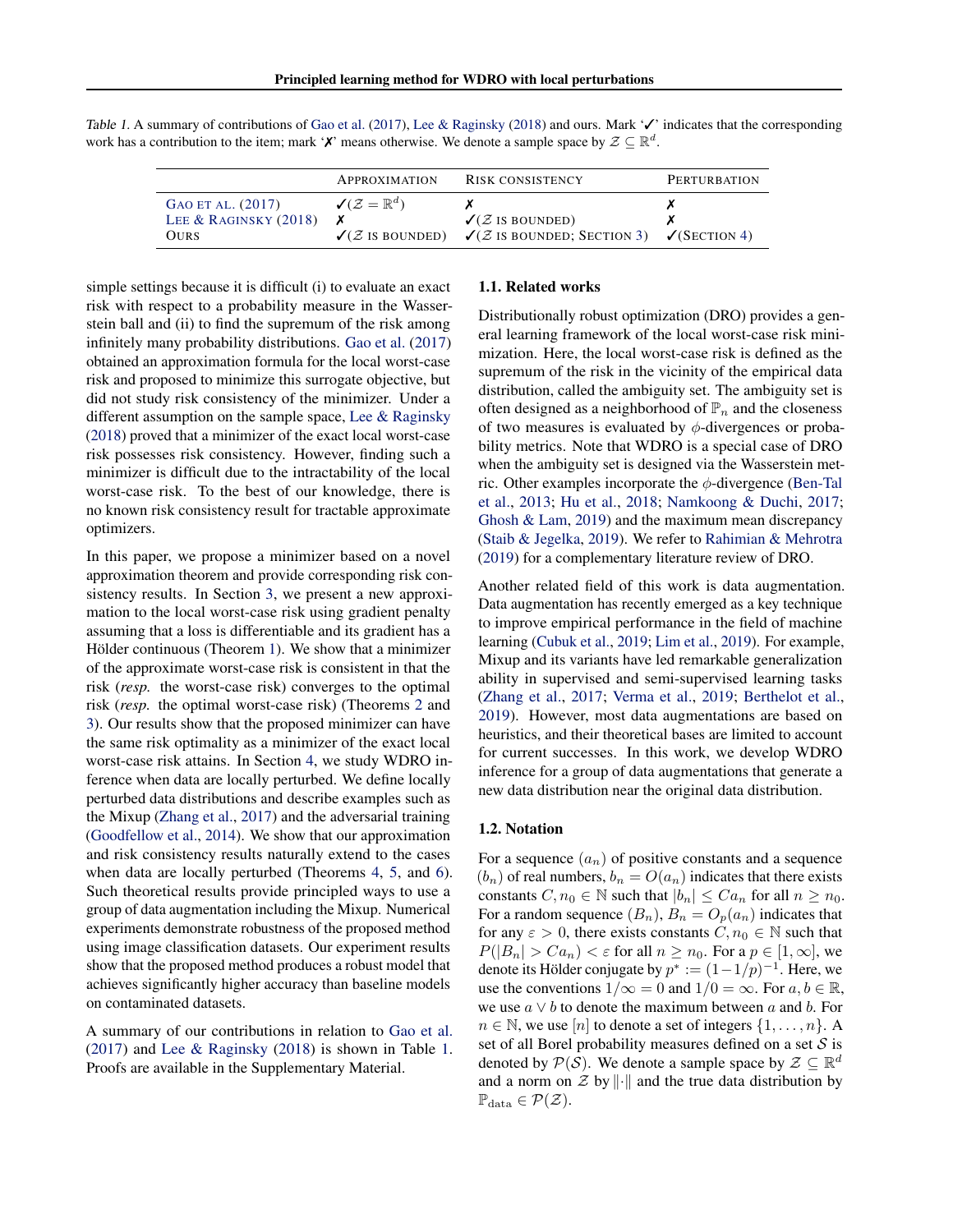# <span id="page-2-0"></span>2. Preliminaries

The goal of this section is to review existing works on WDRO. As discussed in Section [1,](#page-0-0) the main objective of WDRO is to learn a model that minimizes the local worstcase risk over some Wasserstein ball. Formally, for sets S and S, we denote the push-forward measure of  $\mu \in \mathcal{P}(S)$ through a map  $T : S \to \tilde{S}$  by  $T \# \mu \in \mathcal{P}(\tilde{S})$ . The definitions of the p-Wasserstein metric and the p-Wasserstein ball are as follows.

Definition 1 (p-Wasserstein metric and p-Wasserstein ball). *For*  $p \in [1, \infty)$  *and*  $\nu, \mu \in \mathcal{P}(\mathcal{Z})$ *, the* p-Wasserstein metric *between* ν *and* µ *is defined as*

$$
\mathcal{W}_p(\nu,\mu) := \left(\inf_{\rho \in J(\nu,\mu)} \left\{ \int_{\mathcal{Z} \times \mathcal{Z}} \left\| \zeta - \tilde{\zeta} \right\|^p d\rho(\zeta,\tilde{\zeta}) \right\} \right)^{1/p},
$$

*where*  $J(\nu, \mu) := \{ \rho \in \mathcal{P}(\mathcal{Z} \times \mathcal{Z}) \mid \pi_1 \# \rho = \nu, \pi_2 \# \rho =$  $\{\mu\}$ ,  $\pi_i : \mathcal{Z} \times \mathcal{Z} \rightarrow \mathcal{Z}$  is the canonical projection defined by  $\pi_i(\zeta_1, \zeta_2) = \zeta_i$  for  $i = 1, 2$ *. For*  $\alpha > 0$ *, the p-Wasserstein ball centered at*  $P \in \mathcal{P}(\mathcal{Z})$  *with radius*  $\alpha$  *is defined as* 

$$
\mathfrak{M}_{\alpha,p}(\mathbb{P}) \coloneqq \{ \mathbb{Q} \in \mathcal{P}(\mathcal{Z}) : \mathcal{W}_p(\mathbb{Q}, \mathbb{P}) \leq \alpha \}.
$$

Throughout this paper, we denote the radius of the Wasserstein ball by  $\alpha_n$  when the sample size is n. With above definitions, the WDRO problem is to minimize the local worst-case risk

$$
R_{\alpha_n, p}^{\text{worst}}(\mathbb{P}_n, h) := \sup_{\mathbb{Q} \in \mathfrak{M}_{\alpha_n, p}(\mathbb{P}_n)} R(\mathbb{Q}, h).
$$
 (3)

The local worst-case risk (3) involves the supremum operator over the Wasserstein ball  $\mathfrak{M}_{\alpha_n,p}(\mathbb{P}_n)$ , which is a set of infinitely many probability distributions. Therefore, the exact computation of (3) is intractable in many cases.

A standard method to handle the intractability is to reformulate (3) by using either a primal-dual pair of infinite-dimensional linear programs [\(Esfahani & Kuhn,](#page-8-0) [2018\)](#page-8-0) or first-order optimality conditions of the dual [\(Gao & Kleywegt,](#page-8-0) [2016\)](#page-8-0). For the latter, let  $\kappa_h$  =  $\limsup_{\|\zeta-\tilde{\zeta}\|\to\infty} (h(\zeta) - h(\tilde{\zeta}))/\|\zeta-\tilde{\zeta}\|$ p if  $Z$  is un-bounded, and zero otherwise. [Gao & Kleywegt](#page-8-0) [\(2016,](#page-8-0) Corollary 2) showed that if  $\kappa_h < \infty$ , then

$$
R_{\alpha_n, p}^{\text{worst}}(\mathbb{P}_n, h)
$$
  
= 
$$
\min_{\lambda \ge 0} \left\{ \lambda \alpha_n^p + \frac{1}{n} \sum_{i=1}^n \sup_{z \in \mathcal{Z}} \left\{ h(z) - \lambda ||z - z_i||^p \right\} \right\}.
$$
 (4)

Similar results are obtained in the literature [\(Gao & Kley](#page-8-0)[wegt,](#page-8-0) [2017;](#page-8-0) [Blanchet & Murthy,](#page-8-0) [2019\)](#page-8-0).

Based on the reformulation (4), relationships between WDRO and penalty-based methods have been investigated in supervised learning settings. For example, [Shafieezadeh-](#page-9-0)[Abadeh et al.](#page-9-0) [\(2015\)](#page-9-0) and [Blanchet et al.](#page-8-0) [\(2019\)](#page-8-0) studied classification settings and [Chen & Paschalidis](#page-8-0) [\(2018\)](#page-8-0) considered regression settings. Although the relationships provide a way to understand WDRO, most existing results focus on linear hypotheses only. Recently, WDRO with nonlinear hypotheses has been developed. [Shafieezadeh-Abadeh et al.](#page-9-0) [\(2019\)](#page-9-0) showed that (3) has the form of a penalized empirical risk when a loss is Lipschitz continuous and a hypothesis is an element of a reproducing kernel Hilbert space.

In general statistical learning problems, [Gao et al.](#page-8-0) [\(2017\)](#page-8-0) established a relationship between WDRO and penalty-based methods. They obtained a penalized empirical risk and showed that it approximates (3) when a loss is smooth and  $\mathcal{Z} = \mathbb{R}^d$ . Although a minimizer of the suggested approximation gives a practical solution for WDRO, its risk consistency has not been studied.

As for the risk consistency, [Lee & Raginsky](#page-9-0) [\(2018\)](#page-9-0) showed that a minimizer of (3) has a vanishing excess worst-case risk bound when  $H$  is a set of Lipschitz continuous losses. More specifically, let  $\hat{h}_{\alpha_n,p}^{\text{worst}} = \operatorname{argmin}_{h \in \mathcal{H}} R_{\alpha_n,p}^{\text{worst}}(\mathbb{P}_n, h)$ and  $R_{\alpha_n,p}^{\text{worst}}(\mathbb{P}_{\text{data}},h) = \sup_{\mathbb{Q}\in \mathfrak{M}_{\alpha_n,p}(\mathbb{P}_{\text{data}})} R(\mathbb{Q},h)$ . For bounded  $\mathcal{Z}$ , [Lee & Raginsky](#page-9-0) [\(2018,](#page-9-0) Theorem 2) showed the following risk consistency result.

$$
\mathcal{E}_{\alpha_n,p}^{\text{worst}}(\hat{h}_{\alpha_n,p}^{\text{worst}}) = O_p(n^{-1/2}(\mathfrak{C}(\mathcal{H}) \vee \alpha_n^{1-p})), \quad (5)
$$

where

$$
\mathcal{E}^{\text{worst}}_{\alpha_n,p}(g):=R_{\alpha_n,p}^{\text{worst}}(\mathbb{P}_{\text{data}},g)-\inf_{h\in\mathcal{H}}R_{\alpha_n,p}^{\text{worst}}(\mathbb{P}_{\text{data}},h)
$$

is the excess worst-case risk of  $g \in \mathcal{H}$ ,  $\mathfrak{C}(\mathcal{S}) :=$  $\int_0^\infty \sqrt{\log \mathcal{N}(u, \mathcal{S}, ||\cdot||_\infty)} du$  is the entropy integral of a set S, and  $\mathcal{N}(u, \mathcal{S}, \lVert \cdot \rVert_{\infty})$  denotes the *u*-covering number of a set S with respect to the uniform norm  $\left\|\cdot\right\|_{\infty}$  (Györfi et al., [2006,](#page-8-0) Definition 9.2). The result (5) explains asymptotic behaviors of the WDRO solution  $\hat{h}_{\alpha_n,p}^{\text{worst}}$ , but as mentioned before, exact computation of (3) is intractable except for few simple cases.

It is noteworthy that [Gao et al.](#page-8-0) [\(2017\)](#page-8-0) and [Lee & Raginsky](#page-9-0) [\(2018\)](#page-9-0) have conflicting assumptions on  $Z$ , so the results of [Lee & Raginsky](#page-9-0) [\(2018\)](#page-9-0) cannot be used to show risk consistency of the minimizer by [Gao et al.](#page-8-0) [\(2017\)](#page-8-0).

# 3. Tractable WDRO and risk consistency

In this section, we build a principled and tractable learning method for WDRO. In Section [3.1,](#page-3-0) we propose an approximation of the local worst-case risk that can be easily evaluated by off-the-shelf gradient methods and software. In Section [3.2,](#page-3-0) we provide asymptotic results: a minimizer of the approximate risk is consistent in that the risk (*resp.* the worst-case risk) converges to the optimal risk (*resp.* the optimal worst-case risk).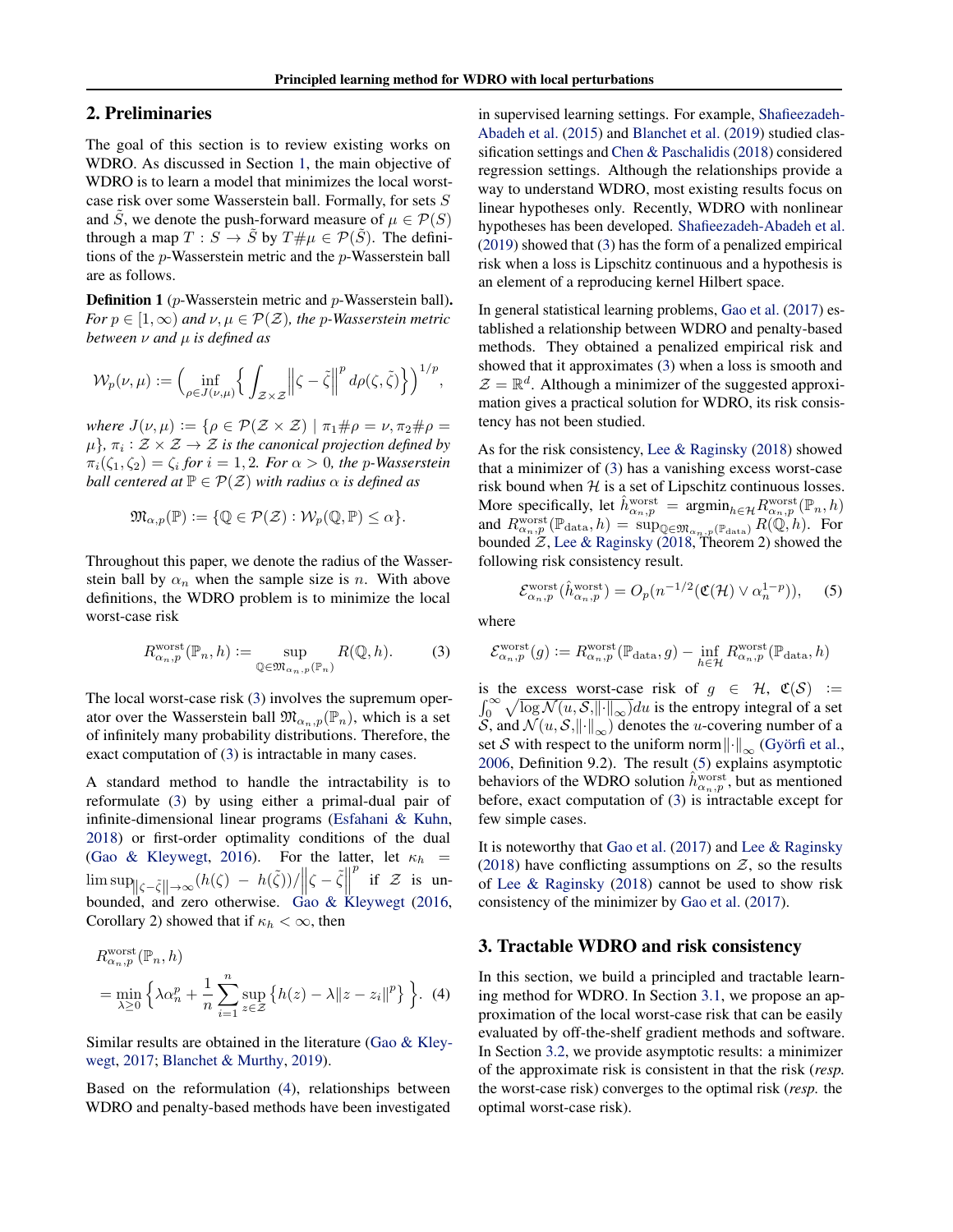#### <span id="page-3-0"></span>3.1. Approximation to the local worst-case risk

For a Lipschitz continuous loss  $h : \mathcal{Z} \to \mathbb{R}$ , [Lee & Raginsky](#page-9-0) [\(2018,](#page-9-0) Proposition 1) showed that

$$
\left| R(\mathbb{P}_n, h) - R_{\alpha_n, p}^{\text{worst}}(\mathbb{P}_n, h) \right| = O(\alpha_n). \tag{6}
$$

An equivalent result is obtained by [Kuhn et al.](#page-9-0) [\(2019,](#page-9-0) Theorem 5). We show that a faster approximation is possible if a loss  $h$  is differentiable and its gradient is Hölder continuous. To begin, we define some notations. For  $r \in [1, \infty)$ , a probability measure  $\mathbb{Q} \in \mathcal{P}(\mathbb{R}^d)$ , and a function  $g: \mathcal{Z} \to \mathbb{R}^d$ , we denote a function norm by

$$
\left\|g\right\|_{\mathbb{Q},r}:= (\int \bigl\|g(z)\bigr\|_*^r\,d\mathbb{Q}(z))^{1/r},
$$

where  $\lVert \cdot \rVert_*$  is the dual norm of  $\lVert \cdot \rVert$ . For a constant  $C_H > 0$ and  $k \in (0, 1]$ , a function  $g : \mathcal{Z} \to \mathbb{R}^d$  is said to be  $(C_H, k)$ -Hölder continuous if

$$
\|g(z) - g(\tilde{z})\|_* \le C_H \|z - \tilde{z}\|^k, \quad \forall z, \tilde{z} \in \mathcal{Z}.
$$

Let Conv $(\mathcal{Z})$  be the convex hull of  $\mathcal Z$  and  $\mathbb{E}_{data}(g) :=$  $\int_{\mathcal{Z}} g(z) d\mathbb{P}_{data}(z)$  for a function  $g : \mathcal{Z} \to \mathbb{R}$ .

Theorem 1 (Approximation to local worst-case risk). *Let*  $(\alpha_n)$  be a sequence of positive numbers converging to zero and  $\mathcal Z$  be an open and bounded subset of  $\mathbb R^d$ . For con*stants*  $C_H, C_{\nabla} > 0$  *and*  $k \in (0, 1]$ *, assume that a loss*  $h: Conv(\mathcal{Z}) \to \mathbb{R}$  *is differentiable, its gradient*  $\nabla_z h(z)$ *is*  $(C_H, k)$ -Hölder continuous, and  $\mathbb{E}_{data}(\|\nabla_z h\|_*) \geq C_{\nabla}$ . *Then, for*  $p \in (1 + k, \infty)$ *, the following holds.* 

$$
\left| R(\mathbb{P}_n, h) + \alpha_n \|\nabla_z h\|_{\mathbb{P}_n, p^*} - R_{\alpha_n, p}^{\text{worst}}(\mathbb{P}_n, h) \right|
$$
  
=  $O_p(\alpha_n^{1+k}).$ 

Remark 1. *Theorem 1 establishes an asymptotic equivalence between WDRO and penalty-based methods. Compared to* (6)*, Theorem 1 provides a sharper approximation to the local worst-case risk. [Gao et al.](#page-8-0) [\(2017,](#page-8-0) Theorem 2) obtained a similar result when*  $\mathcal{Z} = \mathbb{R}^d$ , yet our bounded*ness assumption on* Z *is reasonable in a sense that real computers store data in a finite number of states. For example, a* d*-dimensional gray scale image datum is stored as a* d*-dimensional vector having integer values range from 0 to 255.*

**Remark 2.** *The assumption*  $\mathbb{E}_{data}(\|\nabla_z h\|_*) \geq C_{\nabla}$  *in Theorem 1 holds as long as there exist positive constants*  $C_{\nabla,1}$ *and*  $C_{\nabla,2}$  *such that*  $P(\|\nabla_z h\|_* \geq C_{\nabla,1}) \geq C_{\nabla,2}$ *. Note that by the Markov's inequality,*  $\mathbb{E}_{data}(\|\nabla_z h\|_*) \geq C_{\nabla,1}C_{\nabla,2}$ *. Hence, unless h is a constant function,*  $\|\nabla_z h\|_*$  *is strictly greater than zero and existence of*  $C_{\nabla}$  *is guaranteed.* 

Based on Theorem 1, for a vanishing sequence  $(\alpha_n)$ , we propose to minimize the following surrogate objective:

$$
R_{\alpha_n, p}^{\text{prop}}(\mathbb{P}_n, h) := R(\mathbb{P}_n, h) + \alpha_n \|\nabla_z h\|_{\mathbb{P}_n, p^*}. \tag{7}
$$

In the sequel, we denote a minimizer of the objective function (7) by  $\hat{h}_{\alpha_n,p}^{\text{prop}}, i.e., \hat{h}_{\alpha_n,p}^{\text{prop}} = \text{argmin}_{h \in \mathcal{H}} \tilde{R}_{\alpha_n,p}^{\text{prop}}(\mathbb{P}_n, h).$ In contrast to the intractability of  $(3)$ , the approximate risk (7) can be easily minimized by off-the-shelf gradient methods and software.

### 3.2. Risk consistency of the proposed estimator

We then study the excess worst-case risk bound of  $\hat{h}_{\alpha_n,p}^{\text{prop}}$ . To begin with, for a Lipschitz continuous function  $h$ , we denote the smallest Lipschitz constant of  $h$  by  $Lip(h)$ .

**Theorem 2** (Excess worst-case risk bound). Let  $(\alpha_n)$  be *a sequence of positive numbers converging to zero and*  $\mathcal Z$  be an open and bounded subset of  $\mathbb R^d$ . For constants  $C_{\rm H}, C_{\nabla}, L > 0$  and  $k \in (0, 1]$ , assume that H is a uni*formly bounded set of differentiable functions*  $h : Conv(Z)$  $\rightarrow \mathbb{R}$  *such that its gradient*  $\nabla_z h$  *is*  $(C_H, k)$ *-Hölder contin-* $\textit{uous}, \ \mathbb{E}_{\text{data}}(\|\nabla_z h\|_*) \geq C_{\nabla}$ , and  $\text{Lip}(h) \leq L$ . Then, for  $p \in (1 + k, \infty)$ *, the following holds.* 

$$
\mathcal{E}_{\alpha_n,p}^{\text{worst}}(\hat{h}_{\alpha_n,p}^{\text{prop}}) = O_p\left(\frac{\mathfrak{C}(\mathcal{H}) \vee \alpha_n^{1-p}}{\sqrt{n}} \vee \log(n) \alpha_n^{1+k}\right).
$$

Compared to the bound [\(5\)](#page-2-0) by [Lee & Raginsky](#page-9-0) [\(2018\)](#page-9-0), the risk bound of the proposed method in Theorem 2 has the additional term  $\log(n)\alpha_n^{1+k}$ . This additional error is a payoff for the approximation (7), and it is asymptotically negligible when  $\alpha_n^{-(p+k)} \ge O(n^{1/2} \log(n))$ . Thus the proposed minimizer can have the same risk optimality as  $\hat{h}^{\text{worst}}_{\alpha_n,p}$ achieves.

Next, we analyze the excess risk bound of  $\hat{h}_{\alpha_n,p}^{\text{prop}}$ . Recall that the Rademacher complexity of a set  $S$  is defined as  $\mathfrak{R}_n(\mathcal{S}) := \mathbb{E}_{\text{data}} \mathbb{E}_{\sigma}(\frac{1}{n} \sup_{s \in \mathcal{S}} |\sum_{i=1}^n \sigma_i s(Z_i)|)$ where  $\{\sigma_i\}_{i=1}^n$  is a set of independent Rademacher random variables taking 1 or −1 with probability 0.5 each, and  $\mathbb{E}_{\sigma}(\cdot)$  is the expectation operator over the Rademacher random variables [\(Bartlett & Mendelson,](#page-8-0) [2002\)](#page-8-0). We denote the excess risk of  $g \in \mathcal{H}$  by  $\mathcal{E}(g) := R(\mathbb{P}_{data}, g)$  –  $\inf_{h \in \mathcal{H}} R(\mathbb{P}_{data}, h).$ 

Theorem 3 (Excess risk bound). *Under the same assumptions as Theorem 2, the following holds.*

$$
\mathcal{E}(\hat{h}_{\alpha_n,p}^{\text{prop}}) = O_p(\Re_n(\mathcal{H}) \vee n^{-1/2} \vee \alpha_n \vee \log(n) \alpha_n^{1+k}).
$$

Suppose  $\alpha_n = n^{-\epsilon}$  for some  $\epsilon > 0$ . Then, for a large enough *n*, we have  $\alpha_n \vee \log(n) \alpha_n^{1+k} = \alpha_n$  and the excess risk bound is  $O_p(\mathfrak{R}_n(\mathcal{H}) \vee n^{-1/2} \vee \alpha_n)$ . Considering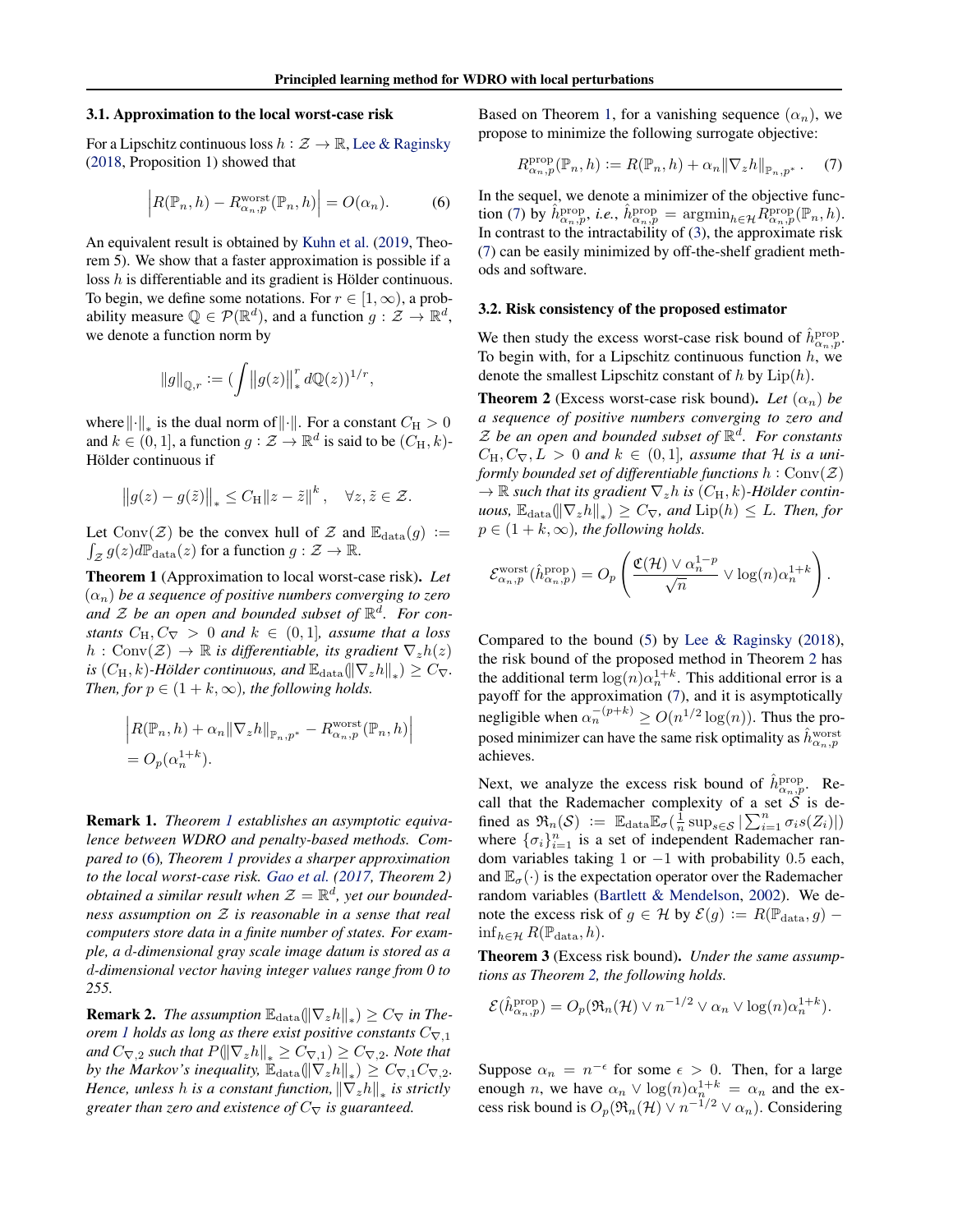<span id="page-4-0"></span>the fact that the excess risk bound of the ERM solution is  $O_p(\mathfrak{R}_n(\mathcal{H}) \vee n^{-1/2})$  [\(Mohri et al.,](#page-9-0) [2018,](#page-9-0) Theorem 11.3), the result of Theorem [3](#page-3-0) sounds pessimistic, especially when  $\epsilon \leq 1/2$ . However, Theorem [3](#page-3-0) is in fact sensible in that  $\hat{h}^{\text{prop}}_{\alpha_n,p}$  optimizes the local worst-case risk  $R^{\text{worst}}_{\alpha_n,p}(\mathbb{P}_n,h)$ , not the risk  $R(\mathbb{P}_n, h)$ . That means, gaining robustness necessarily leads to losing the accuracy of the prediction model. Interested readers in the trade-off between accuracy and robustness are referred to [Zhang et al.](#page-9-0) [\(2019\)](#page-9-0).

#### 3.3. Example bounds

We now provide an example showing the use of Theorems [2](#page-3-0) and [3](#page-3-0) in binary classification settings. To begin, we denote a solution of [\(2\)](#page-0-0) by  $\hat{h}_n^{\text{ERM}}$ . Let  $\mathcal{X} \subseteq [-1,1]^{d-1}$  and  $\mathcal{Y} =$  $\{\pm 1\}$  be open sets with respect to the  $\ell_2$ -norm and the discrete norm  $I(\cdot \neq 0)$ , respectively. We set  $\mathcal{Z} = \mathcal{X} \times \mathcal{Y}$ and  $||(x, y)|| = ||x||_2 + 4I(y \neq 0)$ .

Corollary 1 (Informal). *Let* F *be a set of sparse deep neural networks and*  $\mathcal{H} = \{h(x, y) \mid h(x, y) = \log(1 +$  $\exp(-yf(x))$  *for*  $f \in \mathcal{F}$ *}. Then the excess worst-case* risks of  $\hat{h}^{\text{prop}}_{\alpha_n,p}$  and  $\hat{h}^{\text{ERM}}_n$  are

$$
\mathcal{E}_{\alpha_n,p}^{\text{worst}}(\hat{h}_{\alpha_n,p}^{\text{prop}}) = O_p(n^{-1/2} \alpha_n^{1-p} \vee \log(n) \alpha_n^{1+k}),
$$
  

$$
\mathcal{E}_{\alpha_n,p}^{\text{worst}}(\hat{h}_n^{\text{ERM}}) = O_p(n^{-1/2} \vee \alpha_n).
$$

Furthermore, the excess risks of  $\hat{h}^{\text{prop}}_{\alpha_n,p}$  and  $\hat{h}^{\text{ERM}}_n$  are

$$
\mathcal{E}(\hat{h}_{\alpha_n,p}^{\text{prop}}) = O_p(n^{-1/2} \vee \alpha_n \vee \log(n)\alpha_n^{1+k}),
$$
  

$$
\mathcal{E}(\hat{h}_n^{\text{ERM}}) = O_p(n^{-1/2}).
$$

Corollary 1 shows that the excess worst-case risk bound of  $\hat{h}_{\alpha_n,p}^{\text{prop}}$  is sharper than that of  $\hat{h}_n^{\text{ERM}}$  if  $\alpha_n \geq O(n^{-1/(2p)})$ . A typical choice of  $\alpha_n$  is  $O(n^{-p/d})$  to guarantee  $\mathbb{P}_{\text{data}} \in$  $\mathfrak{M}_{\alpha_n,p}(\mathbb{P}_n)$  with high probability [\(Shafieezadeh-Abadeh](#page-9-0) [et al.,](#page-9-0) [2019;](#page-9-0) [Kuhn et al.,](#page-9-0) [2019\)](#page-9-0). In such cases the proposed excess worst-case risk bound is sharper if  $d > 2p^2$ , but slower for the excess risk. This shows the benefit and drawback of  $\hat{h}_{\alpha_n,p}^{\text{prop}}$ . A formal statement for Corollary 1 and other remarks are available in the Supplementary Material.

# 4. WDRO with locally perturbed data

Recently, the Mixup and its variants have led outstanding performance in many machine learning problems [\(Zhang](#page-9-0) [et al.,](#page-9-0) [2017;](#page-9-0) [Berthelot et al.,](#page-8-0) [2019\)](#page-8-0). Despite of its empirical successes, theoretical justifications of the Mixup, such as its asymptotic properties, have not been considered much in the literature. In Section 4.1, we define locally perturbed data distributions and describe examples that include the Mixup as a special case. Lastly, we generalize the approximation and risk consistency results presented in Section [3](#page-2-0) to the cases when data are locally perturbed in Sections [4.2](#page-5-0) and [4.3.](#page-5-0)

## 4.1. Locally perturbed data distribution

**Definition 2.** *For a dataset*  $\mathcal{Z}_n = \{z_1, \ldots, z_n\}$  *and*  $\beta \geq 0$ *,* we say  $\mathbb{P}_n'$  is a  $\beta$ -locally perturbed data distribution if there *exists a set*  $\{z'_1, \ldots, z'_n\}$  *such that*  $\mathbb{P}'_n = \frac{1}{n} \sum_{i=1}^n \delta_{z'_i}$  *and*  $z'_i$ *can be expressed as*

$$
z_i' = z_i + e_i,
$$

*for* $||e_i|| \leq \beta$  *and*  $i \in [n]$ *.* 

Note that  $\mathbb{P}_n$  is  $\beta$ -locally perturbed data distribution for any  $\beta \geq 0$ . The idea of locally perturbed data distribution has been widely applied in machine learning. In the following, we provide three well known examples.

Example 1 (Denoising autoencoder). *[Vincent et al.](#page-9-0) [\(2010\)](#page-9-0)*  $\emph{considered a set }\{z'_1,\ldots,z'_n\}$  *of corrupted data defined as follows.*

$$
z_i' = z_i D_i,
$$

where  $D_i$  is a random diagonal matrix with diago*nal elements are either one or zero.* Let  $D_{(n,n)}$  :=  $\max_{i \in [n]} \sup_{\|z\| \le 1} \|(I - D_i)z\|$  and  $\sup_{z \in \mathcal{Z}} \|z\| \le C_{\mathcal{Z}}$ .  $\int \text{I}$  *Then,*  $\left\| (I - D_i) z_i \right\| \leq \sup_{\| z \| \leq 1} \left\| (I - D_i) z \right\| C_z \leq$  $D_{(n,n)}C_{\mathcal{Z}}$ *, and thus training a denoising autoencoder is equivalent to training the autoencoder using a*  $D_{(n,n)}C_{\mathcal{Z}}$ *locally perturbed data distribution.*

The next two examples deal with supervised learning settings. For sets X and Y, suppose  $\mathcal{Z} = \mathcal{X} \times \mathcal{Y}$  and  $||(x, y) - (\tilde{x}, \tilde{y})|| = ||x - \tilde{x}||_{\mathcal{X}} + ||y - \tilde{y}||_{\mathcal{Y}}$  for some metrics  $\left\|\cdot\right\|_{\mathcal{X}}$  and  $\left\|\cdot\right\|_{\mathcal{Y}}$  defined on  $\mathcal{X}$  and  $\mathcal{Y}$ , respectively.

**Example 2** (Mixup). *Given a dataset*  $\mathcal{Z}_n$ *, we generate a Mixup dataset*  $\{(x'_i, y'_i)\}_{i=1}^n$  *as follows.* 

$$
x'_{i} = \gamma_{i}x_{i} + (1 - \gamma_{i})\tilde{x}_{i}, \quad y'_{i} = \gamma_{i}y_{i} + (1 - \gamma_{i})\tilde{y}_{i},
$$

*for some*  $(\tilde{x}_i, \tilde{y}_i) \in \mathcal{Z}_n$  and mixing rates  $0 \leq \gamma_i \leq$ 1 *for all*  $i \in [n]$ *. Let*  $\gamma_{(n,1)} := \min_{i \in [n]} \gamma_i$  *and*  $\sup_{(x,y)\in\mathcal{Z}}\|(x,y)\|\leq C_{\mathcal{Z}}.$  Then, the Mixup dataset gener*ates a*  $2(1 - \gamma_{(n,1)})C_z$ *-locally perturbed data distribution,*  $\textit{since } \|(1-\gamma_i)((\tilde{x}_i, \tilde{y}_i) - (x_i, y_i))\| \leq 2(1-\gamma_i)C_{\mathcal{Z}} \leq$  $2(1 - \gamma_{(n,1)})C_{\mathcal{Z}}$  for all  $i \in [n]$ .

**Example 3** (Adversarial training). *For a given dataset*  $\mathcal{Z}_n$ , *[Goodfellow et al.](#page-8-0) [\(2014\)](#page-8-0) proposed to minimize a loss with* adversarially augmented dataset  $\{(x'_i, y_i)\}_{i=1}^n$ . Here, each  $x'_i = x_i + r_i$  is newly generated data point with perturbation

$$
r_i := \operatorname{argmin}_{\|r\|_{\mathcal{X}} \leq \beta_n} \log p_{\theta}(y_i \mid x_i + r),
$$

*for some constant*  $\beta_n > 0$  *and*  $p_\theta(y \mid x)$  *is a probability model parametrized by* θ*. From its construction, it is clear*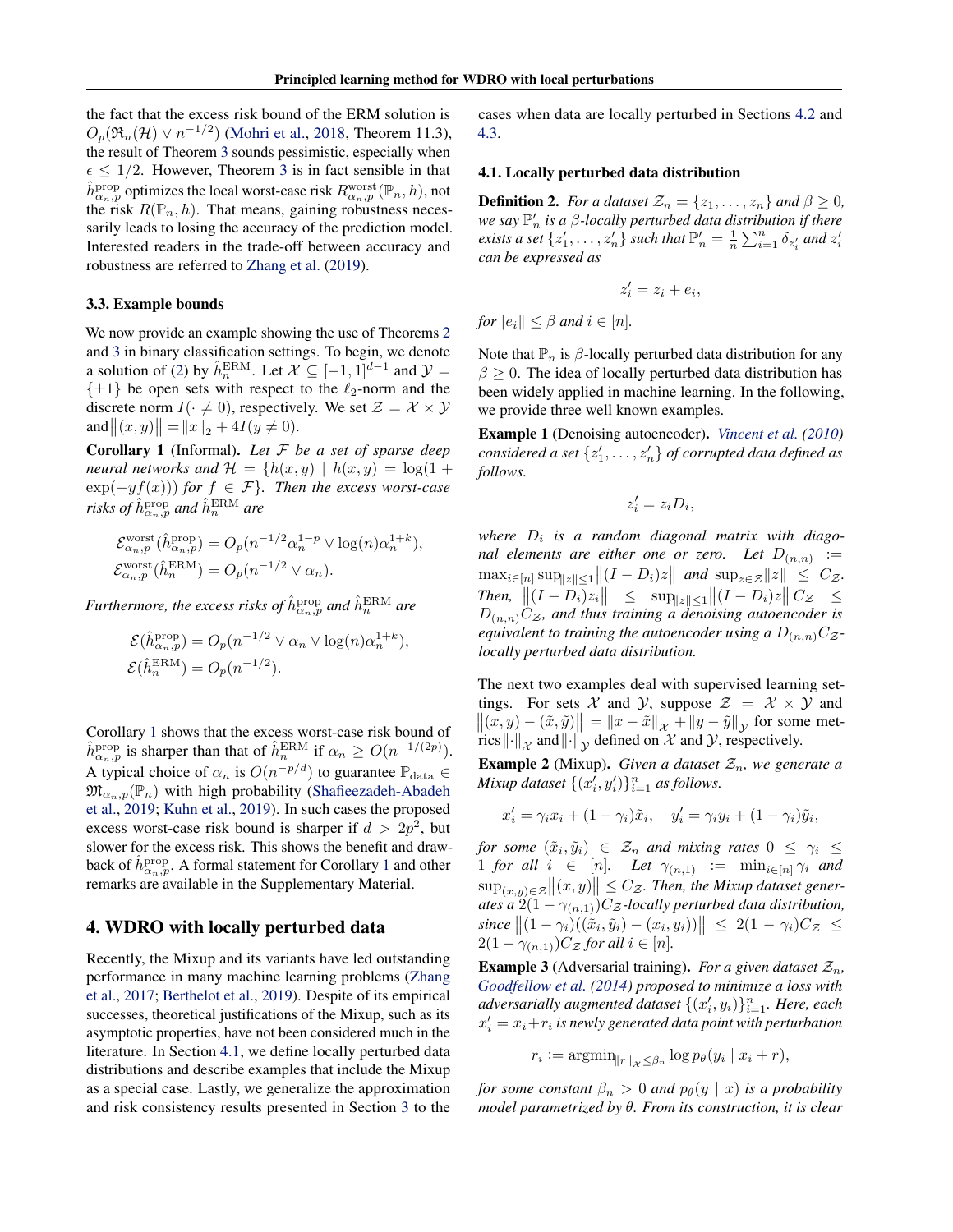<span id="page-5-0"></span>*that adversarial training minimizes the risk under*  $\beta_n$ -locally *perturbed data distribution. Similar arguments apply to virtual adversarial training [\(Miyato et al.,](#page-9-0) [2018\)](#page-9-0).*

Remark 3. *The support of a* β*-locally perturbed data distribution may not be a subset of* Z*. Instead, it is a subset of*  $\mathcal{Z} + \mathcal{B}(\beta) := \{z + r \mid z \in \mathcal{Z} \text{ and } ||r|| \leq \beta\}.$  As a result, *the support of a loss should be larger than* Z*.*

In the following sections, we present a rigorous analysis of WDRO with a locally augmented data distribution.

### 4.2. Approximation of the local worst-case risk

We first show that the local worst-case risk can be approximated well by the risk under a locally perturbed data distribution when a loss is Lipschitz continuous:

**Proposition 1.** Let  $(\alpha_n)$  and  $(\beta_n)$  be sequences of positive *numbers converging to zero and*  $\mathbb{P}'_n$  *be a*  $\beta_n$ -locally per*turbed data distribution. For a constant*  $M \geq \sup_{n \in \mathbb{N}} \beta_n$ , *assume that a loss*  $h : \mathcal{Z} + \mathcal{B}(M) \to \mathbb{R}$  *is Lipschitz continuous. Then, for any*  $p \in [1, \infty)$ *, the following holds.* 

$$
\left| R(\mathbb{P}'_n, h) - R_{\alpha_n, p}^{\text{worst}}(\mathbb{P}_n, h) \right| = O(\alpha_n \vee \beta_n).
$$

Compared to [\(6\)](#page-3-0), Proposition 1 reveals that  $\beta_n$ -perturbation causes an additional error  $O(\beta_n)$ . This error becomes negligible when  $\beta_n \leq O(\alpha_n)$ . In the following theorem, we obtain a sharper approximation result if a loss has Holder ¨ continuous gradient (cf. Theorem [1\)](#page-3-0).

Theorem 4 (Approximation to the local worst-case risk when data are perturbed). *Let*  $(\alpha_n)$  *and*  $(\beta_n)$  *be sequences of positive numbers converging to zero and*  $\mathbb{P}'_n$  *be a*  $\beta_n$ *locally perturbed data distribution. Let* Z *be an open* and bounded subset of  $\mathbb{R}^d$ . For constants  $C_H, C_{\nabla} >$  $0, k \in (0, 1],$  and  $M \geq \sup_{n \in \mathbb{N}} \beta_n$ , assume that a  $\text{loss } h : \text{Conv}(\mathcal{Z}) + \mathcal{B}(M) \rightarrow \mathbb{R} \text{ is differentiable,}$ *its gradient*  $\nabla_z h(z)$  *is*  $(C_H, k)$ *-Hölder continuous, and*  $\mathbb{E}_{\text{data}}(\|\nabla_z h\|_*) \geq C_{\nabla}$ *. Then, for*  $p \in (1 + k, \infty)$ *, the following holds.*

$$
\left| R(\mathbb{P}'_n, h) + \alpha_n \|\nabla_z h\|_{\mathbb{P}'_n, p^*} - R_{\alpha_n, p}^{\text{worst}}(\mathbb{P}_n, h) \right|
$$
  
=  $O_p(\alpha_n^{1+k} \vee \beta_n).$ 

Remark 4. *Theorem 4 extends Theorem [1](#page-3-0) to the cases when data are locally perturbed. The cost of perturbation is an additional error*  $O(\beta_n)$ *, which is negligible when*  $\beta_n \leq$  $O(\alpha_n^{1+k})$ . Thus Theorem 4 also suggests an appropriate *size of perturbation.*

Based on Theorem 4, for vanishing sequences  $(\alpha_n)$  and  $(\beta_n)$ , and a  $\beta_n$ -locally perturbed data distribution  $\mathbb{P}'_n$ , we propose to minimize the following objective function.

$$
R^{\text{prop}}_{(\alpha_n,\beta_n),p}(\mathbb{P}_n,h) := R(\mathbb{P}'_n,h) + \alpha_n \|\nabla_z h\|_{\mathbb{P}'_n,p^*},\quad(8)
$$

and denote its minimizer by  $\hat{h}^{\text{prop}}_{(\alpha_n,\beta_n),p}$ , *i.e.*,  $\hat{h}^{\text{prop}}_{(\alpha_n,\beta_n),p}$  $\operatorname{argmin}_{h \in \mathcal{H}} R^{\text{prop}}_{(\alpha_n)}$  $sup_{(\alpha_n,\beta_n),p}(\mathbb{P}_n,h).$ 

### 4.3. Risk consistency of the proposed estimator

Now that we study risk consistency when data are locally perturbed. The following two theorems provide risk consistency of the minimizer  $\tilde{h}^{\text{prop}}_{(\alpha_n,\beta_n),p}$ :

Theorem 5 (Excess worst-case risk bound when data are perturbed). Let  $(\alpha_n)$  and  $(\beta_n)$  be sequences of positive *numbers converging to zero and*  $\mathbb{P}'_n$  *be a*  $\beta_n$ -locally per*turbed data distribution. Let* Z *be an open and bounded subset of*  $\mathbb{R}^d$ *. For constants*  $C_H, C_\nabla, L > 0$ *,*  $k \in (0, 1]$ *, and*  $M \geq \sup_{n \in \mathbb{N}} \beta_n$ , assume that H is a uniformly bounded *set of differentiable functions*  $h : Conv(\mathcal{Z}) + \mathcal{B}(M) \to \mathbb{R}$ *such that its gradient*  $\nabla_z h$  *is*  $(C_H, k)$ *-Hölder continuous,*  $\mathbb{E}_{\text{data}}(\|\nabla_z h\|_*) \geq C_{\nabla}$ , and  $\text{Lip}(h) \leq L$ . Then, for  $p \in (1 + k, \infty)$ *, the following holds.* 

$$
\mathcal{E}_{\alpha_n,p}^{\text{worst}}(\hat{h}_{(\alpha_n,\beta_n),p}^{\text{prop}})
$$
  
= 
$$
O_p\left(\frac{\mathfrak{C}(\mathcal{H}) \vee \alpha_n^{1-p}}{\sqrt{n}} \vee \log(n)(\alpha_n^{1+k} \vee \beta_n)\right).
$$

Theorem 6 (Excess risk bound when data are perturbed). *Under the same assumptions as Theorem 5, the following holds.*

$$
\mathcal{E}(\hat{h}_{(\alpha_n,\beta_n),p}^{\text{prop}})
$$
  
=  $O_p(\Re_n(\mathcal{H}) \vee n^{-1/2} \vee \alpha_n \vee \log(n)(\alpha_n^{1+k} \vee \beta_n)).$ 

Similar to Remark 4, the errors due to the local perturbation both in the order of  $log(n)\beta_n$  are negligible when  $\beta_n \leq$  $O(\alpha_n^{1+k})$ . In such settings, Theorems 5 and 6 yield the same bound as Theorems [2](#page-3-0) and [3,](#page-3-0) respectively.

**Remark 5.** *By setting*  $\beta_n = 2(1 - \gamma_{(n,1)})C_z$ *, all the theorems presented in Section [4](#page-4-0) apply to the Mixup (see Example* [2\)](#page-4-0)*. To make sure*  $\lim_{n\to\infty} \beta_n = 0$ *, we need*  $\lim_{n\to\infty} \gamma_{(n,1)} = 1$  *and it can be satisfied as long as we do not perturb the original data too much as the sample size increases. Similar arguments are applicable to Examples [1](#page-4-0) and [3.](#page-4-0)*

# 5. Numerical experiments

In this section, we conduct numerical experiments to demonstrate robustness of the proposed method using image classification datasets.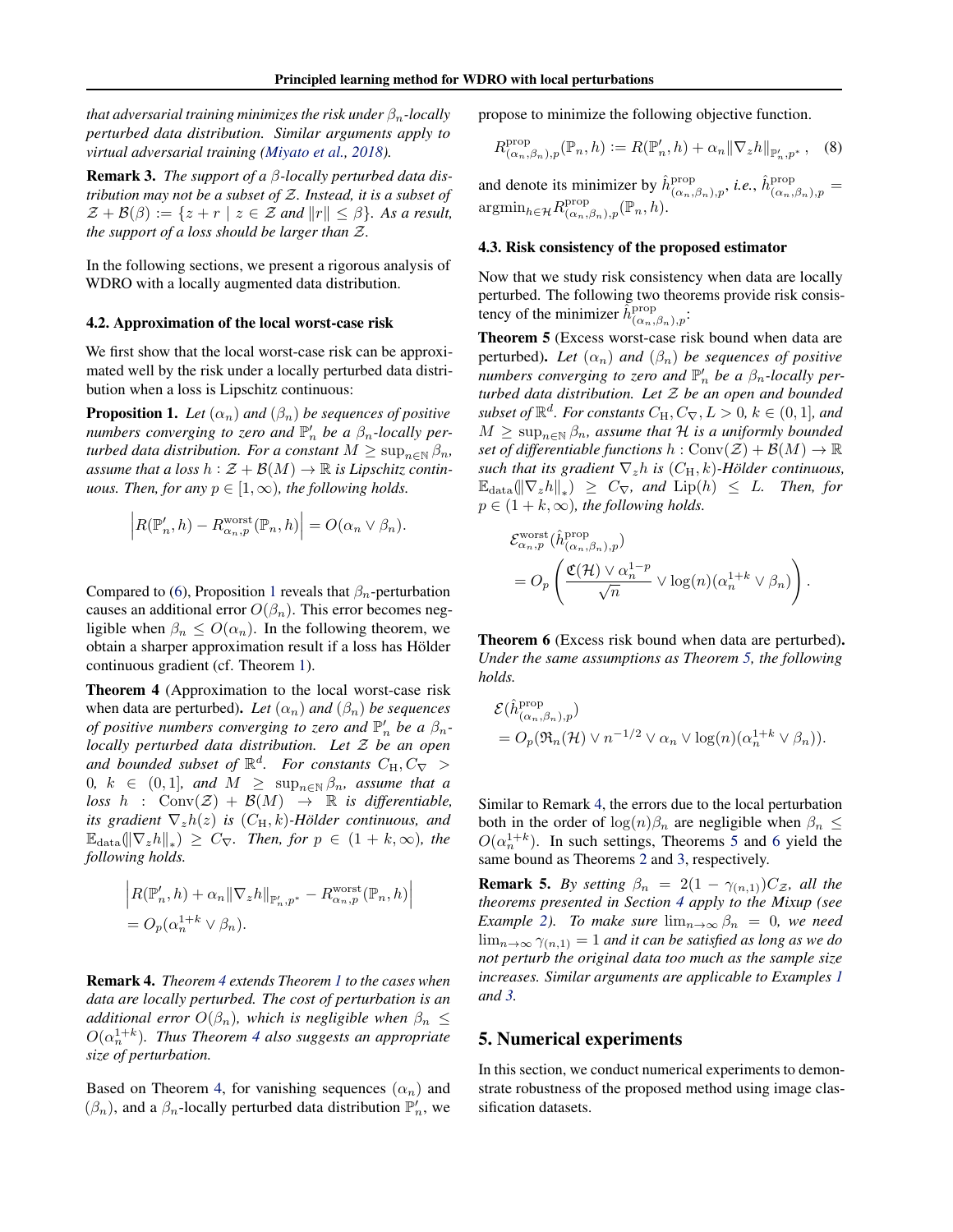| <b>SAMPLE</b> | <b>CLEAN</b> |                |                |                | 1% SALT AND PEPPER NOISE |                |                |                |
|---------------|--------------|----------------|----------------|----------------|--------------------------|----------------|----------------|----------------|
| <b>SIZE</b>   | ERM          | <b>WDRO</b>    | <b>MIXUP</b>   | WDRO+MIX       | <b>ERM</b>               | <b>WDRO</b>    | <b>MIXUP</b>   | WDRO+MIX       |
| $CIFAR-10$    |              |                |                |                |                          |                |                |                |
| 2500          | $77.3 + 0.8$ | $77.1 + 0.7$   | $81.4 + 0.5$   | $80.8 + 0.7$   | $69.8 + 1.8$             | $71.9 + 0.9$   | $72.7 + 1.6$   | $74.8 + 0.9$   |
| 5000          | $83.3 + 0.4$ | $83.0 \pm 0.3$ | $86.7 + 0.2$   | $85.6 + 0.3$   | $75.2 \pm 1.4$           | $77.4 \pm 0.5$ | $76.4 + 1.7$   | $79.6 + 0.9$   |
| 25000         | $92.2 + 0.2$ | $91.4 + 0.1$   | $93.3 + 0.1$   | $92.4 + 0.1$   | $83.3 \pm 0.8$           | $85.8 \pm 0.5$ | $82.1 + 1.7$   | $86.2 \pm 0.3$ |
| 50000         | $94.1 + 0.1$ | $93.1 + 0.1$   | $94.8 \pm 0.2$ | $93.5 + 0.2$   | $84.1 \pm 1.0$           | $87.4 + 0.5$   | $82.5 + 1.3$   | $87.3\pm0.5$   |
| $CIFAR-100$   |              |                |                |                |                          |                |                |                |
| 2500          | $33.8 + 1.0$ | $34.6 + 1.7$   | $38.9 + 0.6$   | $39.4 + 0.2$   | $29.2 + 0.2$             | $30.4 + 1.2$   | $33.2 \pm 1.1$ | $35.0 + 0.5$   |
| 5000          | $45.2 + 0.9$ | $43.7 + 0.7$   | $49.9 + 0.2$   | $49.5 + 0.4$   | $37.0 + 0.8$             | $38.1 + 1.1$   | $39.4 + 1.3$   | $42.3 + 0.7$   |
| 25000         | $67.8 + 0.2$ | $66.6 + 0.3$   | $69.3 + 0.3$   | $68.2 + 0.3$   | $51.0 + 1.9$             | $56.5 + 0.8$   | $49.6 + 1.0$   | $55.8 + 0.4$   |
| 50000         | $74.4 + 0.2$ | $73.5 + 0.3$   | $75.2 \pm 0.2$ | $73.8 \pm 0.3$ | $51.9 \pm 1.3$           | $62.1 + 0.5$   | $50.0 + 3.0$   | $60.6 \pm 0.7$ |

<span id="page-6-0"></span>Table 2. Accuracy comparison of the four methods using the clean and noisy test datasets with various training sample sizes. Average and standard deviation are denoted by 'average±standard deviation'. All the results are based on five independent trials. Boldface numbers denote the best and equivalent methods with respect to a t-test with a significance level of 5%.

Methods We consider the four methods: (i) the empirical risk minimization, denoted by ERM, (ii) the proposed method based on [\(7\)](#page-3-0), denoted by WDRO, (iii) the empirical risk minimization with the Mixup, denoted by MIXUP, and (iv) the proposed method with the Mixup based on [\(8\)](#page-5-0), denoted by WDRO+MIX.

Datasets We use the two image classification datasets: CIFAR-10 and CIFAR-100 [\(Krizhevsky,](#page-8-0) [2009\)](#page-8-0). For the training, we randomly select 2500, 5000, 25000, or 50000 images from the original datasets, keeping the number of images per class equal. For the testing, we use the original test datasets.

Further implementation details are available in the Supplementary Material and Tensorflow [\(Abadi et al.,](#page-8-0) [2016\)](#page-8-0) based scripts are available at [https://github.com/](https://github.com/ykwon0407/wdro_local_perturbation) [ykwon0407/wdro\\_local\\_perturbation](https://github.com/ykwon0407/wdro_local_perturbation).

# 5.1. Accuracy comparison

To evaluate robustness of the methods, we compute accuracy on both clean and contaminated datasets. For the latter, we apply the salt and pepper noise to the clean images [\(Hwang](#page-8-0) [& Haddad,](#page-8-0) [1995\)](#page-8-0). Figure 1 displays an example of the clean and contaminated images used in our experiments.

Experiment 1 In this experiment, we compare the accuracy of the four methods using the clean and contaminated datasets. For the contaminated datasets, we apply the salt and pepper noise to 1% of pixels. The training sample sizes vary as 2500, 5000, 25000, and 50000. We repeatedly select samples and train models five times<sup>1</sup>.

Table 2 compares accuracy of the four methods. For the



Figure 1. An example of clean and contaminated images. We apply the salt and pepper noise to each pixel. The probabilities of noisy pixels are 0%, 1%, 2%, and 4% from left to right, respectively.

clean datasets, WDRO+MIX performs comparably with MIXUP and achieves significantly higher accuracy than ERM and WDRO when the sample sizes are 2500 and 5000. When the sample sizes are 25000 and 50000, either WDRO or WDRO+MIX shows lower accuracy than MIXUP and ERM. For the contaminated datasets, either WDRO or WDRO+MIX achieves significantly higher accuracy than ERM and MIXUP in all settings. This shows that the proposed method is robust to contamination of data.

Experiment 2 In this experiment, we compare the reduction of the accuracy from using the clean datasets to the contaminated datasets. For the noise intensity, the probabilities of noisy pixels are set to  $1\%$ ,  $2\%$ , and  $4\%$ . We repeatedly train models five times using the original 50000 images.

Table [3](#page-7-0) shows accuracy reduction of the four methods. The WDRO, with or without the Mixup, achieves a significantly lower reduction than ERM and MIXUP in every noise level and dataset. For example, on CIFAR-10, the accuracy reduction in WDRO+MIX is 12.7% on average, compared to 24.3% in MIXUP when the probability of noisy pixels is 2%. With the same noise level, on CIFAR-100, the accuracy reduction in WDRO+MIX is 29.7% on average, compared to 45.9% in MIXUP. This result shows that the proposed

<sup>&</sup>lt;sup>1</sup>Note that when the sample size is  $50000$ , the training set is fixed but trained models can vary due to the randomness of algorithms.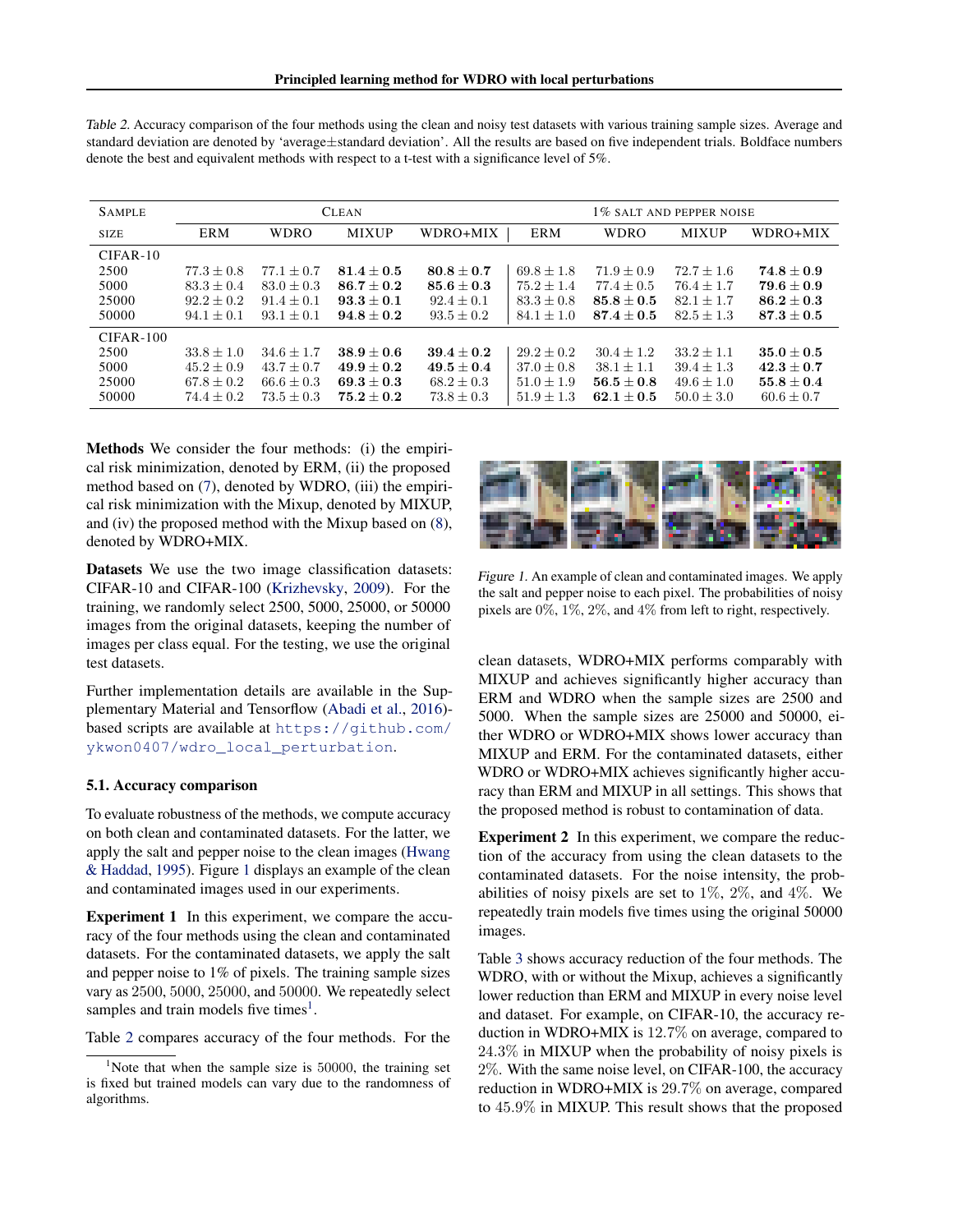| PROBABILITY OF<br><b>NOISY PIXELS</b> | <b>ERM</b>                                         | <b>WDRO</b>                                    | <b>MIXUP</b>                                   | WDRO+MIX                                         |
|---------------------------------------|----------------------------------------------------|------------------------------------------------|------------------------------------------------|--------------------------------------------------|
| $CIFAR-10$<br>1%<br>2%<br>4%          | $10.1 \pm 0.9$<br>$21.1 \pm 1.9$<br>$39.7 \pm 2.9$ | $5.7 + 0.4$<br>$13.2 + 0.5$<br>$32.9 + 2.5$    | $12.4 + 1.2$<br>$24.3 + 1.4$<br>$43.5 \pm 1.8$ | $6.2 + 0.4$<br>$12.7 + 0.8$<br>$30.9 + 2.0$      |
| $CIFAR-100$<br>1%<br>2%<br>4%         | $22.5 \pm 1.3$<br>$42.8 \pm 2.3$<br>$61.7 + 1.4$   | $11.4 + 0.4$<br>$26.5 \pm 1.0$<br>$50.0 + 0.9$ | $25.2 + 2.5$<br>$45.9 \pm 3.4$<br>$63.9 + 2.0$ | $13.2 + 0.7$<br>$29.7 \pm 0.7$<br>$53.5 \pm 0.9$ |

<span id="page-7-0"></span>Table 3. The comparison of the accuracy reduction on various salt and pepper noise intensities. Other details are given in Table [2.](#page-6-0)



Figure 2. The box plots of the  $\ell_{\infty}$ -norm of the gradients when the number of images used in training increases from  $10 \times 2^{16}$ to  $100 \times 2^{16}$ . We use the original CIFAR-10 test images. The box plots on the top represent the gradient distribution of (dashed) ERM and (solid) WDRO, respectively, and the box plots on the bottom represent that of (dashed) MIXUP and (solid) WDRO+MIX, respectively.

method produces robust models against various noise levels.

### 5.2. Analysis of the gradient

In this subsection, we demonstrate robustness of our method by analyzing the distribution of the gradients of the loss. We train models with randomly selected 5000 CIFAR-10 images and evaluate the gradients with the CIFAR-10 test images. We consider the  $\ell_{\infty}$ -norm of the gradients  $\|\nabla_z h(z_{\text{test}})\|_{\infty}$ for each test image  $z_{\text{test}}$ .

Experiment 3 In this experiment, we compare the gradients of ERM vs. WDRO and MIXUP vs. WDRO+MIX as the number of images used in training increases, respectively. Figure 2 shows the box plots of the  $\ell_{\infty}$ -norm of the gradients. Over the entire training phases, the first and third quartiles of the gradients of WDRO (*resp.* WDRO+MIX) are smaller



Figure 3. The smoothed histograms of gradients characterizing the two categories: (C1) the images that are correctly classified on both clean and contaminated state and (C2) the other images, respectively. The top panel shows the histograms of ERM (dotted) vs. WDRO (solid) and the bottom panel shows those of MIXUP (dotted) vs. WDRO+MIX (solid), respectively.

than those of the gradients of ERM (*resp.* MIXUP). This result empirically validates that the gradient penalties in [\(7\)](#page-3-0) and [\(8\)](#page-5-0) lead to small gradients and robustness of WDRO and WDRO+MIX.

Experiment 4 We visualize smoothed histograms of the gradients for the four methods. We divide the test datasets into the following two categories: (C1) images that are correctly classified on both clean and contaminated state and (C2) images that are incorrectly classified on either clean or contaminated state. In this experiment, the level of noise for the contaminated dataset is 1%.

Figure 3 shows the smoothed histograms of the gradients for (C1) and (C2). The gradients for (C1) depicted in blue are smaller than those for (C2) depicted in red. In both categories (C1) and (C2), the WDRO (*resp.* WDRO+MIX), depicted in the solid line, has smaller gradients than ERM (*resp.* MIXUP) depicted in the dotted line. Thus the proposed method tends to reduce the sizes of gradients in both categories (C1) and (C2), which leads to the robustness of WDRO and WDRO+MIX.

# 6. Conclusion

In this work, we have developed a principled and tractable statistical inference method for WDRO. In addition, we formally present a locally perturbed data distribution (e.g., Mixup) and develop WDRO inference when data are locally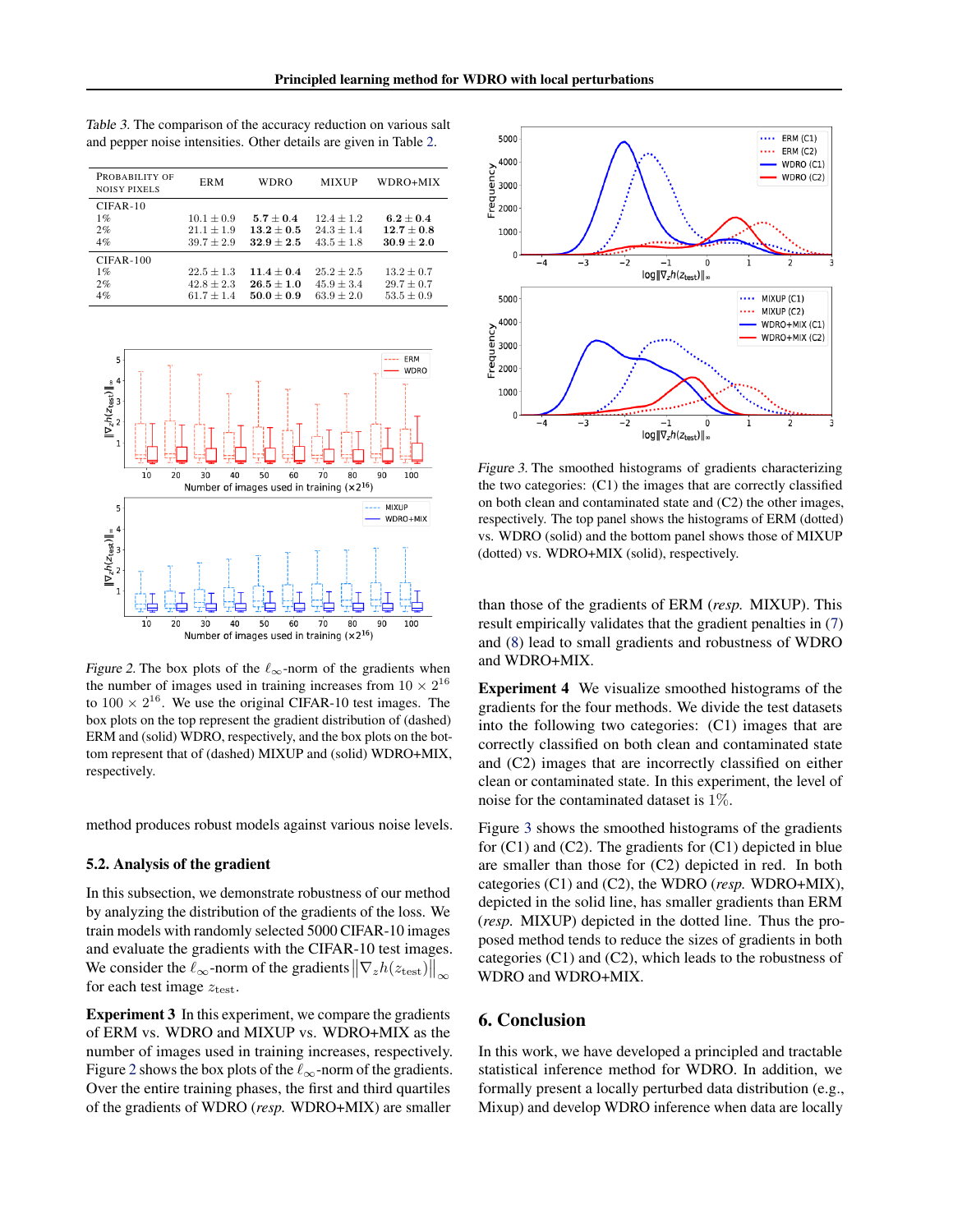<span id="page-8-0"></span>perturbed. Numerical experiments demonstrate robustness of the proposed method.

# Acknowledgments

Yongchan Kwon was supported by the National Research Foundation of Korea (NRF) grant funded by the Korea government (MSIT, No.2017R1A2B4008956). Wonyoung Kim and Myunghee Cho Paik were supported by the NRF grant (MSIT, No.2020R1A2C1A0101195011) and Joong-Ho Won was supported by the NRF grant (MSIT, No.2019R1A2C1007126). Wonyoung Kim was also supported by Hyundai Chung Mong-koo foundation.

# References

- Abadi, M., Agarwal, A., Barham, P., Brevdo, E., Chen, Z., Citro, C., Corrado, G. S., Davis, A., Dean, J., Devin, M., et al. Tensorflow: Large-scale machine learning on heterogeneous distributed systems. *arXiv preprint arXiv:1603.04467*, 2016.
- Bartlett, P. L. and Mendelson, S. Rademacher and gaussian complexities: Risk bounds and structural results. *Journal of Machine Learning Research*, 3(Nov):463–482, 2002.
- Ben-Tal, A., Den Hertog, D., De Waegenaere, A., Melenberg, B., and Rennen, G. Robust solutions of optimization problems affected by uncertain probabilities. *Management Science*, 59(2):341–357, 2013.
- Berthelot, D., Carlini, N., Goodfellow, I., Papernot, N., Oliver, A., and Raffel, C. A. Mixmatch: A holistic approach to semi-supervised learning. In *Advances in Neural Information Processing Systems*, pp. 5050–5060, 2019.
- Blanchet, J. and Murthy, K. Quantifying distributional model risk via optimal transport. *Mathematics of Operations Research*, 44(2):565–600, 2019.
- Blanchet, J., Kang, Y., and Murthy, K. Robust wasserstein profile inference and applications to machine learning. *Journal of Applied Probability*, 56(3):830–857, 2019.
- Bühlmann, P. and van de Geer, S. Statistics for high*dimensional data: methods, theory and applications*. Springer Science & Business Media, 2011.
- Chen, R. and Paschalidis, I. C. A robust learning approach for regression models based on distributionally robust optimization. *The Journal of Machine Learning Research*, 19(1):517–564, 2018.
- Cubuk, E. D., Zoph, B., Mane, D., Vasudevan, V., and Le, Q. V. Autoaugment: Learning augmentation strategies from data. In *Proceedings of the IEEE Conference on*

*Computer Vision and Pattern Recognition*, pp. 113–123, 2019.

- Devroye, L., Györfi, L., and Lugosi, G. A *probabilistic theory of pattern recognition*, volume 31. Springer Science & Business Media, 1996.
- Esfahani, P. M. and Kuhn, D. Data-driven distributionally robust optimization using the Wasserstein metric: Performance guarantees and tractable reformulations. *Mathematical Programming*, 171(1-2):115–166, 2018.
- Fan, J. and Li, R. Variable selection via nonconcave penalized likelihood and its oracle properties. *Journal of the American Statistical Association*, 96(456):1348–1360, 2001.
- Gao, R. and Kleywegt, A. J. Distributionally robust stochastic optimization with Wasserstein distance. *arXiv preprint arXiv:1604.02199*, 2016.
- Gao, R. and Kleywegt, A. J. Distributionally robust stochastic optimization with dependence structure. *arXiv preprint arXiv:1701.04200*, 2017.
- Gao, R., Chen, X., and Kleywegt, A. J. Wasserstein distributional robustness and regularization in statistical learning. *arXiv preprint arXiv:1712.06050*, 2017.
- Ghosh, S. and Lam, H. Robust analysis in stochastic simulation: Computation and performance guarantees. *Operations Research*, 67(1):232–249, 2019.
- Golowich, N., Rakhlin, A., and Shamir, O. Size-independent sample complexity of neural networks. In *Conference On Learning Theory*, pp. 297–299, 2018.
- Goodfellow, I. J., Shlens, J., and Szegedy, C. Explaining and harnessing adversarial examples. *arXiv preprint arXiv:1412.6572*, 2014.
- Györfi, L., Kohler, M., Krzyzak, A., and Walk, H. A *distribution-free theory of nonparametric regression*. Springer Science & Business Media, 2006.
- Hu, W., Niu, G., Sato, I., and Sugiyama, M. Does distributionally robust supervised learning give robust classifiers? In *International Conference on Machine Learning*, pp. 2029–2037, 2018.
- Hwang, H. and Haddad, R. A. Adaptive median filters: new algorithms and results. *IEEE Transactions on Image Processing*, 4(4):499–502, April 1995. ISSN 1941-0042. doi: 10.1109/83.370679.
- Krizhevsky, A. Learning multiple layers of features from tiny images. Technical report, 2009.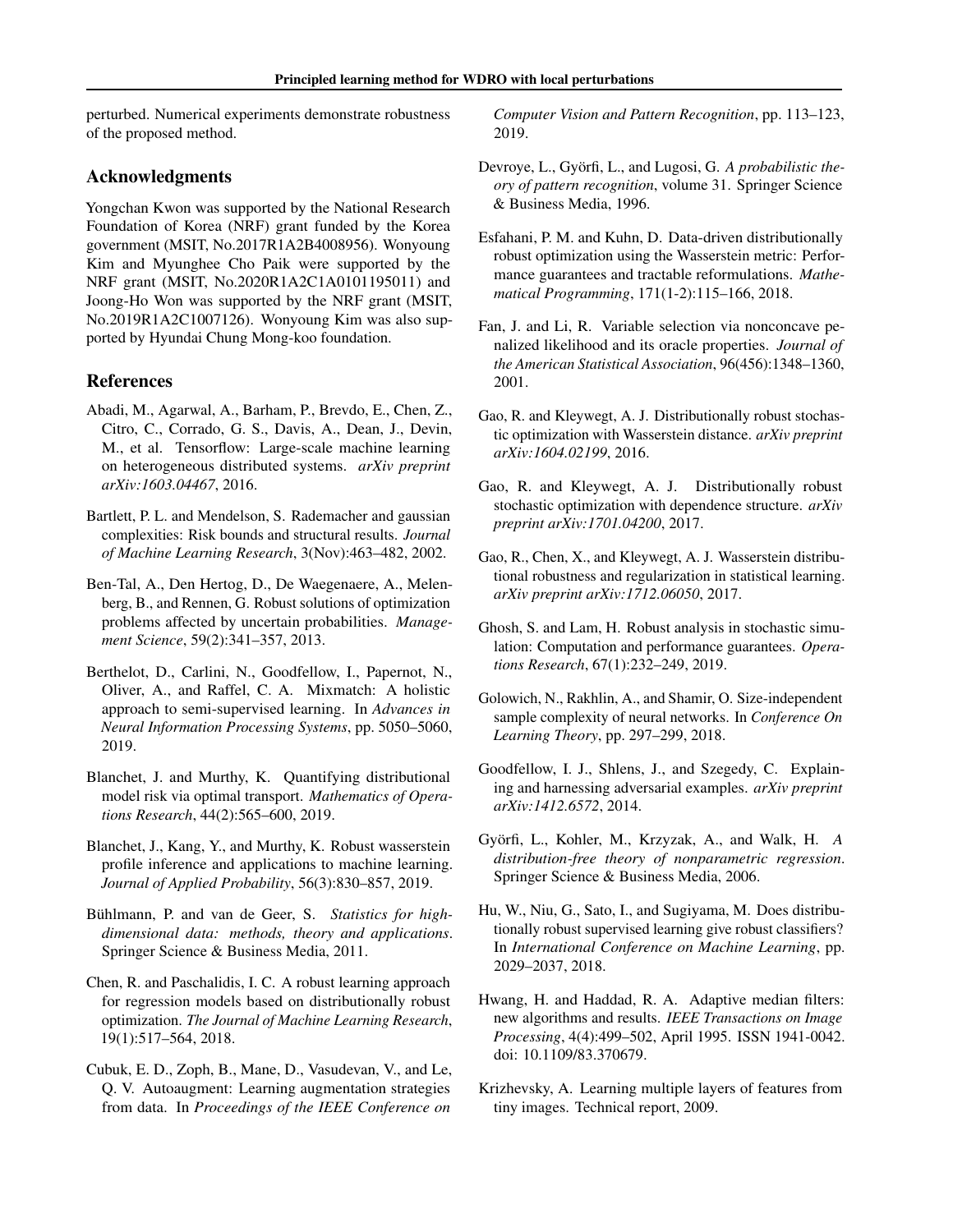- <span id="page-9-0"></span>Kuhn, D., Esfahani, P. M., Nguyen, V. A., and Shafieezadeh-Abadeh, S. Wasserstein distributionally robust optimization: Theory and applications in machine learning. In *Operations Research & Management Science in the Age of Analytics*, pp. 130–166. INFORMS, 2019.
- Lee, J. and Raginsky, M. Minimax statistical learning with Wasserstein distances. In *Advances in Neural Information Processing Systems*, pp. 2687–2696, 2018.
- Lim, S., Kim, I., Kim, T., Kim, C., and Kim, S. Fast autoaugment. In *Advances in Neural Information Processing Systems*, pp. 6662–6672, 2019.
- Lorentz, G. Metric entropy, widths, and superpositions of functions. *The American Mathematical Monthly*, 69(6): 469–485, 1962.
- Miyato, T., Maeda, S.-i., Koyama, M., and Ishii, S. Virtual adversarial training: a regularization method for supervised and semi-supervised learning. *IEEE Transactions on Pattern Analysis and Machine Intelligence*, 41 (8):1979–1993, 2018.
- Mohri, M., Rostamizadeh, A., and Talwalkar, A. *Foundations of machine learning*. MIT press, 2018.
- Namkoong, H. and Duchi, J. C. Variance-based regularization with convex objectives. In *Advances in Neural Information Processing Systems*, pp. 2971–2980, 2017.
- Oliver, A., Odena, A., Raffel, C. A., Cubuk, E. D., and Goodfellow, I. Realistic evaluation of deep semi-supervised learning algorithms. In *Advances in Neural Information Processing Systems*, pp. 3235–3246, 2018.
- Rahimian, H. and Mehrotra, S. Distributionally robust optimization: A review. *arXiv preprint arXiv:1908.05659*, 2019.
- Schmidt-Hieber, J. Nonparametric regression using deep neural networks with relu activation function. *arXiv preprint arXiv:1708.06633*, 2017.
- Shafieezadeh-Abadeh, S., Esfahani, P. M. M., and Kuhn, D. Distributionally robust logistic regression. In *Advances in Neural Information Processing Systems*, pp. 1576–1584, 2015.
- Shafieezadeh-Abadeh, S., Kuhn, D., and Esfahani, P. M. Regularization via mass transportation. *Journal of Machine Learning Research*, 20(103):1–68, 2019.
- Sinha, A., Namkoong, H., and Duchi, J. Certifying some distributional robustness with principled adversarial training. *arXiv preprint arXiv:1710.10571*, 2017.
- Srivastava, N., Hinton, G., Krizhevsky, A., Sutskever, I., and Salakhutdinov, R. Dropout: a simple way to prevent neural networks from overfitting. *The journal of machine learning research*, 15(1):1929–1958, 2014.
- Staib, M. and Jegelka, S. Distributionally robust optimization and generalization in kernel methods. In *Advances in Neural Information Processing Systems*, pp. 9131–9141, 2019.
- Tibshirani, R. Regression shrinkage and selection via the lasso. *Journal of the Royal Statistical Society: Series B (Methodological)*, 58(1):267–288, 1996.
- van der Vaart, A. W. and Wellner, J. A. *Weak convergence and empirical processes*. Springer, 1996.
- Vapnik, V. N. An overview of statistical learning theory. *IEEE Transactions on Neural Networks*, 10(5):988–999, 1999.
- Verma, V., Lamb, A., Beckham, C., Najafi, A., Mitliagkas, I., Lopez-Paz, D., and Bengio, Y. Manifold mixup: Better representations by interpolating hidden states. In *International Conference on Machine Learning*, pp. 6438–6447, 2019.
- Villani, C. *Optimal transport: old and new*, volume 338. Springer Science & Business Media, 2008.
- Vincent, P., Larochelle, H., Lajoie, I., Bengio, Y., and Manzagol, P.-A. Stacked denoising autoencoders: Learning useful representations in a deep network with a local denoising criterion. *Journal of machine learning research*, 11(Dec):3371–3408, 2010.
- Wager, S., Wang, S., and Liang, P. S. Dropout training as adaptive regularization. In *Advances in neural information processing systems*, pp. 351–359, 2013.
- Yao, Y., Rosasco, L., and Caponnetto, A. On early stopping in gradient descent learning. *Constructive Approximation*, 26(2):289–315, 2007.
- Zhang, H., Cisse, M., Dauphin, Y. N., and Lopez-Paz, D. mixup: Beyond empirical risk minimization. *arXiv preprint arXiv:1710.09412*, 2017.
- Zhang, H., Yu, Y., Jiao, J., Xing, E., El Ghaoui, L., and Jordan, M. Theoretically principled trade-off between robustness and accuracy. In *International Conference on Machine Learning*, pp. 7472–7482, 2019.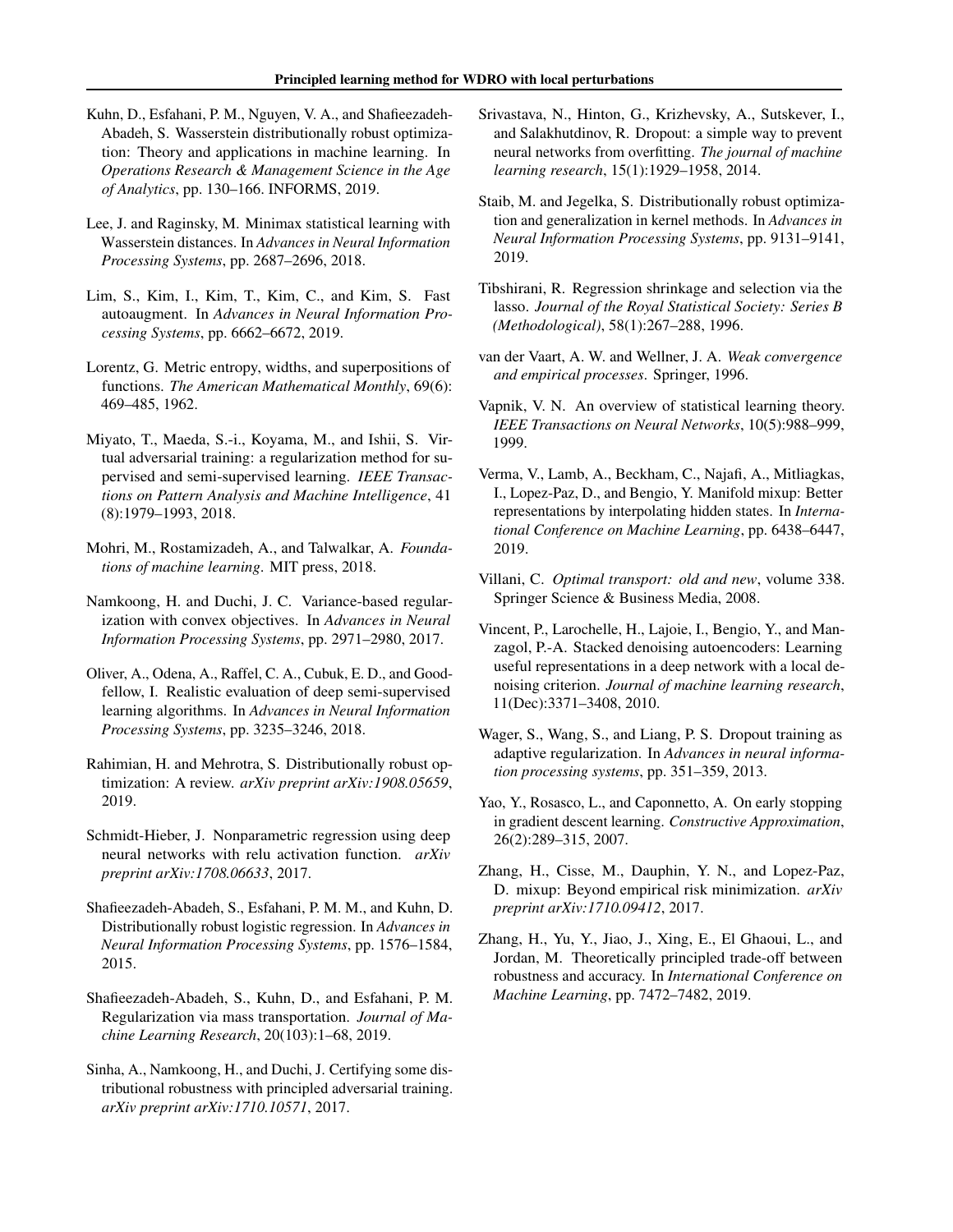# <span id="page-10-0"></span>Appendix: Principled Learning Method for Wasserstein Distributionally Robust Optimization with Local Perturbations

# A. Proofs

When  $M = 0$  and  $\beta_n = 0$  for all n, a  $\beta_n$ -locally perturbed data distribution is the empirical data distribution, *i.e.*,  $\mathbb{P}'_n = \mathbb{P}_n$ . Therefore, Theorem [1](#page-3-0) is a special case of Theorem [4.](#page-5-0) Also, in such cases,  $R_{\alpha_n,p}^{\text{prop}}(\mathbb{P}_n, h) = R_{(\alpha_n,p)}^{\text{prop}}(\mathbb{P}_n, h)$  $\Pr^{\text{prop}}(\alpha_n, \beta_n), p(\mathbb{P}_n, h)$ and  $\hat{h}_{\alpha_n,p}^{\text{prop}} = \hat{h}_{(\alpha_n,\beta_n),p}^{\text{prop}}$ , and Theorems [2](#page-3-0) and thus [3](#page-3-0) are a special case of Theorems [5](#page-5-0) and [6,](#page-5-0) respectively. In this respect, we omit proofs for Theorems [1,](#page-3-0) [2,](#page-3-0) and [3.](#page-3-0)

### A.1. Proof of Proposition [1](#page-5-0)

*Proof of Proposition [1.](#page-5-0)* Since  $\mathbb{P}_n \in \mathfrak{M}_{\alpha_n,p}(\mathbb{P}_n)$ , we have

$$
R(\mathbb{P}_n, h) \le R_{\alpha_n, p}^{\text{worst}}(\mathbb{P}_n, h).
$$

Let  $\mathbb{Q}^*$  be such that  $R(\mathbb{Q}^*, h) = \sup_{\mathbb{Q} \in \mathfrak{M}_{\alpha_n, p}(\mathbb{P}_n)} R(\mathbb{Q}, h) = R_{\alpha_n, p}^{\text{worst}}(\mathbb{P}_n, h)$ . Since h is Lipschitz continuous, the Kantorovich-Rubinstein duality [\(Villani,](#page-9-0) [2008,](#page-9-0) Remark 6.5) gives

$$
R(\mathbb{Q}^*, h) - R(\mathbb{P}_n, h) \le \text{Lip}(h) \mathcal{W}_1(\mathbb{Q}^*, \mathbb{P}_n)
$$
  
\n
$$
\le \text{Lip}(h) \mathcal{W}_p(\mathbb{Q}^*, \mathbb{P}_n)
$$
  
\n
$$
\le \text{Lip}(h) \alpha_n.
$$

Here, the second inequality is due to  $W_1(\mathbb{Q}^*, \mathbb{P}_n) \le W_p(\mathbb{Q}^*, \mathbb{P}_n)$  for  $p \in [1, \infty)$  [\(Villani,](#page-9-0) [2008,](#page-9-0) Remark 6.6). Thus,

$$
\left| R(\mathbb{P}_n, h) - R_{\alpha_n, p}^{\text{worst}}(\mathbb{P}_n, h) \right| \le \text{Lip}(h)\alpha_n.
$$
\n(9)

Write  $\mathbb{P}_n' = \frac{1}{n} \sum_{i=1}^n \delta_{z_i'}$  for some  $\{z_1', \ldots, z_n'\}$  such that  $||z_i' - z_i|| \leq \beta_n$  for all  $i \in [n]$ . Then, we have  $z_i' \in \mathcal{Z} + \mathcal{B}(M)$ and  $h(z_i')$ 's are well defined. By the Lipschitz continuity of h and the definition of  $\mathbb{P}'_n$ , we have

$$
|R(\mathbb{P}_n, h) - R(\mathbb{P}'_n, h)| = \left| \frac{1}{n} \sum_{i=1}^n (h(z_i) - h(z'_i)) \right|
$$
  

$$
\leq \frac{1}{n} \sum_{i=1}^n \text{Lip}(h) \|z'_i - z_i\|
$$
  

$$
\leq \text{Lip}(h)\beta_n.
$$

Therefore, we have

$$
\left| R(\mathbb{P}'_n, h) - R_{\alpha_n, p}^{\text{worst}}(\mathbb{P}_n, h) \right| \leq (\alpha_n + \beta_n) \text{Lip}(h).
$$

This concludes the proof.

### A.2. Proof of Theorem [4](#page-5-0)

*Proof of Theorem [4.](#page-5-0)* Write  $\mathbb{P}'_n = \frac{1}{n} \sum_{i=1}^n \delta_{z_i'}$  for some  $\{z_1', \ldots, z_n'\}$  such that  $||z_i' - z_i|| \leq \beta_n$  for all  $i \in [n]$ . Then, we have  $z_i' \in \text{Conv}(\mathcal{Z}) + \mathcal{B}(M)$  and  $h(z_i')$ 's are well defined.

 $\Box$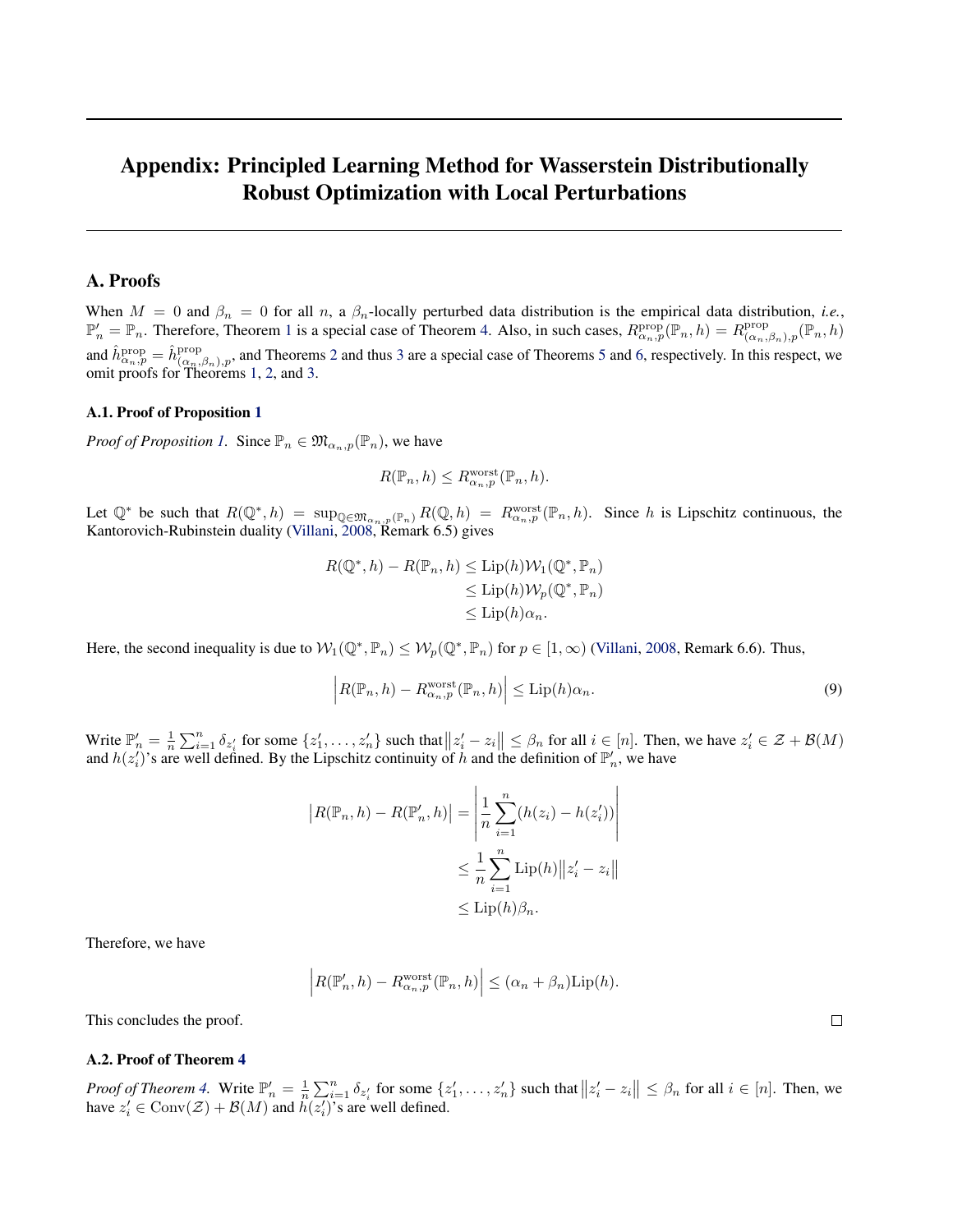<span id="page-11-0"></span>[Step 1] In this step we first establish an upper bound for the local worst-case risk  $R_{\alpha_n,p}^{\text{worst}}(\mathbb{P}_n,h)$ . Since h is well defined and differentiable on Conv( $\mathcal{Z}$ ) +  $\mathcal{B}(M)$ , we can apply the mean value theorem. Due to the  $(C_H, k)$ -Hölder continuity of  $\nabla_z h$ , for any  $i \in [n]$  and  $\tilde{z}_i \in \mathcal{Z}$ , we have

$$
h(\tilde{z}_i) = h(z'_i) + \langle \nabla_z h(c_i), \tilde{z}_i - z'_i \rangle
$$
  
=  $h(z'_i) + \langle \nabla_z h(z'_i), \tilde{z}_i - z'_i \rangle + \langle \nabla_z h(c_i) - \nabla_z h(z'_i), \tilde{z}_i - z'_i \rangle$   

$$
\leq h(z'_i) + ||\nabla_z h(z'_i)||_* ||\tilde{z}_i - z'_i|| + C_H ||\tilde{z}_i - z'_i||^{1+k},
$$

where  $c_i = \tau_i z'_i + (1 - \tau_i) \tilde{z}_i$  for some  $\tau_i \in [0, 1]$ . By the triangle inequality and Jensen's inequality,  $(a + b)^{1+k} \le$  $2^k(a^{1+k}+b^{1+k})$  for any  $a, b \ge 0$ , we have

$$
h(z'_{i}) + ||\nabla_{z}h(z'_{i})||_{*} ||\tilde{z}_{i} - z'_{i}|| + C_{\mathcal{H}} ||\tilde{z}_{i} - z'_{i}||^{1+k}
$$
  
\n
$$
\leq h(z'_{i}) + ||\nabla_{z}h(z'_{i})||_{*} (\beta_{n} + ||\tilde{z}_{i} - z_{i}||) + C_{\mathcal{H}} 2^{k} (||\tilde{z}_{i} - z_{i}||^{1+k} + \beta_{n}^{1+k})
$$
  
\n
$$
= \beta_{n} (||\nabla_{z}h(z'_{i})||_{*} + C_{\mathcal{H}} 2^{k} \beta_{n}^{k}) + h(z'_{i}) + ||\nabla_{z}h(z'_{i})||_{*} ||\tilde{z}_{i} - z_{i}|| + C_{\mathcal{H}} 2^{k} ||\tilde{z}_{i} - z_{i}||^{1+k}.
$$

To this end, we set  $C_{H,k} := C_H 2^k$  and  $t_i := \|\tilde{z}_i - z_i\|$ . By [Gao et al.](#page-8-0) [\(2017,](#page-8-0) Lemma 2), for any  $\eta > 0$  and  $\lambda \ge 0$ , we have

$$
\|\nabla_z h(z_i')\|_* t_i + C_{\mathcal{H},k} t_i^{1+k} - \lambda t_i^p
$$
  
\n
$$
\leq \left( \|\nabla_z h(z_i')\|_* + \frac{p-k-1}{p-1} C_{\mathcal{H},k} \eta \right) t_i - \left( \lambda - \frac{k}{p-1} C_{\mathcal{H},k} \eta^{-\frac{p-k-1}{k}} \right) t_i^p.
$$

By substituting  $\eta$  with  $\alpha_n^k$ ,

$$
\|\nabla_z h(z_i')\|_* t_i + C_{\mathcal{H},k} t_i^{1+k} - \lambda t_i^p
$$
  
\n
$$
\leq \left( \|\nabla_z h(z_i')\|_* + \frac{p-k-1}{p-1} C_{\mathcal{H},k} \alpha_n^k \right) t_i - \left( \lambda - \frac{k}{p-1} C_{\mathcal{H},k} \alpha_n^{-(p-k-1)} \right) t_i^p
$$
  
\n
$$
=: h_{\alpha_n} (z_i') t_i - (\lambda - C_{\alpha_n}) t_i^p.
$$
\n(10)

Since  $\mathcal Z$  is bounded, there exists a constant  $D_{\mathcal Z}$  such that  $\sup_{z,\tilde{z}\in\mathcal Z}\|z-\tilde{z}\|\leq D_{\mathcal Z}$ . Then,

$$
\sup_{0 \le t \le D_Z} \{ h_{\alpha_n}(z_i')t - (\lambda - C_{\alpha_n})t^p \} = \begin{cases} h_{\alpha_n}(z_i')D_Z - (\lambda - C_{\alpha_n})D_Z^p & \text{if } 0 \le \lambda \le C_{\alpha_n}, \\ h_{\alpha_n}(z_i')t_*(\lambda) - (\lambda - C_{\alpha_n})t^p_*(\lambda) & \text{if } C_{\alpha_n} < \lambda, \end{cases}
$$
\nwhere  $t_*(\lambda) = \min \left\{ \left( \frac{h_{\alpha_n}(z_i')}{(\lambda - C_{\alpha_n})p} \right)^{1/(p-1)}, D_Z \right\}$ . Here,

\n
$$
\left( \frac{h_{\alpha_n}(z_i')}{(\lambda - C_{\alpha_n})p} \right)^{1/(p-1)} < D_Z \Leftrightarrow C_{\alpha_n} + \frac{h_{\alpha_n}(z_i')}{pD_Z^{p-1}} < \lambda.
$$

Thus,

$$
\sup_{0 \le t \le D_Z} \{ h_{\alpha_n}(z'_i) t - (\lambda - C_{\alpha_n}) t^p \} = \begin{cases} h_{\alpha_n}(z'_i) D_Z - (\lambda - C_{\alpha_n}) D_Z^p, & \text{if } 0 \le \lambda \le C_{\alpha_n} + \frac{h_{\alpha_n}(z'_i)}{p D_Z^{p-1}}, \\ p^{-p^*}(p-1)(\lambda - C_{\alpha_n})^{-\frac{1}{p-1}} \left\| h_{\alpha_n}(z'_i) \right\|_{*}^{p^*}, & \text{if } C_{\alpha_n} + \frac{h_{\alpha_n}(z'_i)}{p D_Z^{p-1}} < \lambda. \end{cases}
$$

Note that  $||h_{\alpha_n}(z'_i)||_* = h_{\alpha_n}(z'_i)$ . Let  $\lambda_* := C_{\alpha_n} + \frac{\max_{i \in [n]} \{h_{\alpha_n}(z'_i)\}}{p D_z^{p-1}}$  $\frac{\ln 1^{t/\alpha} \alpha_n(z_i)}{p D_z^{p-1}}$ . Using the triangle inequality and the Hölder continuity of  $\nabla_z h$ , for any  $z \in \mathcal{Z}$  and some point  $z_0 \in \mathcal{Z}$ , we have

$$
\|\nabla_z h(z)\|_* \le \|\nabla_z h(z_0)\|_* + \|\nabla_z h(z) - \nabla_z h(z_0)\|_*\le \|\nabla_z h(z_0)\|_* + C_H \|z - z_0\|^k\le \|\nabla_z h(z_0)\|_* + C_H D_{\mathcal{Z}}^k.
$$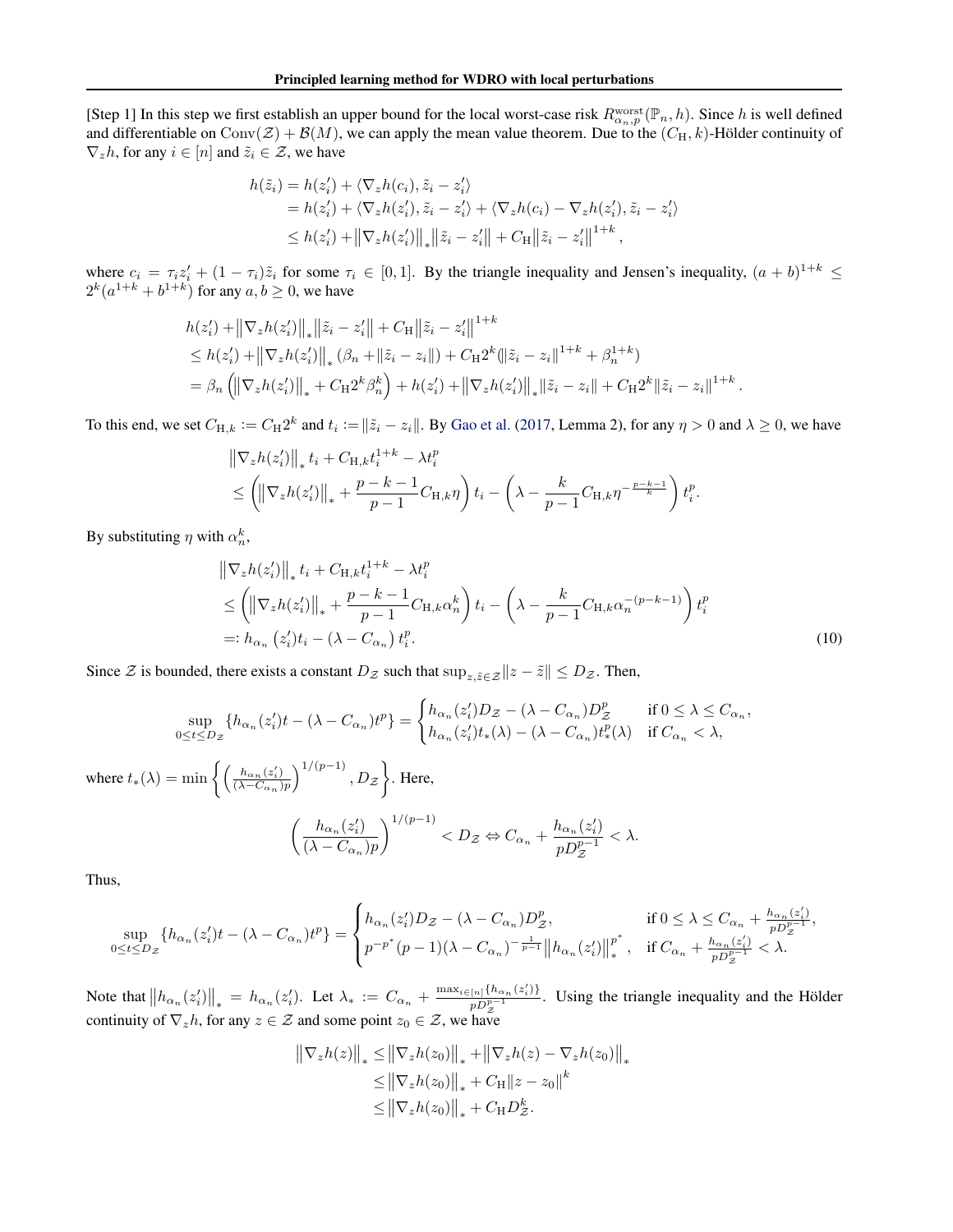<span id="page-12-0"></span>This implies  $\|\nabla_z h(z)\|_*$  is bounded for all  $z \in \text{Conv}(\mathcal{Z}) + \mathcal{B}(M)$ . We denote the upper bound by  $L_{\nabla}$ , *i.e.*,  $\|\nabla_z h(z)\|_* \leq$  $L_{\nabla} < \infty$  for all  $z \in \text{Conv}(\mathcal{Z}) + \mathcal{B}(M)$ . Then, we have

$$
\frac{\max_{i\in[n]}\{h_{\alpha_n}(z_i')\}}{pD_Z^{p-1}} \le \frac{L_{\nabla} + \frac{p-k-1}{p-1}C_{H,k}\alpha_n^k}{pD_Z^{p-1}} < \infty.
$$
\n(11)

At the same time, by the definition of  $||h_{\alpha_n}||_{\mathbb{P}'_{n,1}}$ , we have

$$
\frac{0 + \frac{p - k - 1}{p - 1} C_{H,k} \alpha_n^k}{p \alpha_n^{p - 1}} \le \frac{\|h_{\alpha_n}\|_{\mathbb{P}_n', 1}}{p \alpha_n^{p - 1}},\tag{12}
$$

and the left-hand side diverges to infinity as *n* increases due to  $p > 1 + k$ . Since  $||h_{\alpha_n}||_{\mathbb{P}'_{n},p} \le ||h_{\alpha_n}||_{\mathbb{P}'_{n},p^*}$  and by the inequalities (11) and (12) give for a large enough  $n$ ,

$$
\lambda_* < C_{\alpha_n} + \frac{\|h_{\alpha_n}\|_{\mathbb{P}_n', p^*}}{p\alpha_n^{p-1}}.
$$

Therefore, for a large enough  $n$ ,

$$
\inf_{\lambda_* < \lambda} \left\{ \lambda \alpha_n^p + \frac{1}{n} \sum_{i=1}^n \sup_{0 \le t \le D_{\mathcal{Z}}} \{ h_{\alpha_n}(z_i')t - (\lambda - C_{\alpha_n})t^p \} \right\} = C_{\alpha_n} \alpha_n^p + \alpha_n \| h_{\alpha_n} \|_{\mathbb{P}'_{n}, p^*}
$$
\n
$$
\le C_{\alpha_n} \alpha_n^p + \alpha_n \left\{ \| \nabla_z h \|_{\mathbb{P}'_{n}, p^*} + \frac{p - k - 1}{p - 1} C_{H, k} \alpha_n^k \right\}
$$
\n
$$
= \alpha_n \| \nabla_z h \|_{\mathbb{P}'_{n}, p^*} + C_{H, k} \alpha_n^{1 + k}.
$$
\n(13)

The inequality is due to the Minkowski inequality. By arranging all the results, for a large enough  $n$ , we have

$$
R_{\alpha_{n},p}^{\text{worst}}(\mathbb{P}_{n},h) - R(\mathbb{P}'_{n},h)
$$
\n
$$
\stackrel{(4)}{=} \min_{\lambda \geq 0} \left\{ \lambda \alpha_{n}^{p} + \frac{1}{n} \sum_{i=1}^{n} \sup_{\tilde{z} \in \mathcal{Z}} \left\{ h(\tilde{z}) - h(z_{i}') - \lambda \|\tilde{z} - z_{i}\|^{p} \right\} \right\}
$$
\n
$$
\leq \beta_{n} (\|\nabla_{z}h\|_{\mathbb{P}'_{n},1} + C_{\mathcal{H},k}\beta_{n}^{k}) + \min_{\lambda \geq 0} \left\{ \lambda \alpha_{n}^{p} + \frac{1}{n} \sum_{i=1}^{n} \sup_{\tilde{z} \in \mathcal{Z}} \left\{ \|\nabla_{z}h(z_{i}')\|_{*} \|\tilde{z}_{i} - z_{i}\| + C_{\mathcal{H},k} \|\tilde{z}_{i} - z_{i}\|^{1+k} - \lambda \|\tilde{z} - z_{i}\|^{p} \right\} \right\}
$$
\n
$$
\leq \beta_{n} (\|\nabla_{z}h\|_{\mathbb{P}'_{n},1} + C_{\mathcal{H},k}\beta_{n}^{k}) + \min_{\lambda \geq 0} \left\{ \lambda \alpha_{n}^{p} + \frac{1}{n} \sum_{i=1}^{n} \sup_{0 \leq t \leq D_{\mathcal{Z}}} \left\{ \|\nabla_{z}h(z_{i}')\|_{*} + C_{\mathcal{H},k}t^{1+k} - \lambda t^{p} \right\} \right\}
$$
\n
$$
\stackrel{(10)}{\leq} \beta_{n} (\|\nabla_{z}h\|_{\mathbb{P}'_{n},1} + C_{\mathcal{H},k}\beta_{n}^{k}) + \min_{\lambda \geq \lambda} \left\{ \lambda \alpha_{n}^{p} + \frac{1}{n} \sum_{i=1}^{n} \sup_{0 \leq t \leq D_{\mathcal{Z}}} \left\{ h_{\alpha_{n}}(z_{i}')t_{i} - (\lambda - C_{\alpha_{n}}) t_{i}^{p} \right\} \right\}
$$
\n
$$
\stackrel{(13)}{\leq} \beta_{n} (\|\nabla_{z}h\|_{\mathbb{
$$

Thus, we have

$$
R_{\alpha_n, p}^{\text{worst}}(\mathbb{P}_n, h) - R(\mathbb{P}'_n, h) - \alpha_n \|\nabla_z h\|_{\mathbb{P}'_n, p^*} = O(\beta_n + \alpha_n^{1+k}).\tag{14}
$$

[Step 2] In this step, we establish a lower bound for the local worst-case risk  $R_{\alpha_n,p}^{\text{worst}}(\mathbb{P}_n, h)$ . By the definition of the Wasserstein ball  $\mathfrak{M}_{\alpha_n,p}(\mathbb{P}_n)$ , we have

$$
R_{\alpha_n, p}^{\text{worst}}(\mathbb{P}_n, h) - R(\mathbb{P}'_n, h)
$$
  
\n
$$
\geq \sup_{\tilde{z}_i \in \mathcal{Z}} \left\{ \frac{1}{n} \sum_{i=1}^n \{h(\tilde{z}_i) - h(z'_i)\} \mid \left(\frac{1}{n} \sum_{i=1}^n \|\tilde{z}_i - z_i\|^p\right)^{1/p} \leq \alpha_n \right\}.
$$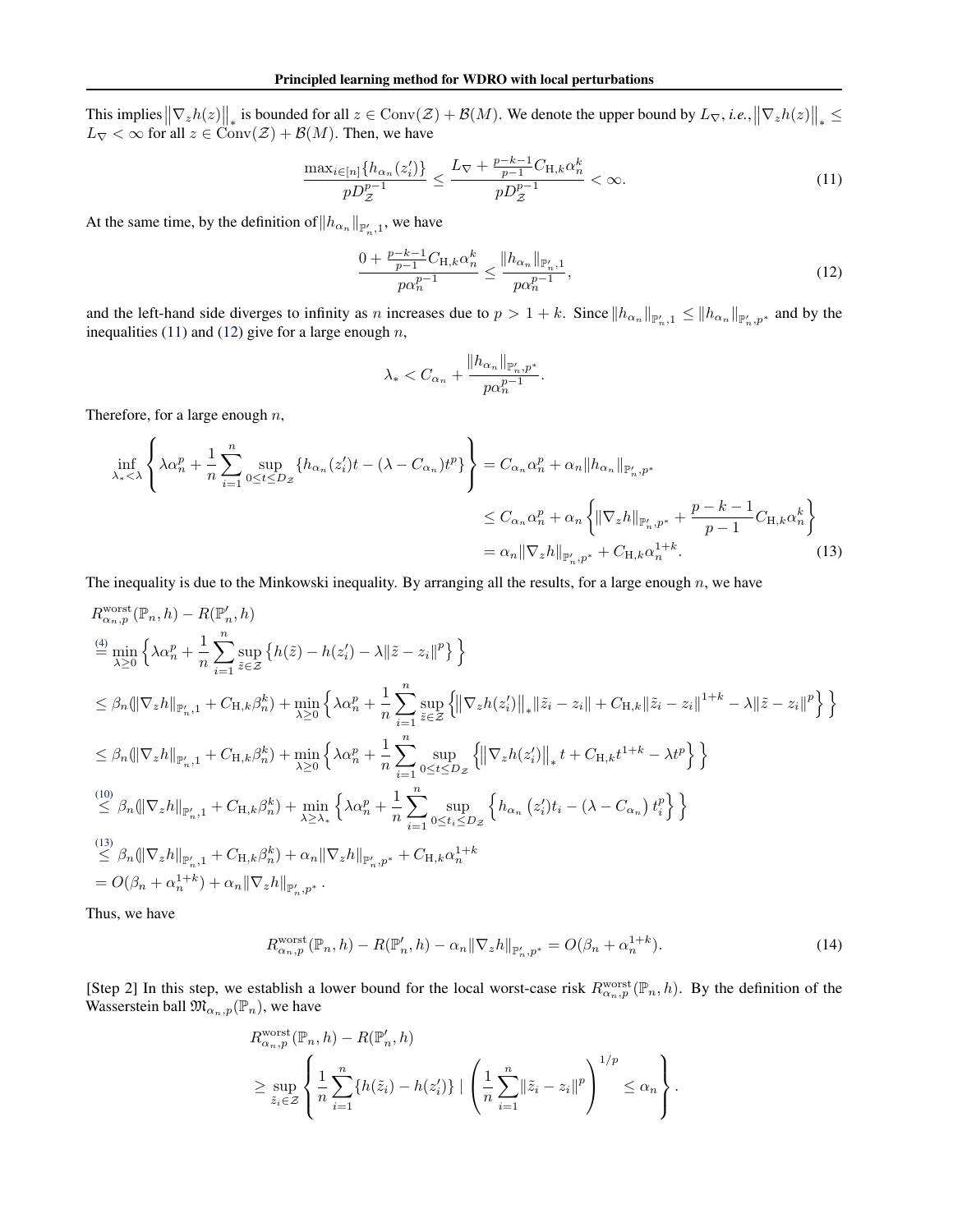Again, the mean value theorem and the Hölder continuity assumption on  $\nabla_z h$  give

$$
h(\tilde{z}_i) = h(z'_i) + \langle \nabla_z h(c_i), \tilde{z}_i - z'_i \rangle
$$
  
\n
$$
= h(z'_i) + \langle \nabla_z h(z'_i), \tilde{z}_i - z'_i \rangle + \langle \nabla_z h(c_i) - \nabla_z h(z'_i), \tilde{z}_i - z'_i \rangle
$$
  
\n
$$
\geq h(z'_i) + \langle \nabla_z h(z'_i), \tilde{z}_i - z'_i \rangle - C_H ||\tilde{z}_i - z'_i||^{1+k}
$$
  
\n
$$
\geq h(z'_i) + \langle \nabla_z h(z'_i), (\tilde{z}_i - z_i) + (z_i - z'_i) \rangle - C_{H,k} (||\tilde{z}_i - z_i||^{1+k} + \beta_n^{1+k})
$$
  
\n
$$
\geq h(z'_i) + \langle \nabla_z h(z'_i), \tilde{z}_i - z_i \rangle - ||\nabla_z h(z'_i)||_* \beta_n - C_{H,k} (||\tilde{z}_i - z_i||^{1+k} + \beta_n^{1+k}),
$$

where  $c_i = tz_i + (1 - t)\tilde{z}_i$  for some  $t \in [0, 1]$ . Thus, we have

$$
R_{\alpha_{n},p}^{\text{worst}}(\mathbb{P}_{n},h) - R(\mathbb{P}'_{n},h)
$$
  
\n
$$
\geq -\beta_{n}(\|\nabla_{z}h\|_{\mathbb{P}'_{n},1} + C_{\mathcal{H},k}\beta_{n}^{k})
$$
  
\n+ 
$$
\sup_{\tilde{z}_{i}\in\mathcal{Z}}\left\{\frac{1}{n}\sum_{i=1}^{n}\left\{\langle\nabla_{z}h(z'_{i}), \tilde{z}_{i}-z_{i}\rangle - C_{\mathcal{H},k}\|\tilde{z}_{i}-z_{i}\|^{1+k}\right\} | \left(\frac{1}{n}\sum_{i=1}^{n}\|\tilde{z}_{i}-z_{i}\|^{p}\right)^{1/p} \leq \alpha_{n}\right\}
$$
  
\n
$$
\geq -\beta_{n}(\|\nabla_{z}h\|_{\mathbb{P}'_{n},1} + C_{\mathcal{H},k}\beta_{n}^{k})
$$
  
\n+ 
$$
\sup_{\tilde{z}_{i}\in\mathcal{Z}}\left\{\frac{1}{n}\sum_{i=1}^{n}\langle\nabla_{z}h(z'_{i}), \tilde{z}_{i}-z_{i}\rangle | \left(\frac{1}{n}\sum_{i=1}^{n}\|\tilde{z}_{i}-z_{i}\|^{p}\right)^{1/p} \leq \alpha_{n}\right\}
$$
  
\n- 
$$
\sup_{\tilde{z}_{i}\in\mathcal{Z}}\left\{\frac{1}{n}\sum_{i=1}^{n}C_{\mathcal{H},k}\|\tilde{z}_{i}-z_{i}\|^{1+k} | \left(\frac{1}{n}\sum_{i=1}^{n}\|\tilde{z}_{i}-z_{i}\|^{p}\right)^{1/p} \leq \alpha_{n}\right\}
$$
  
\n=: 
$$
-\beta_{n}\left(\|\nabla_{z}h\|_{\mathbb{P}'_{n},1} + C_{\mathcal{H},k}\beta_{n}^{k}\right) + S_{1} - S_{2}.
$$

As for the term  $S_1$ , by the definition of the dual norm we have

$$
S_1 \leq \sup_{\tilde{z}_i \in \mathcal{Z}} \left\{ \frac{1}{n} \sum_{i=1}^n \left\| \nabla_z h(z'_i) \right\|_* \left\| \tilde{z}_i - z_i \right\| + \left( \frac{1}{n} \sum_{i=1}^n \left\| \tilde{z}_i - z_i \right\|^p \right)^{1/p} \leq \alpha_n \right\},\
$$

and by the Hölder inequality,

$$
\frac{1}{n} \sum_{i=1}^{n} \left\| \nabla_z h(z_i') \right\|_* \left\| \tilde{z}_i - z_i \right\| \le \left( \frac{1}{n} \sum_{i=1}^{n} \left\| \nabla_z h(z_i') \right\|_*^{p^*} \right)^{1/p^*} \left( \frac{1}{n} \sum_{i=1}^{n} \left\| \tilde{z}_i - z_i \right\|^p \right)^{1/p^*}
$$
  

$$
\le \alpha_n \left\| \nabla_z h \right\|_{\mathbb{P}'_{n}, p^*},
$$

where the inequalities hold with equalities when for all  $i \in [n]$ 

$$
\|\tilde{z}_i - z_i\| = \alpha_n \left( \frac{\left\|\nabla_z h(z'_i)\right\|_{*}^{p^*}}{\frac{1}{n} \sum_{j=1}^n \left\|\nabla_z h(z'_j)\right\|_{*}^{p^*}} \right)^{1/p}.
$$

Here,

$$
\alpha_n \left( \frac{\left\| \nabla_z h(z_i') \right\|_{*}^{p^*}}{\frac{1}{n} \sum_{j=1}^n \left\| \nabla_z h(z_j') \right\|_{*}^{p^*}} \right)^{1/p} = \alpha_n \left( \frac{\left\| \nabla_z h(z_i') \right\|_{*}}{\left\| \nabla_z h \right\|_{\mathbb{P}'_n, p^*}} \right)^{p^*/p} \le \alpha_n \left( \frac{\left\| \nabla_z h(z_i') \right\|_{*}}{\left\| \nabla_z h \right\|_{\mathbb{P}'_{n}, 1}} \right)^{p^*/p}
$$

.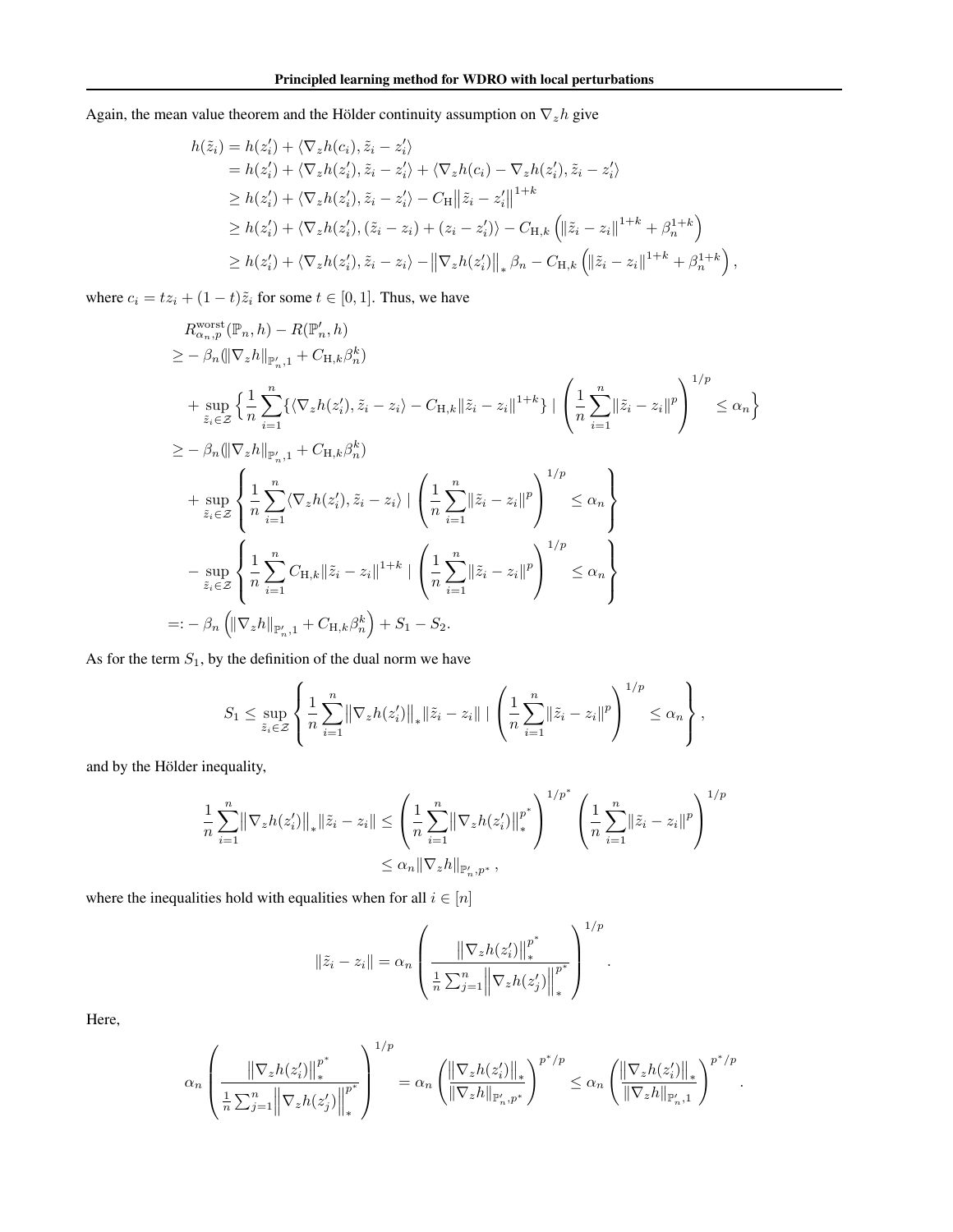<span id="page-14-0"></span>Since  $\alpha_n$  vanishes and Z is an open set,  $\tilde{z}_i \in \mathcal{Z}$  if the term  $\frac{\|\nabla_z h(z'_i)\|_*}{\|\nabla_z h\|_{\mathbb{P}'_{n,1}}}$  is bounded. That is, the boundedness of  $\frac{\|\nabla_z h(z'_i)\|_*}{\|\nabla_z h\|_{\mathbb{P}'_{n,1}}}$ is a sufficient condition to achieve  $S_1 = \alpha_n ||\nabla_z h||_{\mathbb{P}'_{n},p^*}$ . It is noteworthy that the numerator  $||\nabla_z h(z'_i)||_*$  is bounded by  $L_{\nabla}$ , and due to the local perturbation, we have

$$
\|\nabla_z h(z_i')\|_* \ge \|\nabla_z h(z_i')\|_* - \|\nabla_z h(z_i) - \nabla_z h(z_i')\|_*\n\ge \|\nabla_z h(z_i)\|_* - C_H \|z_i' - z_i\|^{1+k}\n\ge \|\nabla_z h(z_i)\|_* - C_H \beta_n^{1+k}.
$$

Thus it is enough to show that the denominator  $\|\nabla_z h\|_{\mathbb{P}_{n,1}}$  has a lower bound.

By the assumption  $\mathbb{E}_{\text{data}}(\|\nabla_z h\|_*) \geq C_{\nabla}$  and the fact  $\|\nabla_z h(z)\|_* \leq L_{\nabla}$  for all  $z \in \text{Conv}(\mathcal{Z}) + \mathcal{B}(M)$ , the McDiarmid inequality [\(Devroye et al.,](#page-8-0) [1996,](#page-8-0) pages 136-137) implies that for a fixed  $\delta > 0$ , the following holds with probability at least  $1 - \delta$ .

$$
\|\nabla_z h\|_{\mathbb{P}_n,1} \ge \mathbb{E}_{\text{data}}(\|\nabla_z h\|_*) - L_{\nabla} \sqrt{\frac{2}{n} \log(\frac{1}{\delta})}.
$$
\n(15)

 $\Box$ 

Therefore, for a large enough n,  $\|\nabla_z h\|_{\mathbb{P}_{n,1}}$  is strictly greater than zero with high probability, and this implies that  $S_1 = \alpha_n \|\nabla_z h\|_{\mathbb{P}'_n, p^*}$  with high probability.

As for the term  $S_2$ , we note the fact  $\left(\frac{1}{n}\sum_{i=1}^n ||\tilde{z}_i - z_i||^{1+k}\right)^{\frac{1}{1+k}} \leq \left(\frac{1}{n}\sum_{i=1}^n ||\tilde{z}_i - z_i||^p\right)^{1/p}$  as  $p > 1 + k$ . Since the equality holds when  $\|\tilde{z}_i - z_i\| = \alpha_n$  for all  $i \in [n]$ , we have

$$
\sup_{\tilde{z}_i \in \mathcal{Z}} \left\{ \frac{1}{n} \sum_{i=1}^n C_{H,k} ||\tilde{z}_i - z_i||^{1+k} \mid \left( \frac{1}{n} \sum_{i=1}^n ||\tilde{z}_i - z_i||^p \right)^{1/p} \le \alpha_n \right\} \le C_{H,k} \alpha_n^{1+k}.
$$

Thus, combining the terms  $S_1$  and  $S_2$  shows that for a large enough n and a fixed  $\delta > 0$ , the following holds with probability at least  $1 - \delta$ .

$$
R_{\alpha_n, p}^{\text{worst}}(\mathbb{P}_n, h) - R(\mathbb{P}'_n, h) - \alpha_n \|\nabla_z h\|_{\mathbb{P}'_n, p^*} \ge -\beta_n (\|\nabla_z h\|_{\mathbb{P}'_n, 1} + C_{\mathcal{H}, k} \beta_n^k) - C_{\mathcal{H}, k} \alpha_n^{1+k}.
$$
 (16)

[Step 3] By the inequalities [\(14\)](#page-12-0) and (16), we have the following.

$$
\left| R(\mathbb{P}'_n, h) + \alpha_n \|\nabla_z h\|_{\mathbb{P}'_n, p^*} - R_{\alpha_n, p}^{\text{worst}}(\mathbb{P}_n, h) \right| = O_p(\beta_n + \alpha_n^{1+k}).
$$

This concludes the proof.

**Remark 6.** The inequality (15) shows that $\|\nabla_z h\|_{\mathbb{P}_n,1}$  has a lower bound with high probability. To appropriately use the *result of Theorem [4](#page-5-0) to Theorems [5](#page-5-0) and [6,](#page-5-0) we need a uniform bound result of*  $\|\nabla_z h\|_{\mathbb{P}_n,1}$ . Note that the inequality (15) does *not hold when the loss* h *depends on data. We use the same* H *as in Theorems [5](#page-5-0) and [6](#page-5-0) and give a uniform bound result in the following proposition.*

**Proposition 2.** Let  $\mathcal Z$  be an open and bounded subset of  $\mathbb R^d$ . For constants  $C_H, C_\nabla, L > 0$ ,  $k \in (0,1]$ , and  $M \geq \sup_{n \in \mathbb N} \beta_n$ , *we let* H *be a uniformly bounded set of differentiable functions*  $h: Conv(Z) + B(M) \to \mathbb{R}$  *such that its gradient*  $\nabla_z h$  *is*  $(C_H, k)$ -Hölder continuous,  $\mathbb{E}_{\text{data}}(\|\nabla_z h\|_*) \geq C_{\nabla}$ , and  $\text{Lip}(h) \leq L$ . Then, for  $\delta > 0$  and a large enough n, the following *holds with probability at least*  $1 - \delta$ .

$$
\|\nabla_z h\|_{\mathbb{P}_{n},1} \geq \mathbb{E}_{\text{data}}(\|\nabla_z h\|_*) - 2\sqrt{2}\left(LC_{H,k,2} + \frac{k}{dLC_{H,k,2}}\right)n^{-\frac{k}{2k+d}} - L\sqrt{\frac{2}{n}\log(\frac{2}{\delta})},
$$

*for some constant*  $C_{H,k,2} > 0$ *.*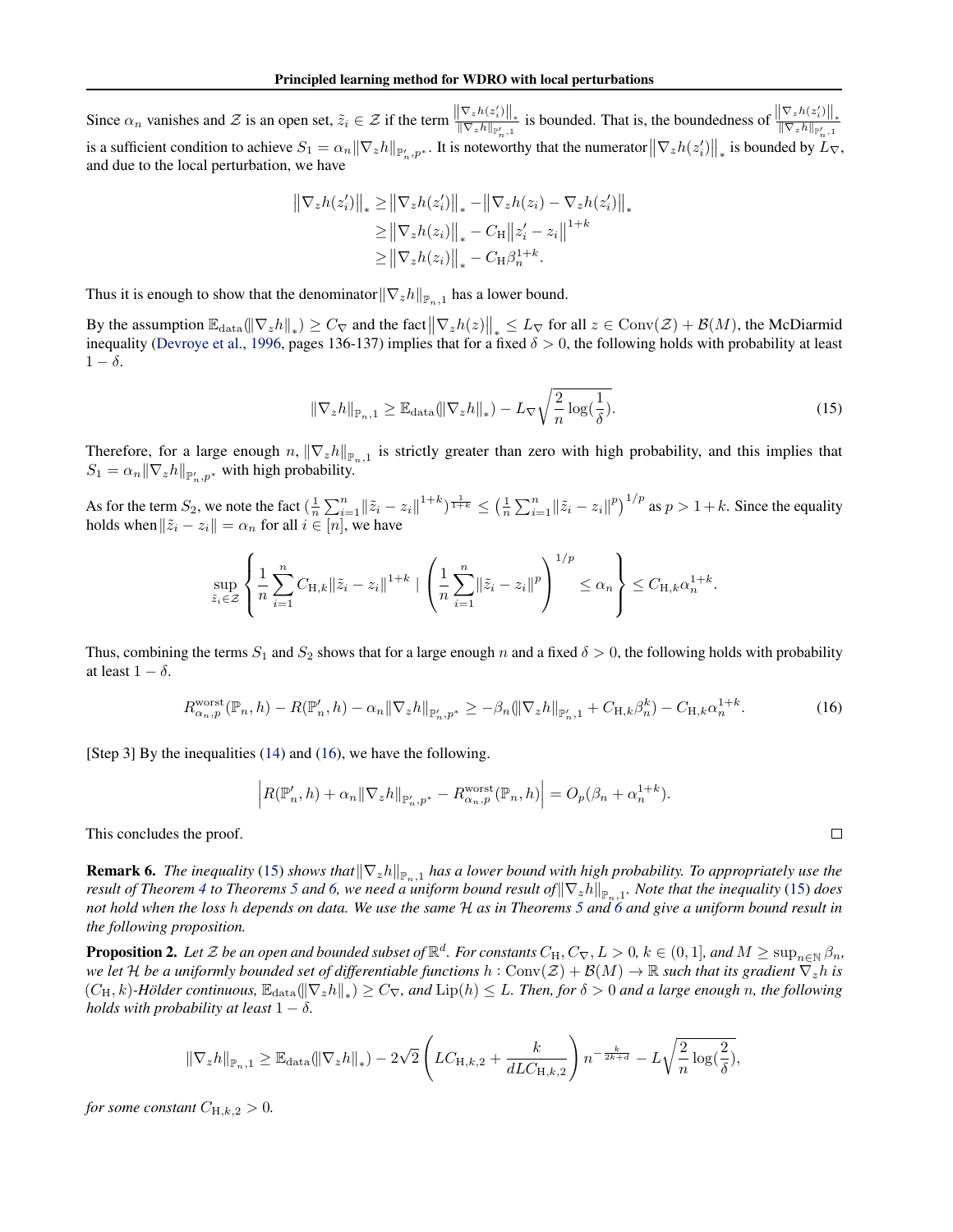*Proof.* By the McDiarmid inequality [\(Devroye et al.,](#page-8-0) [1996,](#page-8-0) pages 136-137) and symmetrization arguments [\(van der Vaart &](#page-9-0) [Wellner,](#page-9-0) [1996,](#page-9-0) Lemma 2.3.1), for  $\delta > 0$ , the following holds with probability at least  $1 - \delta$ .

$$
\sup_{h\in\mathcal{H}}\left\|\nabla_z h\right\|_{\mathbb{P}_{n},1}-\mathbb{E}_{\text{data}}(\left\|\nabla_z h\right\|_*)\right|\leq 2\mathfrak{R}_n(\nabla\tilde{\mathcal{H}})+L\sqrt{\frac{2}{n}\log(\frac{2}{\delta})},
$$

where  $\nabla \tilde{\mathcal{H}} := \left\{ \left\| \nabla_z h \right\|_* \mid h \in \mathcal{H} \right\}$ . By the assumption  $\mathbb{E}_{\text{data}}(\left\| \nabla_z h \right\|_*) \geq C_{\nabla}$  and the fact that  $L \sqrt{\frac{2}{n} \log(\frac{2}{\delta})}$  converges to zero as n increases,  $\|\nabla_z h\|_{\mathbb{P}_{n,1}}$  is strictly greater than zero if  $\mathfrak{R}_n(\nabla \tilde{\mathcal{H}})$  vanishes. Therefore, it is enough to show that  $\mathfrak{R}_n(\nabla \mathcal{H})$  vanishes.

We denote a set of  $(C_H, k)$ -Hölder continuous functions by  $\mathcal{G}_{H,k} := \{g : \mathcal{Z} \to \mathbb{R} \mid g \text{ is } (C_H, k)$ -Hölder continuous and  $||g||_{\infty} \le L$ .}. Then for all  $||\nabla_z \tilde{h}||_* \in \nabla \tilde{\mathcal{H}}, ||\nabla_z \tilde{h}||_*$  is  $(C_H, k)$ -Hölder continuous because

$$
\left\| \nabla_z \tilde{h}(z_{[1]}) \right\|_* - \left\| \nabla_z \tilde{h}(z_{[2]}) \right\|_* \leq \left\| \nabla_z \tilde{h}(z_{[1]}) - \nabla_z \tilde{h}(z_{[2]}) \right\|_*
$$
  

$$
\leq C_H \left\| z_{[1]} - z_{[2]} \right\|^k,
$$

for all  $z_{[1]}, z_{[2]} \in Conv(\mathcal{Z}) + \mathcal{B}(M)$ . Further, because of the differentiability and Lipschitz continuity of  $\tilde{h} \in \mathcal{H}$ , we have  $\left\| \nabla_z \tilde{h} \right\|_*$  $\Big\|_\infty$  $\leq L$ . Thus  $\nabla \tilde{\mathcal{H}} \subseteq \mathcal{G}_{H,k}$ , which implies  $\mathfrak{R}_n(\nabla \tilde{\mathcal{H}}) \leq \mathfrak{R}_n(\mathcal{G}_{H,k}).$ 

For  $u > 0$ , let  $N_u := \mathcal{N}(u, \mathcal{G}_{H,k}, ||\cdot||_{\infty})$  be the *u*-covering number of  $\mathcal{G}_{H,k}$  with respect to  $||\cdot||_{\infty}$  and let  $\tilde{\mathcal{G}}_u := \{\tilde{g}_1, \ldots, \tilde{g}_{N_u}\}$ be the corresponding u-cover. For a set  $\{\sigma_i\}_{i=1}^n$  of independent Rademacher random variables, for some  $j \in [N_u]$ ,

$$
\frac{1}{n} \left| \sum_{i=1}^{n} \sigma_i g(z_i) \right| \leq \frac{1}{n} \left| \sum_{i=1}^{n} \sigma_i \tilde{g}_j(z_i) \right| + \frac{1}{n} \left| \sum_{i=1}^{n} \sigma_i (g(z_i) - \tilde{g}_j(z_i)) \right|
$$
  

$$
\leq \frac{1}{n} \left| \sum_{i=1}^{n} \sigma_i \tilde{g}_j(z_i) \right| + u.
$$

The second inequality is due to the CauchySchwarz inequality. Then by the Massart's lemma for a bounded and finite function space, we have

$$
\sup_{g \in \mathcal{G}_{H,k}} \frac{1}{n} \big| \sum_{i=1}^n \sigma_i g(z_i) \big| \leq \sup_{\tilde{g} \in \tilde{\mathcal{G}}_u} \frac{1}{n} \big| \sum_{i=1}^n \sigma_i \tilde{g}(z_i) \big| + u \leq L \sqrt{\frac{2 \log N_u}{n}} + u.
$$

Therefore,

$$
\mathfrak{R}_{n}(\mathcal{G}_{H,k}) \leq \inf_{u>0} \left\{ u + L\sqrt{\frac{2\log \mathcal{N}(u, \mathcal{G}_{H,k}, ||\cdot||_{\infty})}{n}} \right\}
$$
\n
$$
\leq \inf_{u>0} \left\{ u + L\sqrt{2(1 + C_{H,k,2})} \sqrt{\frac{u^{-d/k}}{n}} \right\}
$$
\n
$$
= \left( L\sqrt{2(1 + C_{H,k,2})} \right)^{\frac{2k}{2k+d}} \left( \left( \frac{d}{2k} \right)^{\frac{2k}{2k+d}} + \left( \frac{d}{2k} \right)^{-\frac{d}{2k+d}} \right) n^{-\frac{k}{2k+d}},
$$

for some constant  $C_{H,k,2} > 0$ . Here, the second inequality is due to [Lorentz](#page-9-0) [\(1962,](#page-9-0) Theorem 2):

$$
C_{\mathrm{H},k,1} \leq \lim_{u \to 0} \frac{\log \mathcal{N}(u, \mathcal{G}_{\mathrm{H},k}, ||\cdot||_{\infty})}{u^{-d/k}} \leq C_{\mathrm{H},k,2},
$$

for some constant  $C_{H,k,1} > 0$ .<sup>2</sup> Therefore,  $\mathfrak{R}_n(\mathcal{G}_{H,k})$  vanishes with high probability.

 $\Box$ 

<sup>&</sup>lt;sup>2</sup>[Lorentz](#page-9-0) [\(1962,](#page-9-0) Theorem 2) considers the uniform norm $\|\cdot\|_{\infty}$  on  $\mathcal{Z}$ , but any norm gives the same conclusion because any two norms are equivalent on the finite dimensional space  $\mathbb{R}^d$ .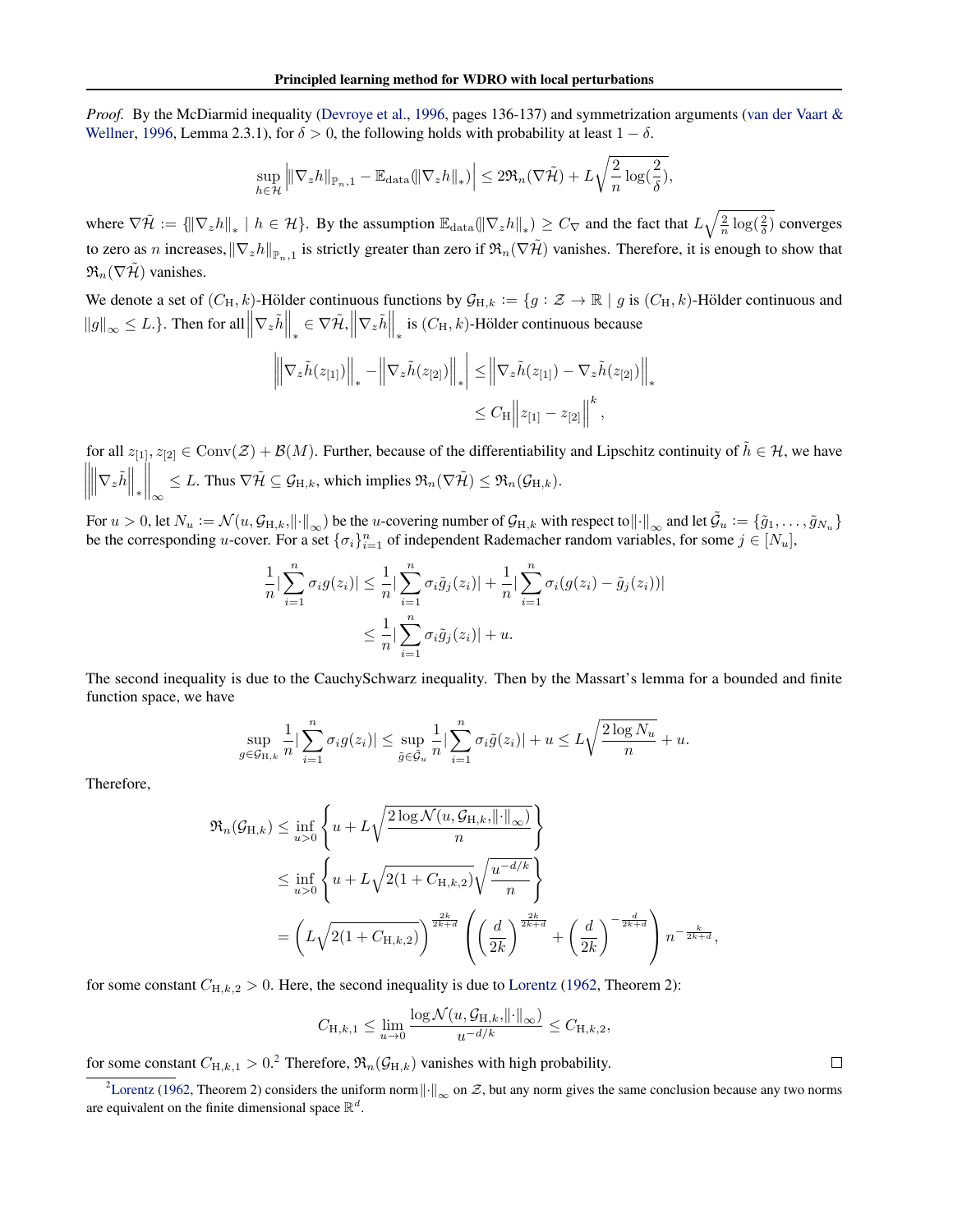#### <span id="page-16-0"></span>A.3. Proof of Theorem [5](#page-5-0)

*Proof.* Let  $h_{\alpha_n,p,\mathcal{H}}^{\text{worst}} = \operatorname{argmin}_{h \in \mathcal{H}} R_{\alpha_n,p}^{\text{worst}}(\mathbb{P}_{\text{data}}, h)$ . Since  $\mathcal{Z}$  is bounded and  $\mathcal{H}$  is uniformly bounded, there exist constants  $D_z$  and  $C_{\mathcal{H},\infty}$  such that  $\sup_{z_1,z_2\in\mathcal{Z}}||z_1-z_2||\leq D_z$  and  $\sup_{h\in\mathcal{H}}\sup_{z\in\mathcal{Z}}|h(z)|\leq C_{\mathcal{H},\infty}$ , respectively. As for the outline, we decompose an excess risk as follows.

$$
R_{\alpha_n,p}^{\text{worst}}(\mathbb{P}_{\text{data}},\hat{h}_{(\alpha_n,\beta_n),p}^{\text{prop}}) - R_{\alpha_n,p}^{\text{worst}}(\mathbb{P}_{\text{data}},h_{\alpha_n,p}^{\text{worst}}) = \underbrace{R_{\alpha_n,p}^{\text{worst}}(\mathbb{P}_{\text{data}},\hat{h}_{(\alpha_n,\beta_n),p}^{\text{prop}}) - R_{\alpha_n,p}^{\text{worst}}(\mathbb{P}_n,\hat{h}_{(\alpha_n,\beta_n),p}^{\text{prop}})}_{\text{(T1)}} + \underbrace{R_{\alpha_n,p}^{\text{worst}}(\mathbb{P}_n,\hat{h}_{(\alpha_n,\beta_n),p}^{\text{prop}}) - R_{\alpha_n,p}^{\text{worst}}(\mathbb{P}_n,\hat{h}_{\alpha_n,p}^{\text{worst}})}_{\text{(T2)}} + \underbrace{R_{\alpha_n,p}^{\text{worst}}(\mathbb{P}_n,\hat{h}_{\alpha_n,p}^{\text{worst}}) - R_{\alpha_n,p}^{\text{worst}}(\mathbb{P}_n,h_{\alpha_n,p}^{\text{worst}})}_{\text{(T3)}} + \underbrace{R_{\alpha_n,p}^{\text{worst}}(\mathbb{P}_n,h_{\alpha_n,p}^{\text{worst}})\ - R_{\alpha_n,p}^{\text{worst}}(\mathbb{P}_{\text{data}},h_{\alpha_n,p}^{\text{worst}})}_{\text{(T4)}}.
$$

As for the term (T3), by the definition of  $\hat{h}^{\text{worst}}_{\alpha_n,p}$ ,

$$
(\text{T3}) = R_{\alpha_n, p}^{\text{worst}}(\mathbb{P}_n, \hat{h}_{\alpha_n, p}^{\text{worst}}) - R_{\alpha_n, p}^{\text{worst}}(\mathbb{P}_n, h_{\alpha_n, p, \mathcal{H}}^{\text{worst}}) \leq 0.
$$

[Step 1] In this step, we obtain an upper bound of the term (T2). By Theorem [4,](#page-5-0) for any fixed  $\delta > 0$ , there exists finite constants  $\tilde{M}_1 > 0$ ,  $\tilde{N}_1 \in \mathbb{N}$  such that the following holds with probability at least  $1 - \delta/2$ .<sup>3</sup>

$$
\frac{|R_{\alpha_n,p}^{\text{worst}}(\mathbb{P}_n, \hat{h}_{(\alpha_n,\beta_n),p}^{\text{prop}}) - R_{(\alpha_n,\beta_n),p}^{\text{prop}}(\mathbb{P}_n, \hat{h}_{(\alpha_n,\beta_n),p}^{\text{prop}})|}{\beta_n + \alpha_n^{1+k}} \leq \tilde{M}_1,\tag{17}
$$

for any  $n \ge \tilde{N}_1$ . Similarly, there exists finite constants  $\tilde{M}_2 > 0$ ,  $\tilde{N}_2 \in \mathbb{N}$  such that the following holds with probability at least  $1 - \delta/2$ .

$$
\frac{|R_{\alpha_n,p}^{\text{worst}}(\mathbb{P}_n, \hat{h}_{\alpha_n,p}^{\text{worst}}) - R_{(\alpha_n,\beta_n),p}^{\text{prop}}(\mathbb{P}_n, \hat{h}_{\alpha_n,p}^{\text{worst}})|}{\beta_n + \alpha_n^{1+k}} \leq \tilde{M}_2,
$$
\n(18)

for any  $n \ge \tilde{N}_2$ . Choose  $\varepsilon_n > 0$  so that  $\varepsilon_n = \Theta(\log(n)(\beta_n + \alpha_n^{1+k}))$ .<sup>4</sup> Then there exists  $\tilde{N} \ge \max\{\tilde{N}_1, \tilde{N}_2\}$  such that for all  $n \geq \tilde{N}$ , we have  $\varepsilon_n - (\tilde{M}_1 + \tilde{M}_2)(\beta_n + \alpha_n^{1+k}) > 0$ . Fix such *n*. Under the product of the above two events (17) and (18), assume that  $R_{\alpha_n,p}^{\text{worst}}(\mathbb{P}_n, \hat{h}_{(\alpha_n,\beta_n),p}^{\text{prop}}) > R_{\alpha_n,p}^{\text{worst}}(\mathbb{P}_n, \hat{h}_{\alpha_n,p}^{\text{worst}}) + \varepsilon_n$ . Then

$$
R_{(\alpha_n,\beta_n),p}^{\text{prop}}(\mathbb{P}_n, \hat{h}_{(\alpha_n,\beta_n),p}^{\text{prop}}) \geq R_{\alpha_n,p}^{\text{worst}}(\mathbb{P}_n, \hat{h}_{(\alpha_n,\beta_n),p}^{\text{prop}}) - \tilde{M}_1(\beta_n + \alpha_n^{1+k})
$$
  
>  $R_{\alpha_n,p}^{\text{worst}}(\mathbb{P}_n, \hat{h}_{\alpha_n,p}^{\text{worst}}) + \varepsilon_n - \tilde{M}_1(\beta_n + \alpha_n^{1+k})$   
>  $R_{(\alpha_n,\beta_n),p}^{\text{prop}}(\mathbb{P}_n, \hat{h}_{\alpha_n,p}^{\text{worst}}) + \varepsilon_n - (\tilde{M}_1 + \tilde{M}_2)(\beta_n + \alpha_n^{1+k})$   
>  $R_{(\alpha_n,\beta_n),p}^{\text{prop}}(\mathbb{P}_n, \hat{h}_{\alpha_n,p}^{\text{worst}}),$ 

which contradicts the definition of  $\hat{h}^{\text{prop}}_{(\alpha_n,\beta_n),p}$ . Thus, with probability at least  $1-\delta$ , we have

$$
(T2) = R_{\alpha_n, p}^{\text{worst}}(\mathbb{P}_n, \hat{h}_{(\alpha_n, \beta_n), p}^{\text{prop}}) - R_{\alpha_n, p}^{\text{worst}}(\mathbb{P}_n, \hat{h}_{\alpha_n, p}^{\text{worst}}) \le \varepsilon_n = \Theta(\log(n)(\beta_n + \alpha_n^{1+k})).
$$

for sufficiently large  $n$ , or

$$
(T2) = R_{\alpha_n, p}^{\text{worst}}(\mathbb{P}_n, \hat{h}_{(\alpha_n, \beta_n), p}^{\text{prop}}) - R_{\alpha_n, p}^{\text{worst}}(\mathbb{P}_n, \hat{h}_{\alpha_n, p}^{\text{worst}}) = O(\log(n)(\beta_n + \alpha_n^{1+k})).
$$
\n(19)

<sup>&</sup>lt;sup>3</sup>We refer Remark [6](#page-14-0) and Proposition [2.](#page-14-0)

<sup>&</sup>lt;sup>4</sup> For positive sequences  $(a_n)$  and  $(b_n)$ ,  $b_n = \Theta(a_n)$  indicates that there exist  $C_1 > 0$ ,  $C_2 > 0$ ,  $n_0 \in \mathbb{N}$  such that  $C_1 a_n \leq b_n \leq C_2 a_n$ for all  $n \geq n_0$ .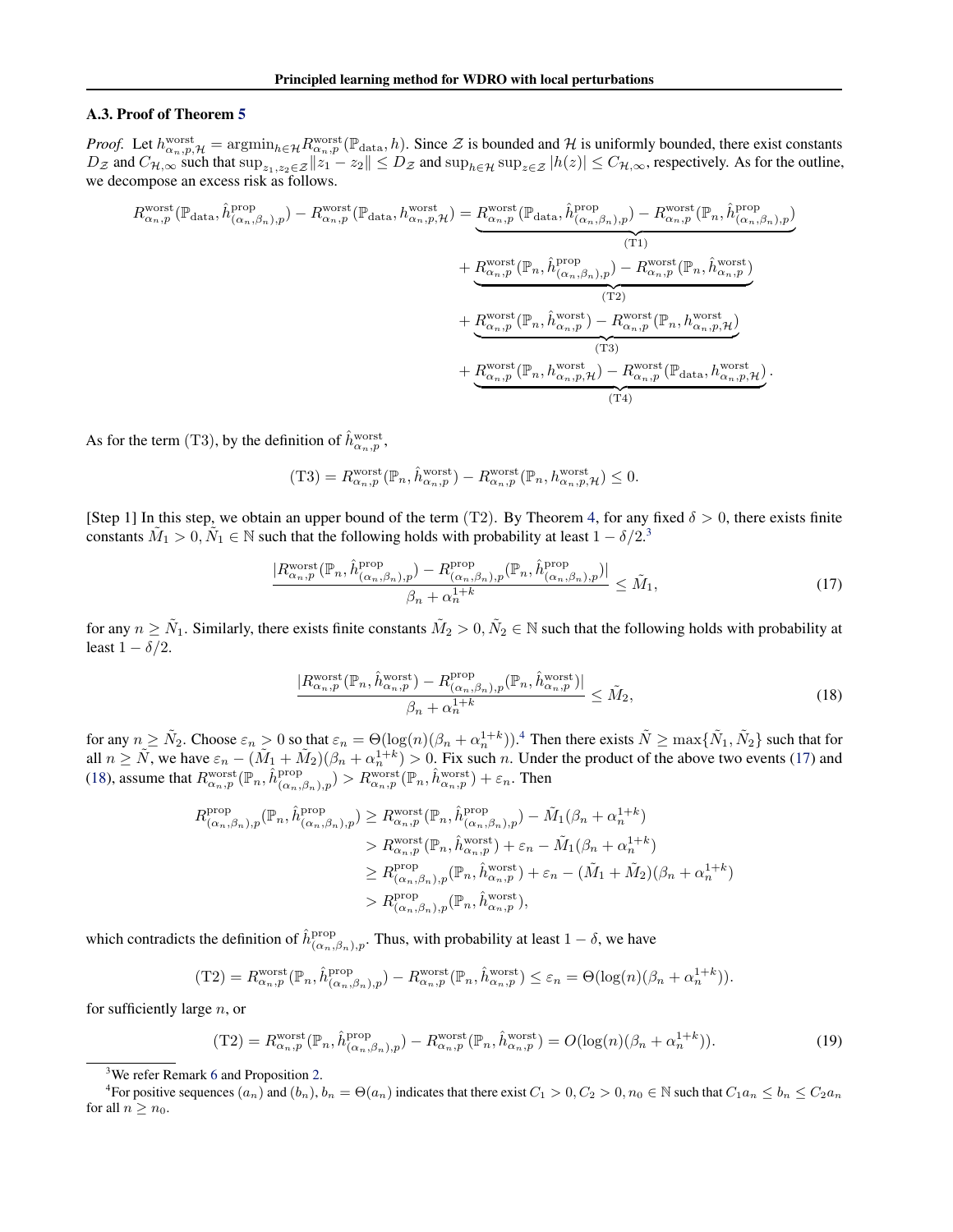<span id="page-17-0"></span>[Step 2] This step is based on proof of [Lee & Raginsky](#page-9-0) [\(2018,](#page-9-0) Theorem 3). As for the term (T1), by the inequality (C.4) and Lemma 5 of [Lee & Raginsky](#page-9-0) [\(2018\)](#page-9-0), we have

$$
(\text{T1}) = R_{\alpha_n, p}^{\text{worst}}(\mathbb{P}_{\text{data}}, \hat{h}_{(\alpha_n, \beta_n), p}^{\text{prop}}) - R_{\alpha_n, p}^{\text{worst}}(\mathbb{P}_n, \hat{h}_{(\alpha_n, \beta_n), p}^{\text{prop}}) \le \frac{48\mathfrak{C}(\mathcal{H})}{\sqrt{n}} + \frac{48LD_{\mathcal{Z}}^p}{\sqrt{n}\alpha_n^{p-1}} + C_{\mathcal{H}, \infty} \sqrt{\frac{2}{n} \log(\frac{2}{\delta})},\tag{20}
$$

with probability at least  $1 - \delta/2$ .

As for the term (T4), by the inequality (C.5) of [Lee & Raginsky](#page-9-0) [\(2018\)](#page-9-0), the following holds with probability at least  $1-\delta/2$ .

$$
(\text{T4}) = R_{\alpha_n, p}^{\text{worst}}(\mathbb{P}_n, h_{\alpha_n, p, \mathcal{H}}^{\text{worst}}) - R_{\alpha_n, p}^{\text{worst}}(\mathbb{P}_{\text{data}}, h_{\alpha_n, p, \mathcal{H}}^{\text{worst}}) \le C_{\mathcal{H}, \infty} \sqrt{\frac{2}{n} \log(\frac{2}{\delta})}. \tag{21}
$$

Therefore, by combining all the inequalities [\(19\)](#page-16-0), (20), and (21), the following holds with probability at least  $1 - 2\delta$ ,

$$
R_{\alpha_n, p}^{\text{worst}}(\mathbb{P}_{\text{data}}, \hat{h}_{(\alpha_n, \beta_n), p}^{\text{prop}}) - R_{\alpha_n, p}^{\text{worst}}(\mathbb{P}_{\text{data}}, h_{\alpha_n, p, \mathcal{H}}^{\text{worst}})
$$
  

$$
\leq \frac{48\mathfrak{C}(\mathcal{H})}{\sqrt{n}} + \frac{48LD_Z^p}{\sqrt{n}\alpha_n^{p-1}} + 2C_{\mathcal{H}, \infty} \sqrt{\frac{2}{n} \log(\frac{2}{\delta})} + O(\log(n)(\beta_n + \alpha_n^{1+k}))
$$
  

$$
= O(n^{-1/2}(\mathfrak{C}(\mathcal{H}) + \alpha_n^{1-p}) + \log(n)(\beta_n + \alpha_n^{1+k})).
$$

 $\Box$ 

This concludes the proof.

# A.4. Proof of Theorem [6](#page-5-0)

*Proof of Theorem* [6.](#page-5-0) Let  $h_{\mathcal{H}} = \operatorname{argmin}_{h \in \mathcal{H}} R(\mathbb{P}_{data}, h)$ . Since  $\mathcal{H}$  is uniformly bounded, there exists a constant  $C_{\mathcal{H}, \infty}$  such that  $\sup_{h \in \mathcal{H}} \sup_{z \in \mathcal{Z}} |h(z)| \leq C_{\mathcal{H},\infty}$ . Now decompose the excess risk as follows.

$$
R(\mathbb{P}_{data}, \hat{h}_{(\alpha_n, \beta_n),p}^{\text{prop}}) - R(\mathbb{P}_{data}, h_{\mathcal{H}}) = \underbrace{R(\mathbb{P}_{data}, \hat{h}_{(\alpha_n, \beta_n),p}^{\text{prop}}) - R(\mathbb{P}_n, \hat{h}_{(\alpha_n, \beta_n),p}^{\text{prop}})}_{(T1)} \n+ \underbrace{R(\mathbb{P}_n, \hat{h}_{(\alpha_n, \beta_n),p}^{\text{prop}}) - R_{(\alpha_n, \beta_n),p}^{\text{prop}}(\mathbb{P}_n, \hat{h}_{(\alpha_n, \beta_n),p}^{\text{prop}})}_{(T2)} \n+ \underbrace{R_{(\alpha_n, \beta_n),p}^{\text{prop}}(\mathbb{P}_n, \hat{h}_{(\alpha_n, \beta_n),p}^{\text{prop}}) - R_{\alpha_n, p}^{\text{worst}}(\mathbb{P}_n, \hat{h}_{(\alpha_n, \beta_n),p}^{\text{prop}})}_{(T3)} \n+ \underbrace{R_{\alpha_n, p}^{\text{worst}}(\mathbb{P}_n, \hat{h}_{(\alpha_n, \beta_n),p}^{\text{prop}}) - R_{\alpha_n, p}^{\text{worst}}(\mathbb{P}_n, \hat{h}_{\alpha_n, p}^{\text{worst}})}_{(T4)} \n+ \underbrace{R_{\alpha_n, p}^{\text{worst}}(\mathbb{P}_n, \hat{h}_{\alpha_n, p}^{\text{worst}}) - R(\mathbb{P}_n, \hat{h}_{n}^{\text{ERM}})}_{(T5)} \n+ \underbrace{R(\mathbb{P}_n, \hat{h}_{\alpha_n}^{\text{ERM}}) - R(\mathbb{P}_{data}, h_{\mathcal{H}})}_{(T6)}.
$$

[Step 1] In this step, we obtain an upper bound of the term (T5). For all  $h \in \mathcal{H}$  and small enough  $\alpha_n$ , we have

$$
R_{\alpha_n, p}^{\text{worst}}(\mathbb{P}_n, h) \le R(\mathbb{P}_n, h) + \text{Lip}(h)\alpha_n \le R(\mathbb{P}_n, h) + L\alpha_n. \tag{22}
$$

The first inequality is due to the inequality [\(9\)](#page-10-0), the second inequality is due to the assumption. Applying the infimum operator to the inequality (22) gives

$$
R_{\alpha_n,p}^{\text{worst}}(\mathbb{P}_n, \hat{h}_{\alpha_n,p}^{\text{worst}}) \leq R(\mathbb{P}_n, \hat{h}_n^{\text{ERM}}) + L\alpha_n = R(\mathbb{P}_n, \hat{h}_n^{\text{ERM}}) + O(\alpha_n).
$$

Therefore,

$$
(T5) = R_{\alpha_n, p}^{\text{worst}}(\mathbb{P}_n, \hat{h}_{\alpha_n, p}^{\text{worst}}) - R(\mathbb{P}_n, \hat{h}_n^{\text{ERM}}) = O(\alpha_n).
$$
 (23)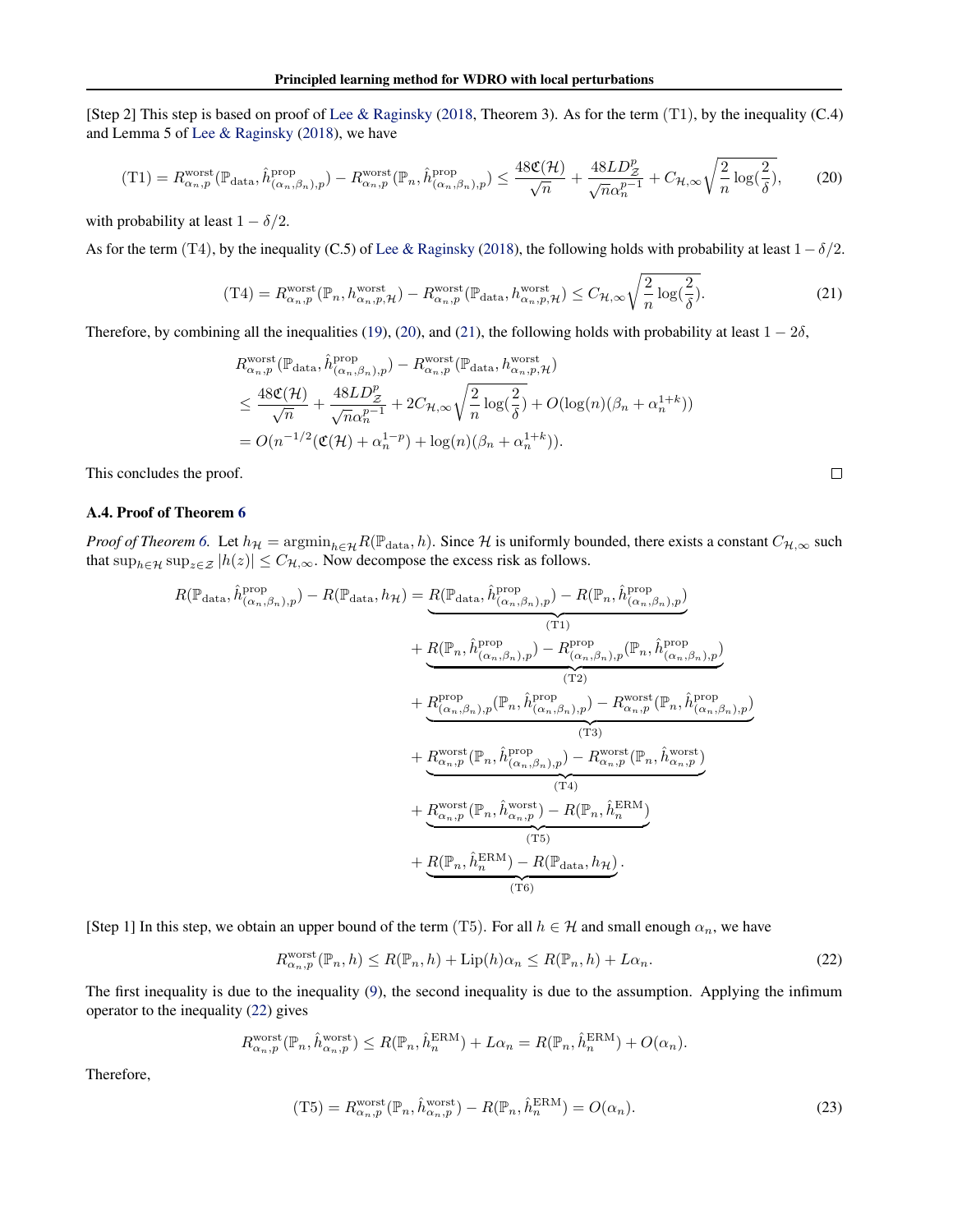[Step 2] In this step, we obtain an upper bound for the terms (T2), (T3), and (T4). For any fixed  $\delta > 0$ , the following holds with probability at least  $1 - \delta$ .

$$
R(\mathbb{P}_n, h) \le R_{\alpha_n, p}^{\text{worst}}(\mathbb{P}_n, h) \le R_{(\alpha_n, \beta_n), p}^{\text{prop}}(\mathbb{P}_n, h) + O(\beta_n + \alpha_n^{1+k}).
$$

The first inequality is due to  $\mathbb{P}_n \in \mathfrak{M}_{\alpha_n,p}(\mathbb{P}_n)$  and the second inequality is due to Theorem [4.](#page-5-0) Thus,

$$
(\text{T2}) = R(\mathbb{P}_n, \hat{h}_{(\alpha_n, \beta_n), p}^{\text{prop}}) - R_{(\alpha_n, \beta_n), p}^{\text{prop}}(\mathbb{P}_n, \hat{h}_{(\alpha_n, \beta_n), p}^{\text{prop}}) = O_p(\beta_n + \alpha_n^{1+k}).
$$

As for the term (T3), by Theorem [4,](#page-5-0) we have

$$
(T3) = R^{\text{prop}}_{(\alpha_n, \beta_n), p}(\mathbb{P}_n, \hat{h}^{\text{prop}}_{(\alpha_n, \beta_n), p}) - R^{\text{worst}}_{\alpha_n, p}(\mathbb{P}_n, \hat{h}^{\text{prop}}_{(\alpha_n, \beta_n), p}) = O_p(\beta_n + \alpha_n^{1+k}).
$$

As for the term (T4), the inequality [\(19\)](#page-16-0) gives

$$
(\text{T4}) = R_{\alpha_n, p}^{\text{worst}}(\mathbb{P}_n, \hat{h}_{(\alpha_n, \beta_n), p}^{\text{prop}}) - R_{\alpha_n, p}^{\text{worst}}(\mathbb{P}_n, \hat{h}_{\alpha_n, p}^{\text{worst}}) = O_p(\log(n)(\beta_n + \alpha_n^{1+k})).
$$

Therefore,

$$
(T2) + (T3) + (T4) = O_p(\log(n)(\beta_n + \alpha_n^{1+k})).
$$
\n(24)

[Step 3] In this step, we obtain an upper bound for the terms (T1) and (T6). Note that the term (T1) is bounded by  $\sup_{h \in \mathcal{H}} |R(\mathbb{P}_n, h) - R(\mathbb{P}_{data}, h)|$ . As for the term (T6), we have

$$
R(\mathbb{P}_n, \hat{h}_n^{\text{ERM}}) - R(\mathbb{P}_{\text{data}}, h_{\mathcal{H}}) = R(\mathbb{P}_n, \hat{h}_n^{\text{ERM}}) - R(\mathbb{P}_n, h_{\mathcal{H}}) + R(\mathbb{P}_n, h_{\mathcal{H}}) - R(\mathbb{P}_{\text{data}}, h_{\mathcal{H}})
$$
  
\n
$$
\leq 0 + R(\mathbb{P}_n, h_{\mathcal{H}}) - R(\mathbb{P}_{\text{data}}, h_{\mathcal{H}})
$$
  
\n
$$
\leq \sup_{h \in \mathcal{H}} |R(\mathbb{P}_n, h) - R(\mathbb{P}_{\text{data}}, h)|.
$$

The first inequality is due to the definition of  $\hat{h}_n^{\text{ERM}}$ . Thus, the sum of the terms (T1) and (T6) is bounded by  $2 \sup_{h \in \mathcal{H}} |R(\mathbb{P}_n, h) - R(\mathbb{P}_{data}, h)|$ . The McDiarmid inequality [\(Devroye et al.,](#page-8-0) [1996,](#page-8-0) pages 136-137) and symmetrization arguments [\(van der Vaart & Wellner,](#page-9-0) [1996,](#page-9-0) Lemma 2.3.1) provide

$$
\sup_{h \in \mathcal{H}} |R(\mathbb{P}_n, h) - R(\mathbb{P}_{\text{data}}, h)| \le 2\Re_n(\mathcal{H}) + C_{\mathcal{H}, \infty} \sqrt{\frac{2}{n} \log(\frac{2}{\delta})},\tag{25}
$$

with probability at least  $1 - \delta$ .

Lastly, by aggregating the inequalities [\(23\)](#page-17-0), (24) and (25),

$$
R(\mathbb{P}_{\text{data}}, \hat{h}_{(\alpha_n, \beta_n), p}^{\text{prop}}) - \inf_{h \in \mathcal{H}} R(\mathbb{P}_{\text{data}}, h)
$$
  
=  $O_p(\mathfrak{R}_n(\mathcal{H}) + n^{-1/2} + \alpha_n + \log(n)(\beta_n + \alpha_n^{1+k})).$ 

This concludes the proof.

#### A.5. Details for Section [3.3](#page-4-0)

We first define some notations. Let  $\mathcal{X} \subseteq [-1,1]^{d-1}$  and  $\mathcal{Y} = \{\pm 1\}$  be open sets with respect to the  $\ell_2$ -norm and the discrete norm  $I(\cdot \neq 0)$ , respectively. We set  $\mathcal{Z} = \mathcal{X} \times \mathcal{Y}$  and  $||(x, y)|| = ||x||_2 + 4I(y \neq 0)$ . Note that  $\mathcal{X} \times \mathcal{Y}$  is clearly open and bounded with respect to  $||(x, y)||$ . For a matrix  $\tilde{A} \in \mathbb{R}^{\tilde{d}_1 \times \tilde{d}_2}$ , its Frobenius norm is defined as  $||\tilde{A}||_F = \sqrt{\sum_{i=1}^{\tilde{d}_2} \sum_{j=1}^{\tilde{d}_1} \tilde{A}_{ij}^2}$ and the matrix  $\ell_p$ -norm  $\|\tilde{A}\|_p := \sup_{\|u\|_p=1} \|\tilde{A}u\|_p$  for  $p \in [1,\infty]$ . Now we define the space of deep neural networks. For an integer J and a set of integers  $\mathbf{d} := \{d_0, \ldots, d_J\}$  such that  $d_0 = d - 1$  and  $d_J = 1$ , we let  $\mathcal{A} = \{\mathbf{A}_1, \ldots, \mathbf{A}_J\}$  be J weight matrices such that  $A_i \in \mathbb{R}^{d_i \times d_{i-1}}$ . For a constant  $\gamma > 0$  and a set of positive constants  $M := \{M_1, \ldots, M_J\}$ , define

$$
\mathcal{F}_{\mathbf{d},\mathbf{M},\gamma}^{\mathcal{X}\times\mathcal{Y}} := \{ yf(x) = y\phi_J(\mathbf{A}_J\phi_{J-1}(\mathbf{A}_{J-1}\dots\phi_1(\mathbf{A}_1x)\dots)) \mid \|\mathbf{A}_i\|_{\mathrm{F}} \leq M_i, i \in [J], \gamma \leq \prod_{i\in [J]} \|\mathbf{A}_i\|_2 \}
$$

 $\Box$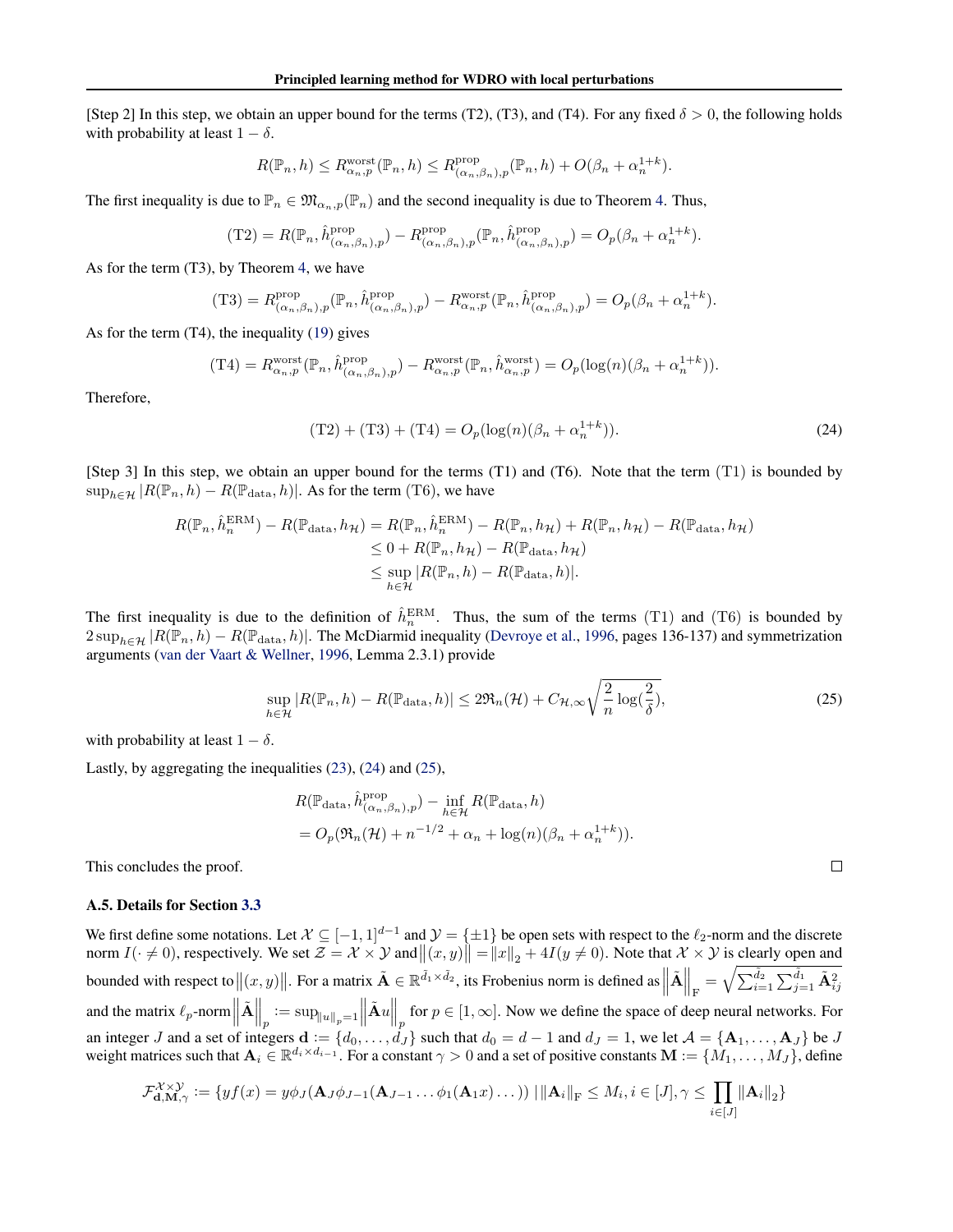$$
\mathcal{F}_{\mathbf{d},\mathbf{M},\gamma} := \{f(x) = \phi_J(\mathbf{A}_J\phi_{J-1}(\mathbf{A}_{J-1}\dots\phi_1(\mathbf{A}_1x)\dots)) \mid \|\mathbf{A}_i\|_{\mathrm{F}} \leq M_i, i \in [J], \gamma \leq \prod_{i\in [J]} \|\mathbf{A}_i\|_2\},\
$$

<span id="page-19-0"></span>where  $\phi_i : \mathbb{R}^{d_i} \to \mathbb{R}^{d_i}$  is a 1-Lipschitz activation function and satisfies  $\phi_i(\mathbf{0}_{d_i}) = \mathbf{0}_{d_i}$  for all  $i \in [J]$ , and  $\mathbf{0}_{d_i}$  is the vector of  $d_i$  zeros. Note that we omit intercepts here for notational simplicity. For  $\phi_1, \ldots, \phi_{J-1}$ , we employ the hyperbolic tangent function and  $\phi_I$  is the identity function.<sup>5</sup> Lastly, for a positive constants s, we define

$$
\mathcal{F}_{\mathbf{d},\mathbf{M},\gamma,s}^{\chi\times\mathcal{Y}} := \{ yf(x) \in \mathcal{F}_{\mathbf{d},\mathbf{M},\gamma}^{\chi\times\mathcal{Y}} \mid \sum_{i\in[J]} \|\mathbf{A}_i\|_0 \le s \}
$$
  

$$
\mathcal{F}_{\mathbf{d},\mathbf{M},\gamma,s} := \{ f(x) \in \mathcal{F}_{\mathbf{d},\mathbf{M},\gamma} \mid \sum_{i\in[J]} \|\mathbf{A}_i\|_0 \le s \},
$$
 (26)

where  $\|\mathbf{A}\|_0$  is the number of non-zero entries of a matrix **A**. To this ends, we will set  $\mathbf{M} = \mathbf{1}_J$ , the vector of J ones. Corollary 2 (A formal statement of Corollary [1\)](#page-4-0). Let  $\mathcal{F}_{d,1_J,\gamma,s}$  be a set of sparse deep neural networks, defined in (26).  $\emph{For some constant $C_{\nabla}>0$, let $\mathcal{H}=\{h(x,y)\mid h(x,y)=\log(1+\exp(-yf(x)))$ and $\mathbb{E}_{\rm data}\left(\left\|\nabla_x f(x)\right\|_2\right)>C_{\nabla}$ for $0\leq x\leq T$ and $t\leq T$ and $t\in\mathbb{R}$.}$  $f \in \mathcal{F}_{d,1_J,\gamma,s}$ }.<sup>6</sup> Then the excess worst-case risks of  $\hat{h}^{\text{prop}}_{\alpha_n,p}$  and  $\hat{h}^{\text{ERM}}_n$  are

$$
\mathcal{E}_{\alpha_n,p}^{\text{worst}}(\hat{h}_{\alpha_n,p}^{\text{prop}}) = O_p(n^{-1/2}\alpha_n^{1-p} \vee \log(n)\alpha_n^{1+k}),
$$
  

$$
\mathcal{E}_{\alpha_n,p}^{\text{worst}}(\hat{h}_n^{\text{ERM}}) = O_p(n^{-1/2} \vee \alpha_n).
$$

Furthermore, the excess risks of  $\hat{h}^{\text{prop}}_{\alpha_n,p}$  and  $\hat{h}^{\text{ERM}}_n$  are

$$
\mathcal{E}(\hat{h}_{\alpha_n, p}^{\text{prop}}) = O_p(n^{-1/2} \vee \alpha_n \vee \log(n)(\alpha_n^{1+k})),
$$
  

$$
\mathcal{E}(\hat{h}_n^{\text{ERM}}) = O_p(n^{-1/2}).
$$

*Proof.* [Step 1] Clearly,  $\mathcal{X} \times \mathcal{Y}$  is open and bounded. In addition, the domain  $\mathcal{X}$  is bounded and weights  $\|\mathbf{A}_i\|_{\text{F}}$  are bounded for all  $i \in [J]$ , for all  $f \in \mathcal{F}_{d,1_J,\gamma,s}$ , we have  $\sup_{x \in \mathcal{X}} |f(x)| \leq C_{\mathcal{F}_{d,1_J,\gamma,s}}$  for some constant  $C_{\mathcal{F}_{d,1_J,\gamma,s}} > 0$ . In short,  $\mathcal{F}_{d,1_J,\gamma,s}$  is uniformly bounded, and H is uniformly bounded as well. In addition, for all  $f \in \mathcal{F}_{d,1_J,\gamma,s}$ , due to the differentiability of the hyperbolic tangent function, f is twice continuously differentiable, and this implies that for all  $h \in \mathcal{H}$ , h is twice continuously differentiable. Uniformly boundedness of A and the boundedness of  $\mathcal Z$  implies that uniformly boundedness of  $\|\nabla_z h\|_*$  and the Frobenius norm of the Hessian matrix of h. This provides existence of constants  $C_H$  and  $L$ such that  $\nabla_z h$  is  $(C_H, 1/2)$ -Hölder continuous for all  $h \in \mathcal{H}$  and  $\text{Lip}(h) \leq L$ .

Lastly, by the definition of the dual norm and the discrete norm,

$$
\|\nabla_z h\|_* = \sup_{\|u\| \le 1} \langle \nabla_z h, u \rangle = \sup_{\|s\|_2 \le 1} \langle \nabla_x h, s \rangle = \|\nabla_x h\|_2. \tag{27}
$$

Since  $\nabla_x h = \frac{\exp(-yf(x))}{1+\exp(-yf(x))}(-y)\nabla_x f(x)$ , we have

$$
\|\nabla_x h\|_2 = \left| \frac{1}{1 + \exp(yf(x))} \right| \|\nabla_x f\|_2 \ge \frac{1}{1 + \exp(C_{\mathcal{F}_{\mathbf{d},1,\mathcal{I}},\gamma,s})} \|\nabla_x f\|_2.
$$

Therefore, all the conditions in Theorems [2](#page-3-0) and [3](#page-3-0) are satisfied.

[Step 2] Since  $\ell_{\log}(z) := \log(1 + \exp(-z))$  is continuously differentiable on  $(-2B_{\mathcal{F}}, 2B_{\mathcal{F}})$ ,  $\ell_{\log}(z)$  is Lipschitz continuous on  $[-B_{\mathcal{F}}, B_{\mathcal{F}}]$ . It implies that there exists a finite Lipschitz constant. Let  $L_{\log}$  be a Lipschitz constant on  $[-B_{\mathcal{F}}, B_{\mathcal{F}}]$ . Due to Talagrand's lemma [\(Mohri et al.,](#page-9-0) [2018,](#page-9-0) Lemma 5.7), we have

$$
\mathfrak{R}_n(\mathcal{H}) = \mathfrak{R}_n(\ell_{\log} \circ \mathcal{F}_{\mathbf{d},\mathbf{1}_J,\gamma,s}^{\mathcal{X} \times \mathcal{Y}}) \leq L_{\log} \mathfrak{R}_n(\mathcal{F}_{\mathbf{d},\mathbf{1}_J,\gamma,s}^{\mathcal{X} \times \mathcal{Y}}).
$$

 $5$ We may employ other differentiable activation functions with Lipschitz constant less than or equal to one. The differentiability of activation functions is required to satisfy the conditions of Theorem [1.](#page-3-0) However, it can be easily shown that this condition can be relaxed to hold only  $\mathbb{P}_{data}$ -almost surely, so that the ReLU function can be employed, by re-stating Theorem [1](#page-3-0) with  $\mathbb{P}_{data}$ -almost sure conditions. Here, for the sake of simplicity, we simply use the hyperbolic tangent function, which is differentiable.

<sup>&</sup>lt;sup>6</sup>The sufficient condition for  $\mathbb{E}_{data}(\|\nabla_x f(x)\|_2) > C_{\nabla}$  may not be obvious, but it is assumed to be held based on Figures 2 and 3.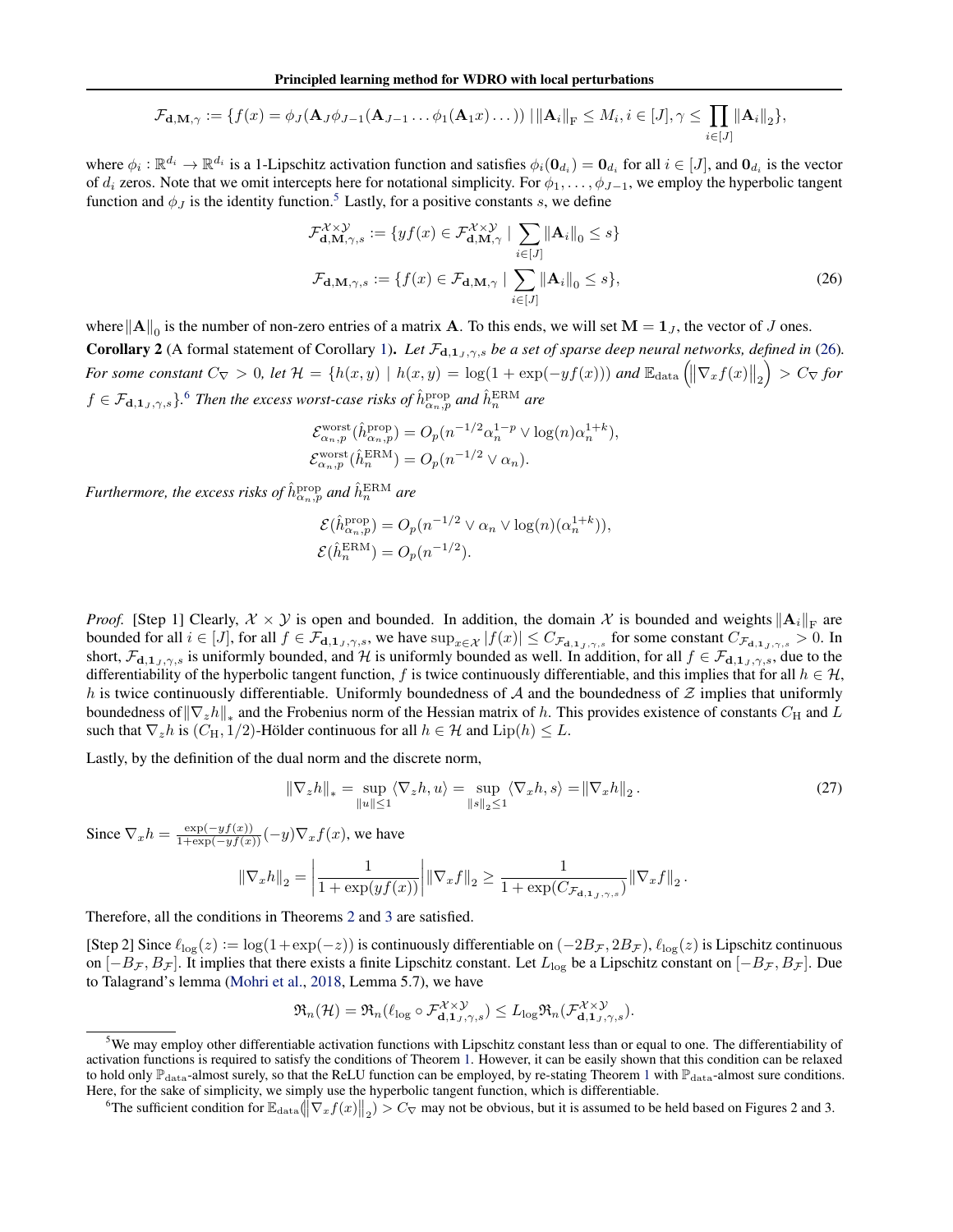Due to Lemma [7](#page-21-0) below, we have

$$
\mathfrak{R}_n(\mathcal{F}_{\mathbf{d},\mathbf{1}_J,\gamma,s}^{\mathcal{X}\times\mathcal{Y}})\leq \mathfrak{R}_n(\mathcal{F}_{\mathbf{d},\mathbf{1}_J,\gamma}^{\mathcal{X}\times\mathcal{Y}})=\mathfrak{R}_n(\mathcal{F}_{\mathbf{d},\mathbf{1}_J,\gamma})\leq O(n^{-1/2}).
$$

The equality is due to for all  $i \in [J]$ ,  $\sigma_i \stackrel{d}{=} \sigma_i y_i$  for the Rademacher random variables  $\sigma_i$ . Therefore, by [Mohri et al.](#page-9-0) [\(2018,](#page-9-0) Theorem 11.3) and Theorem [3,](#page-3-0)  $\mathcal{E}(\hat{h}_n^{\text{ERM}}) = O_p(n^{-1/2})$  and  $\mathcal{E}(\hat{h}_{\alpha_n,p}^{\text{prop}}) = O_p(n^{-1/2} \vee \alpha_n \vee \log(n)(\alpha_n^{1+k}))$  are obtained.

[Step 3] Here we prove the excess worst-case risk bound for  $\hat{h}_n^{\text{ERM}}$ . An essentially the same argument as [\(22\)](#page-17-0) yields that for all  $h \in \mathcal{H}$ ,

$$
R_{\alpha_n, p}^{\text{worst}}(\mathbb{P}_{\text{data}}, h) \le R(\mathbb{P}_{\text{data}}, h) + \text{Lip}(h)\alpha_n \le R(\mathbb{P}_{\text{data}}, h) + L\alpha_n,\tag{28}
$$

Applying the infimum operator on  $R(\mathbb{P}_{data}, h) \leq R_{\alpha_n, p}^{\text{worst}}(\mathbb{P}_{data}, h)$  gives

$$
\inf_{h \in \mathcal{H}} R(\mathbb{P}_{\text{data}}, h) \le \inf_{h \in \mathcal{H}} R_{\alpha_n, p}^{\text{worst}}(\mathbb{P}_{\text{data}}, h). \tag{29}
$$

Therefore, the inequalities (28) and (29) give

$$
\mathcal{E}_{\alpha_n,p}^{\text{worst}}(h) = R_{\alpha_n,p}^{\text{worst}}(\mathbb{P}_{\text{data}}, h) - \inf_{h \in \mathcal{H}} R_{\alpha_n,p}^{\text{worst}}(\mathbb{P}_{\text{data}}, h)
$$
  

$$
\leq R(\mathbb{P}_{\text{data}}, h) + L\alpha_n - \inf_{h \in \mathcal{H}} R(\mathbb{P}_{\text{data}}, h)
$$
  

$$
= \mathcal{E}(h) + L\alpha_n.
$$

By Theorem [3](#page-3-0) we conclude that  $\mathcal{E}_{\alpha_n,p}^{\text{worst}}(\hat{h}_n^{\text{ERM}}) = O_p(n^{-1/2} \vee \alpha_n)$ .

[Step 4] We now prove that  $\mathcal{E}_{\alpha_n,p}^{\text{worst}}(\hat{h}_{\alpha_n,p}^{\text{prop}}) = O_p(n^{-1/2} \alpha_n^{1-p} \vee \log(n) \alpha_n^{1+k})$ . By Theorem [2,](#page-3-0) it is enough to show that  $\mathfrak{C}(\mathcal{H}) := \int_0^\infty \sqrt{\log \mathcal{N}(u, \mathcal{H}, ||\cdot||_\infty)} du$  is finite.

For all  $(x, y) \in \mathcal{Z}$  and  $f_1, f_2 \in \mathcal{F}_{d, \mathbf{1}_J, \gamma, s}$ , we have

$$
|\ell_{\log}(y f_1(x)) - \ell_{\log}(y f_2(x))| \le L_{\log}|y f_1(x) - y f_2(x)| = L_{\log}|f_1(x) - f_2(x)|.
$$

Therefore,  $\mathcal{N}(u, \mathcal{H}, \|\cdot\|_{\infty}) \leq \mathcal{N}(\frac{u}{L_{\log}}, \mathcal{F}_{\mathbf{d}, \mathbf{1}_J, \gamma, s}, \|\cdot\|_{\infty})$ , and thus by Lemma [8](#page-21-0) below we have

$$
\log \mathcal{N}(\frac{u}{L_{\log}}, \mathcal{F}_{\mathbf{d}, \mathbf{1}_J, \gamma, s}, \left\| \cdot \right\|_{\infty}) \leq (s+1) \log \left( \frac{2JV^2 L_{\log}}{u} \right).
$$

Therefore, an integration by substitution gives

$$
\int_0^\infty \sqrt{\log N(u, \mathcal{H}, ||\cdot||_\infty)} du \le \int_0^\infty \sqrt{\mathcal{N}(\frac{u}{L_{\log}}, \mathcal{F}_{\mathbf{d}, 1_J, \gamma, s}, ||\cdot||_\infty)} du
$$
  

$$
= \sqrt{(s+1)} \int_0^\infty \sqrt{\log \left(\frac{2JV^2L_{\log}}{u}\right)} du
$$
  

$$
= \sqrt{(s+1)} \int_0^{2JV^2L_{\log}} \sqrt{\log \left(\frac{2JV^2L_{\log}}{u}\right)} du
$$
  

$$
= \sqrt{(s+1)} \int_0^\infty (4JV^2L_{\log}) y^2 \exp(-y^2) dy.
$$

Since

$$
\int_0^\infty y^2 \exp(-y^2) dy = -\frac{1}{2} \int_0^\infty y(-2y \exp(-y^2)) dy = \frac{1}{2} \int_0^\infty \exp(-y^2) dy = \frac{\sqrt{\pi}}{4},
$$

we have  $\int_0^\infty \sqrt{\log \mathcal{N}(u, \mathcal{H}, ||\cdot||_\infty)} < \infty$  and this concludes the proof.

 $\Box$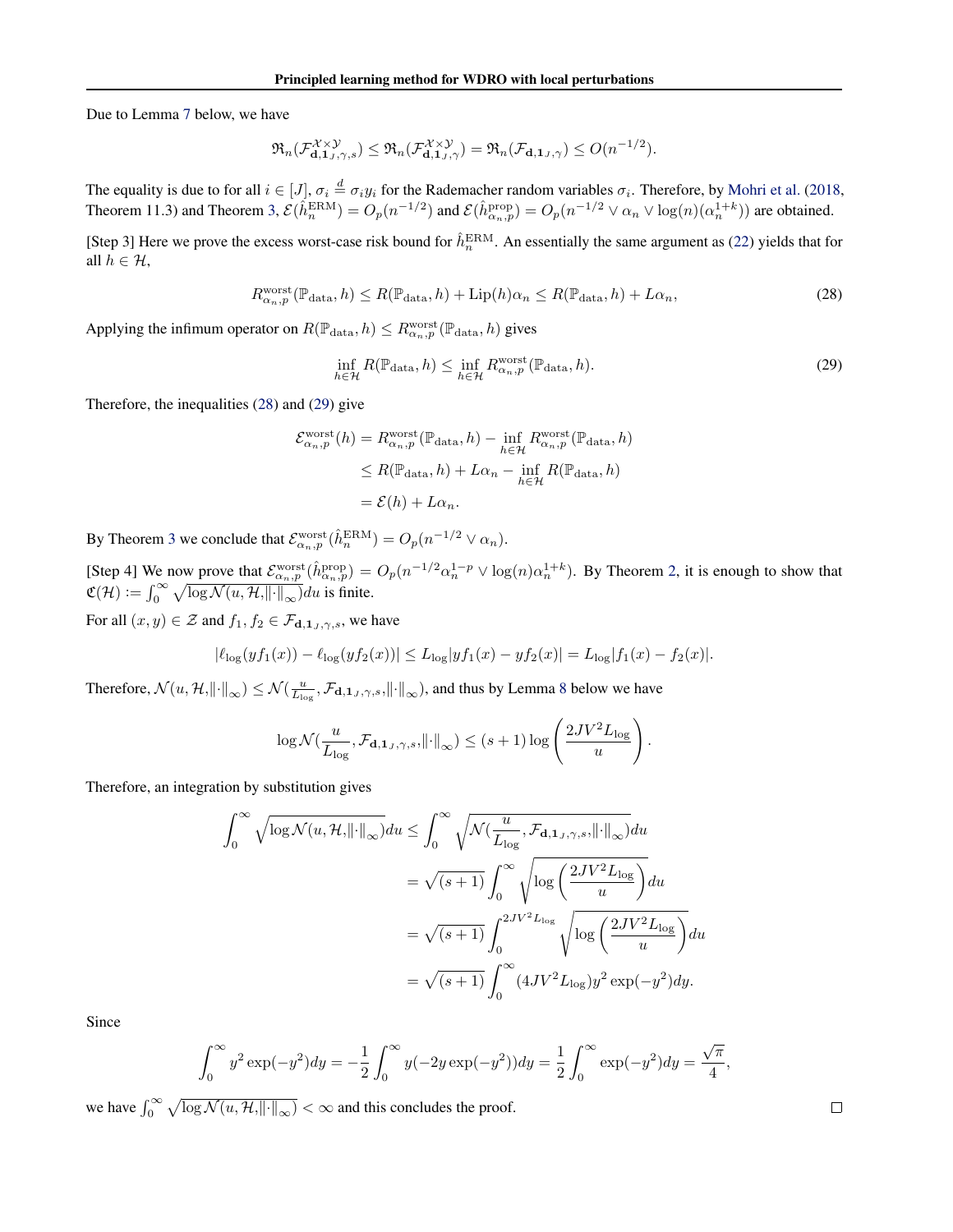<span id="page-21-0"></span>Remark 7 (Different hypothesis spaces). *In essence, the results of Corollary [2](#page-19-0) hold if for a hypothesis space* F*, the*  $R$ ademacher complexity  $\mathfrak{R}_n(\mathcal{F})$  is  $O(n^{-1/2})$  and the entropy integral  $\int_0^\infty \sqrt{\log N(u,\mathcal{F},\|\cdot\|_\infty)}$  is bounded. It is well known *that these conditions hold for a reproducing kernel Hilbert space and a linear hypothesis space under mild conditions.*

**Remark 8** (When  $\alpha_n$  vanishes fast). *Consider the logistic regression setting, i.e.,*  $P(Y = 1 | X = x) = \exp(\beta_x^T x)/(1 + x^2)$  $\exp(\beta_*^T x)$  *for some*  $\beta_* \in \mathbb{R}^d$ . *[Blanchet & Murthy](#page-8-0)* [\(2019,](#page-8-0) Theorem 1) showed that  $W_p(\mathbb{P}_{data}, \mathbb{P}_n) \leq \frac{1}{\sqrt{n}}$  holds with high probability, under mild conditions on  $\mathbb{P}_{\rm data}$ *. In this case, we choose*  $\alpha_n=(n^{1/2}\log(n))^{-\frac{1}{p+k}}$ *. Then the proposed excess worst-case risk bound is*  $\mathcal{E}_{\alpha_n,p}^{\text{worst}}(\hat{h}_{\alpha_n,p}^{\text{prop}}) = O_p(n^{-\frac{1+k}{2(p+k)}} \log(n)^{\frac{p-1}{p+k}})$ . By setting  $p = \frac{1+k^2}{1-k}$  $\frac{1+k^2}{1-k},\,\, \mathcal{E}^{\text{worst}}_{\alpha_n,p}(\hat{h}^{\text{prop}}_{\alpha_n,p}) \;=\;$  $O_p(n^{-\frac{1}{2}(1-k)}\log(n)^k)$ . We can choose arbitrary small  $k>0$ , and thus the convergence rate is near  $O(n^{-1/2})$ .<sup>7</sup> Similar *results hold for the excess risk bound.*

**Remark 9** (Regression). *For a constant*  $B > 0$ , we let  $X \times Y \subseteq [-1, 1]^{d-1} \times [-B, B]$  *be an open set with respect to the*  $\ell_2$ -norm. We set  $\mathcal{Z} = \mathcal{X} \times \mathcal{Y}$  and  $||(x, y)|| = \sqrt{||x||_2^2 + y^2}$ . We let  $\mathcal{H} = \{h(x, y) \mid h(x, y) = |y - f(x)|$  for  $f \in \mathcal{F}_{d, 1, y, \gamma, s}\}$ . *Then similar results hold.*

With the notations defined in the front of this section, we quote the following two lemmas: the Rademacher complexity bound of  $\mathcal{F}_{d,M,\gamma}$  by [Golowich et al.](#page-8-0) [\(2018,](#page-8-0) Corollary 1) and the covering number bound of  $\mathcal{F}_{d,1,j,\gamma,s}$  by [Schmidt-Hieber](#page-9-0) [\(2017,](#page-9-0) Lemma 5).

**Lemma 7** (Rademacher complexity bound). Assume that  $||x||_2 \leq C_{\mathcal{X}}$ . Then

$$
\mathfrak{R}_{n}(\mathcal{F}_{\mathbf{d},\mathbf{M},\gamma}) \leq C_{\mathcal{X}}\left(\prod_{i=1}^{J} M_{i}\right) \min\left(\log^{3/4}(n)\sqrt{\frac{\log(\gamma^{-1}\prod_{i=1}^{J} M_{i})}{\sqrt{n}}},\sqrt{\frac{J}{n}}\right),
$$

*where*  $\overline{\log}(z) := 1 \vee \log(z)$ *.* 

**Lemma 8** (Covering number bound). Let  $V := \prod_{i=0}^{J} (d_i + 1)$ *, then for any*  $u > 0$ *,* 

$$
\log \mathcal{N}(u, \mathcal{F}_{\mathbf{d}, \mathbf{1}_J, \gamma, s}, ||\cdot||_{\infty}) \le (s+1) \log \left(\frac{2JV^2}{u}\right).
$$

 ${}^7$ For  $h: \mathcal{Z} \to \mathbb{R}$ ,  $\nabla_z h$  is  $(C_H, k_1)$ -Hölder continuous,  $\sup_{h \in \mathcal{H}} \sup_{z \in \mathcal{Z}} ||\nabla_z h(z)||_* \leq L$  and any  $k_2 \leq k_1$ ,

$$
\sup_{z,\bar{z}\in\mathcal{Z}}\frac{\left\|\nabla_{z}h(z_{1})-\nabla_{z}h(z_{2})\right\|_{*}}{\left\|z_{1}-z_{2}\right\|^{k_{2}}}\leq \sup_{\left\|z-\bar{z}\right\|\leq 1}\frac{\left\|\nabla_{z}h(z_{1})-\nabla_{z}h(z_{2})\right\|_{*}}{\left\|z_{1}-z_{2}\right\|^{k_{2}}}+\sup_{\left\|z-\bar{z}\right\|\geq 1}\frac{\left\|\nabla_{z}h(z_{1})-\nabla_{z}h(z_{2})\right\|_{*}}{\left\|z_{1}-z_{2}\right\|^{k_{2}}}\right\|_{*}}{\left\|\nabla_{z}h(z_{1})-\nabla_{z}h(z_{2})\right\|_{*}}+\sup_{\left\|z-\bar{z}\right\|\geq 1}\frac{\left\|\nabla_{z}h(z_{1})-\nabla_{z}h(z_{2})\right\|_{*}}{\left\|z_{1}-z_{2}\right\|^{k_{2}}}\right\|_{*}}{\left\|\nabla_{z}h(z_{1})-\nabla_{z}h(z_{2})\right\|_{*}}+\sup_{\left\|z-\bar{z}\right\|\geq 1}\frac{\left\|\nabla_{z}h(z_{1})-\nabla_{z}h(z_{2})\right\|_{*}}{\left\|z_{1}-z_{2}\right\|^{k_{2}}}
$$
\n
$$
\leq C_{\mathrm{H}}+2L.
$$

Thus  $\nabla_z h$  is  $(C_H + 2L, k_2)$ -Hölder continuous.

<sup>8</sup>Since  $\nabla_z h(z) = \text{Sign}(y - f(x)) [\nabla_x f(x), 1]^T$ ,  $\mathbb{E}_{\text{data}}(\|\nabla_z h(z)\|_2) \ge 1 =: C_{\nabla}$ .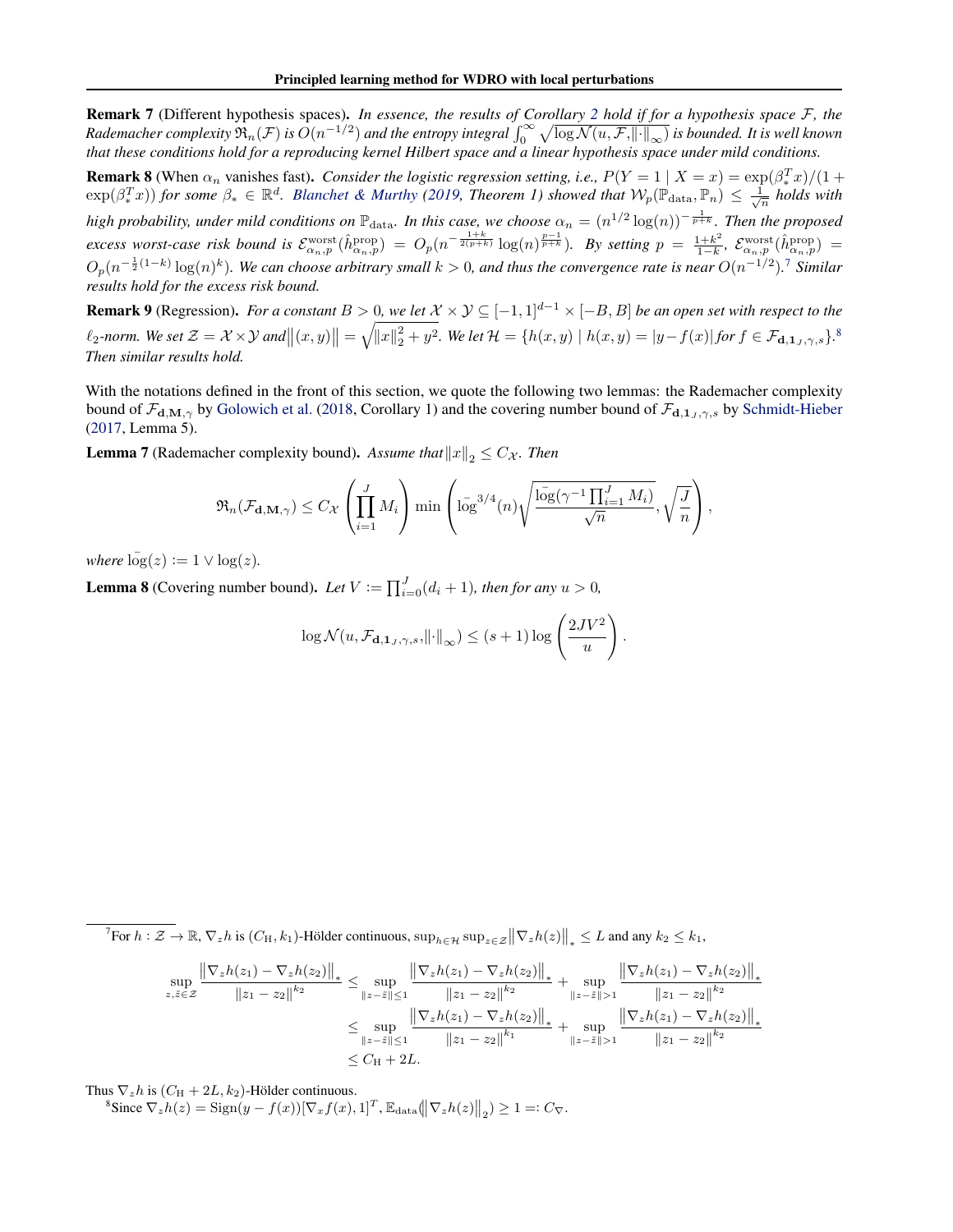# B. Implementation Details

In this section, we provide implementation details including the used algorithm and hyper-parameters. Our algorithm is presented in Algorithm 1. Tensorflow implementation for experiments is available at [https://github.com/](https://github.com/ykwon0407/wdro_local_perturbation) [ykwon0407/wdro\\_local\\_perturbation](https://github.com/ykwon0407/wdro_local_perturbation).

Algorithm 1 Principled learning method for WDRO when data are perturbed in classification settings

1: **Input:** training dataset  $\mathcal{Z}_n = \{(x_1, y_1), \ldots, (x_n, y_n)\}\$ , a (deep neural network) model  $f_\theta$  parametrized by  $\theta$ , batch size B, hyper-parameters  $\tilde{\gamma}_1, \tilde{\gamma}_2, \lambda_{\text{grad}} > 0$ , optimization algorithm  $\mathfrak{A}$ . 2: Initialize parameters  $\theta$  in  $f_{\theta}$ 3: while until a convergent condition is met do 4: Sample  $\{(x_{[1]}, y_{[1]}), \ldots, (x_{[B]}, y_{[B]})\}$  from  $\mathcal{Z}_n$ 5: for  $b = 1$  to B do 6: if WDRO+MIX then 7: Sample  $\gamma$  from Beta $(\tilde{\gamma}_1, \tilde{\gamma}_2)$ 8:  $x'_{[b]} = \gamma x_{[b]} + (1 - \gamma)x_{[B+1-b]}$ 9:  $y'_{[b]} = \gamma y_{[b]} + (1 - \gamma) y_{[B+1-b]}$   $\triangleright$  Mixup  $10:$ 11:  $h_{\theta}(x'_{[b]}, y'_{[b]}) = \text{Cross-entropy loss}\left[y_{[b]}, f_{\theta}(x_{[b]})\right]$  $\triangleright$  calculate loss per observation 12: end for 13:  $\mathcal{L} = B^{-1} \sum_{b=1}^{B} h_{\theta}(x'_{[b]}, y'_{[b]}) + \lambda_{\text{grad}} \left\| \nabla_x h_{\theta}(x'_{[b]}, y'_{[b]}) \right\|$ 2 2  $\triangleright$  calculate the objective function 14:  $\theta \leftarrow \mathfrak{A}(\mathcal{L}, \theta)$   $\Rightarrow$  update parameters 15: end while

# B.1. Objective function

The sample space of the CIFAR-10 and CIFAR-100 datasets can be written as  $\mathcal{X} \times \mathcal{Y}$  where  $\mathcal{X} \subseteq [-1,1]^{3072}$ and  $\mathcal{Y} = \{1, \ldots, k\} \subseteq \mathbb{R}$ . In this space, we define the norm by  $||(x, y)|| = ||x||_2 + 4 \cdot I(y \neq 0)$ . This gives  $\|\nabla_z h(x', y')\|_* = \|\nabla_x h(x', y')\|_2$  for any  $(x', y') \in \mathcal{X} \times \mathcal{Y}$ , as in [\(27\)](#page-19-0). Therefore, when  $p = p^* = 2$ , the penalty term in [\(8\)](#page-5-0) is  $\alpha_n ||\nabla_z h||_{\mathbb{P}'_n, p^*} = \alpha_n \sqrt{n^{-1} \sum_{i=1}^n ||\nabla_x h(x'_i, y'_i)||}$ 2 <sup>2</sup>/<sub>2</sub>. Instead of this term, we use  $\lambda_{\text{grad}}\left(n^{-1}\sum_{i=1}^{n}||\nabla_x h(x'_i, y'_i)||$ 2  $\binom{2}{2}$ for computational convenience.

# B.2. Hyper-parameter settings

We set the penalty parameter  $\lambda_{\text{grad}} = 0.004$  and the batch size  $B = 64$ . For MIXUP and WDRO+MIX, the interpolation with hyper-parameters  $\tilde{\gamma}_1 = \tilde{\gamma}_2 = 0.5$  is applied.

For the model architecture, we use the Wide ResNet model with depth 28 and width 2 including the batch normalization and the leaky ReLU activation as in [Oliver et al.](#page-9-0) [\(2018\)](#page-9-0) and [Berthelot et al.](#page-8-0) [\(2019\)](#page-8-0). Our implementation of the model and training hyper-parameters closely matches that of [Berthelot et al.](#page-8-0) [\(2019\)](#page-8-0).

For the optimization algorithm  $\mathfrak{A}$ , we choose Adam optimizer with the learning rate fixed as 0.002. Instead of decaying the learning rate, we use an exponential moving average of the parameters with a decay of 0.999, and apply a weight decay of 0.02 at each update for the model as in [Berthelot et al.](#page-8-0) [\(2019\)](#page-8-0). We train the model with  $100 \times 2^{16}$  images.